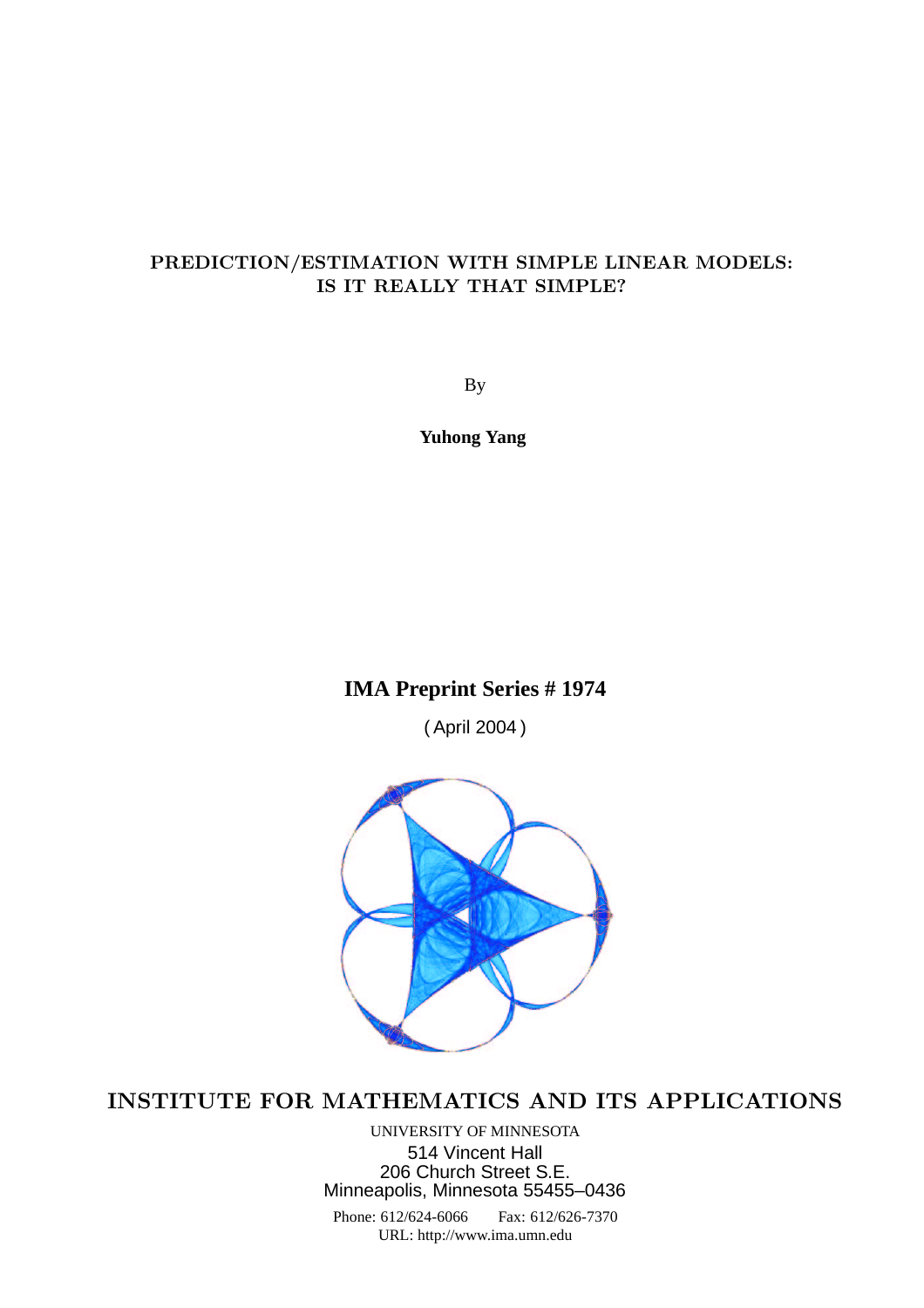# Prediction/Estimation with Simple Linear Models: Is it Really that Simple?

Yuhong Yang Department of Statistics Iowa State University Ames, IA, 50011

April 2, 2004

#### **Abstract**

Consider the simple normal linear regression model for estimation/prediction at a new design point. When the slope parameter is not obviously nonzero, hypothesis testing and model selection methods can be used for identifying the right model. We compare performance of such methods both theoretically and empirically from different perspectives for more insight. The testing approach, in spite of being the "standard approch", performs poorly. We also found that the frequently told story "BIC is good when the true model is finite-dimensional and AIC is good when the true model is infinite-dimensional" is far from being accurate. In addition, despite some successes in the effort to go beyond the debate between AIC and BIC by adaptive model selection, it turns out that it is not possible to share the most essential properties of them by any model selection method. When model selection methods have difficulty in selection, model combining is seen to be a better alternative.

### **1 Introduction**

Consider the simple linear regression model:

$$
Y_i = \alpha + \beta x_i + \varepsilon_i, \quad i = 1, 2, \dots, n,
$$
\n<sup>(1)</sup>

where x is the design variable taking values in  $[-1,1]$  and  $\{\varepsilon_i\}$  are the errors assumed to be independent and normally distributed with unknown variance  $\sigma^2 > 0$ . Our interest is point prediction of the response variable Y at a new value  $x_0 \in [-1, 1]$  of the design variable under the squared error loss.

Obviously, this is a simple statistical problem, even taught at introductory level statistical courses. Let  $\hat{\alpha}$  and  $\beta$  be the least squares estimators of  $\alpha$  and  $\beta$  respectively. Let  $f(x) = \alpha + \beta x$  denote the true regression function. Then a predicted value of  $f(x_0)$  is  $f(x_0) = \hat{\alpha} + \beta x_0$ . Under the simple linear regression model, it is the best unbiased estimator of  $f(x_0)$  (under the squared error loss) and it is also a minimax estimator. Note that for a new observation  $Y_{n+1}$  at  $x_0$ ,  $E(Y_{n+1} - f(x_0)) = \sigma^2 + E(f(x_0) - f(x_0))^2$ . Thus, as is well known, under the squared error loss, point prediction is equivalent to point estimation of  $f(x)$  at the given x value.

In many real applications, the linear relationship between x and Y is not obviously strong and it is unclear whether  $\beta$  is zero (we note that, of course, the issue is the same if the concern is if  $\beta$  is equal to another constant instead of zero). The problem seems still simple and again a solution is taught in elementary statistics courses: the familiar  $t$ -test. I imagine that this approach would be the one taken by many statisticians (if not most) in real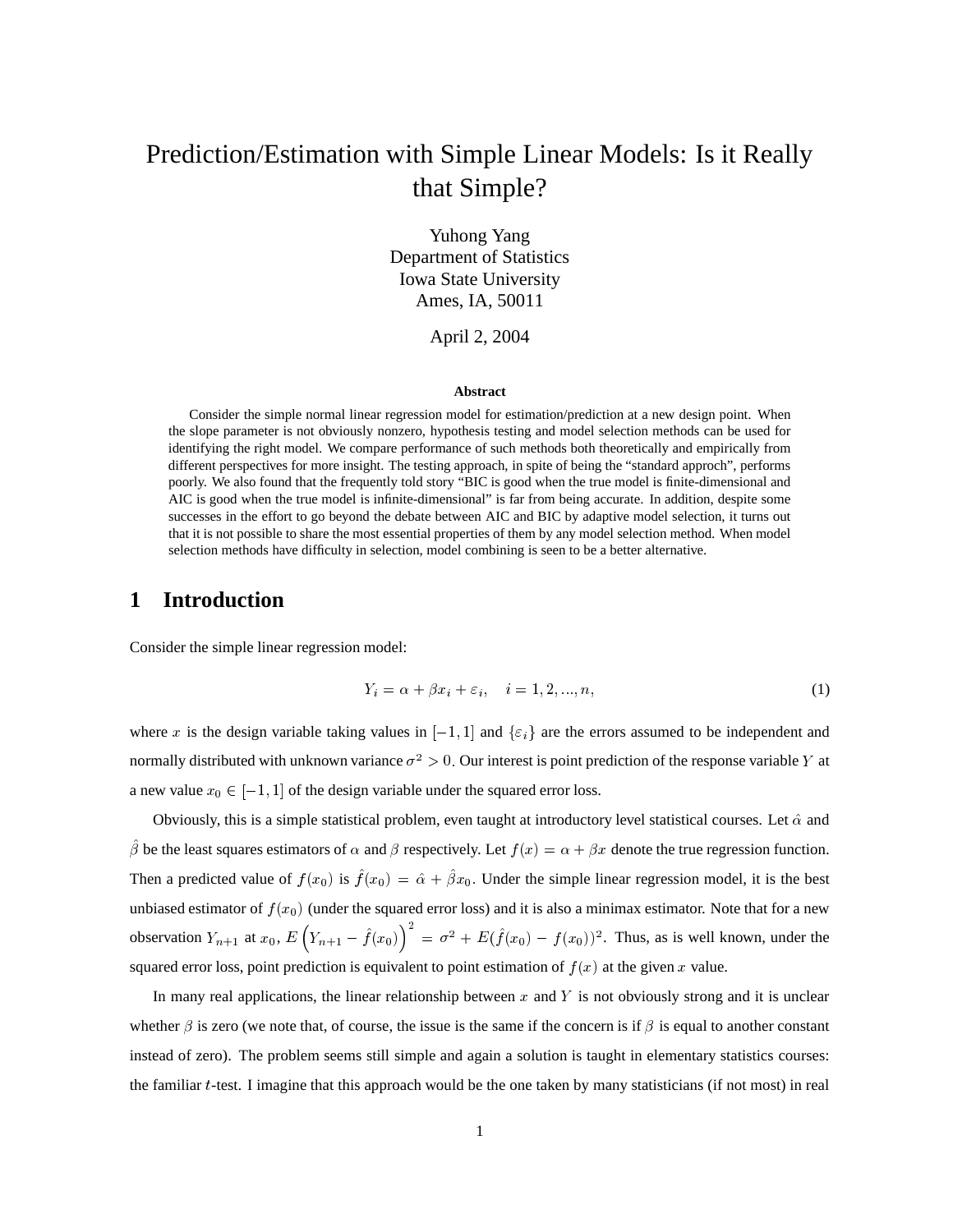applications (note that in reality, of course, the normality assumption has to be assessed). Some other statisticians may prefer the use of an information criterion for assessing if  $\beta = 0$ .

Below we briefly review testing and model selection approaches. Without loss of generality, from now on, we assume that the design is such that  $\overline{x}_n = 0$ .

#### **1.1 The testing approach**

From the instruction in a typical elementary statistics textbook, when it is unclear if the slope parameter is nonzero, one should perform a hypothesis testing. A standard formulation is  $H_0$ :  $\beta = 0$  versus  $H_1$ :  $\beta \neq 0$ . Then with the traditional choice of size 0.05, one conducts the well-known  $t$  test: reject  $H_0$  if

$$
\frac{|\hat{\beta}|}{\sqrt{\sum_{i=1}^{n} x_i^2}} \ge t_{n-2,0.025},
$$

where  $s^2 = \frac{1}{n-2} \sum_{i=1}^{n} (Y_i - \hat{\alpha} - \hat{\beta} x_i)^2$  is an unbiased estimator of  $\sigma^2$  and  $t_{n-2,0.025}$  is the cutoff point of the t distribution:  $P(t_{n-2} \ge t_{n-2,0.025}) = 0.025$ . With the outcome of the test, we can naturally do the following prediction:

$$
\hat{f}(x_0) = \begin{cases} \hat{\alpha} + \hat{\beta}x_0 & \text{when } H_0 \text{ is rejected} \\ \hat{\alpha} & \text{otherwise.} \end{cases}
$$

### **1.2 Model selection**

Alternatively from the hypothesis testing method above, one can consider using a model selection criterion. Indeed we are dealing with two models, the simple linear model in (1) and the null model:  $Y_i = \alpha + \varepsilon_i$ ,  $i = 1, 2, ..., n$ , with the same assumptions on the errors. For convenience, call them model 1 and model 0 respectively.

Model selection based on information criteria such as AIC and BIC avoid the subjectivity of choosing the test size in the earlier hypothesis testing approach. Indeed, a valid criticism of the testing approach is that it is rather unclear how the test size influences the prediction accuracy for the problem of prediction. The strategy of controlling the probability of type I error is not intended to address the issue of prediction. Model selection criteria are motivated from different considerations, such as asymptotically maximizing the posterior model probability (BIC (Schwarz (1978)) and minimizing an estimated Kullback-Leibler divergence between the true distribution and those estimates from the models (AIC (Akaike (1973)).

Both AIC and BIC choose a model that minimizes the criterion of the form:  $-\text{loglikelihood} + \text{penalty}$ , where the loglikelihood is maximized within each model and the penalty is the number of parameters in the model, say, k, for AIC and is  $(k \log n) / 2$  for BIC. Let  $\hat{\sigma}^2 = \frac{1}{n} \sum_{i=1}^n (Y_i \int_{i=1}^{n} (Y_i - \hat{\alpha} - \beta x_i)^2$  be the MLE of  $\sigma^2$  under model 1.

Simple calculations show that BIC selects model 1 when

$$
\frac{|\hat{\beta}|}{\sqrt{\sum_{i=1}^n x_i^2}} > \sqrt{n(n^{1/n} - 1)}.
$$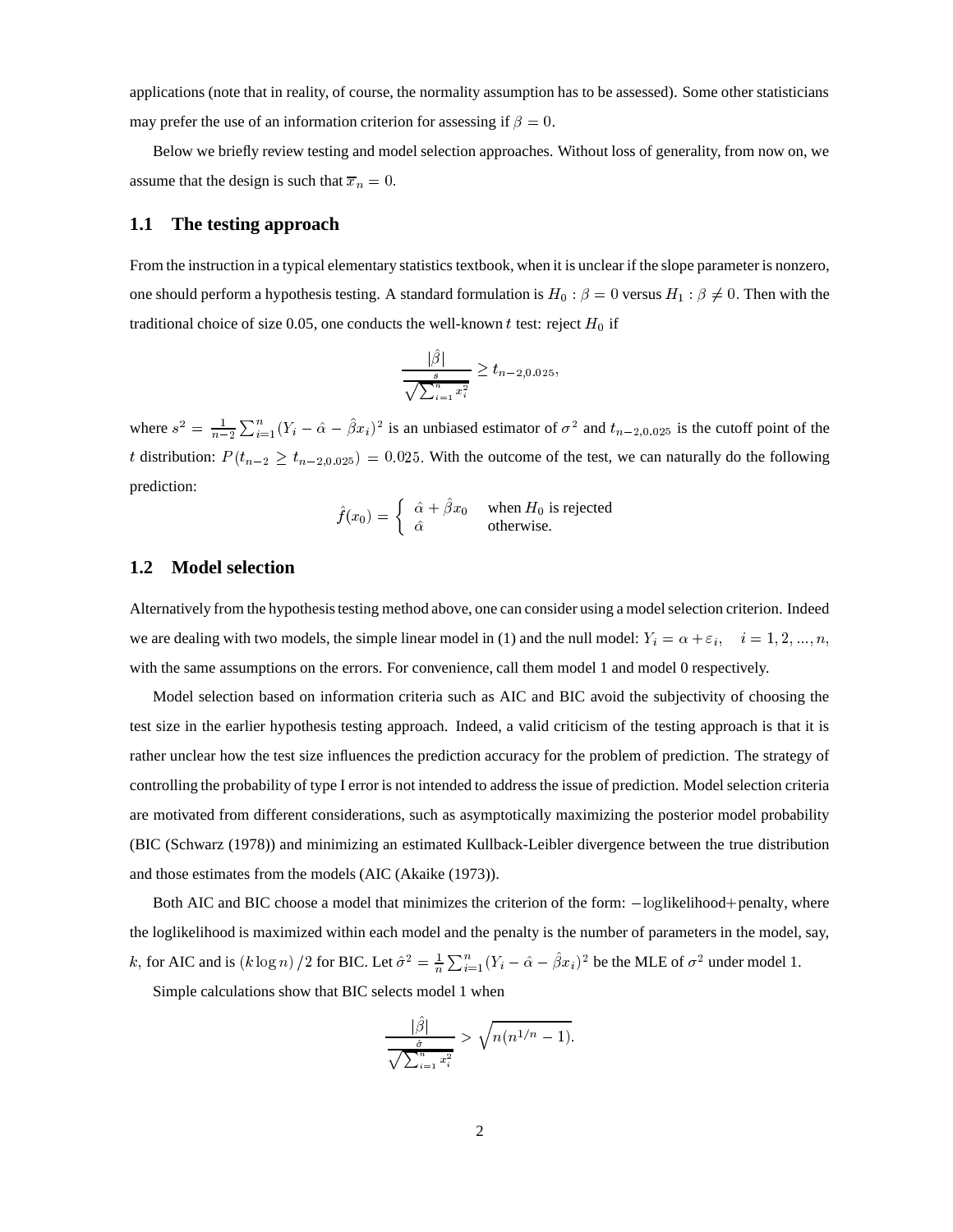Note that  $\sqrt{n(n^{1/n}-1)}$  is  $(-1)$  is asymptotically equivalent to  $\sqrt{\log n}$ . Replacing  $\hat{\sigma}^2$  by the unbiased estimator  $s^2$ (which has little effect when  $n$  is not small), we take the following slightly modified rule as BIC: select model 1 when

$$
\frac{|\hat{\beta}|}{\sqrt{\sum_{i=1}^{n} x_i^2}} > \sqrt{\log n}.
$$

Similarly, AIC selects model 1 when

$$
\frac{|\hat{\beta}|}{\sqrt{\sum_{i=1}^{n} x_i^2}} > \sqrt{n(e^{2/n} - 1)}.
$$

It is easy to see that  $\sqrt{n(e^{2/n} - 1)}$  $-1$ ) converges to  $\sqrt{2}$ . Replacing  $\hat{\sigma}$  by s, we take the following modified rule as AIC: select model 1 when

$$
\frac{|\hat{\beta}|}{\sqrt{\sum_{i=1}^{n} x_i^2}} > \sqrt{2}.
$$

Now AIC, BIC and the testing approach all boil down to the decision of choosing model 1 when

$$
\frac{|\hat{\beta}|}{\sqrt{\sum_{i=1}^{n} x_i^2}} > a_n \tag{2}
$$

with  $a_n$  being  $\sqrt{2}$ ,  $\sqrt{\log n}$  and  $t_{n-2,0.025}$  respectively. Clearly, all of these methods are trying to assess how strong the "signal" is compared to the "noise", but they differ in the cutoff point. It is worth mentioning that  $t_{n-2,0.025}$  approaches 1.96 as  $n \to \infty$  and when n is large, AIC is the most aggressive in terms of choosing the larger model and BIC is the most conservative while the testing method is in between.

As is well known, the increasingly heavy penalty (or cutoff  $a_n = \sqrt{\log n}$  in (2)) enables BIC to be consistent in terms of selecting the true model (i.e., model 0 if  $\beta = 0$  and model 1 if  $\beta \neq 0$ ) while AIC and testing with a fixed size cannot avoid a non-vanishing probability of selecting the wrong model when  $\beta = 0$ . So from this selection point of view, the penalty of AIC is too small.

Let  $\delta_A$ ,  $\delta_B$ ,  $\delta_T$  denote the procedures of estimating  $f(x)$  based on the outcome of AIC, BIC and testing respectively. Let  $R_\beta(\delta; x_0; n)$  denote the mean squared error of the estimator  $f(x_0)$  from an estimation procedure  $\delta$  at the sample size *n* when the true slope parameter is  $\beta$ , i.e.,

$$
R_{\beta}(\delta;x_{0};n)=E_{\beta}\left(f(x_{0})-\hat{f}(x_{0})\right)^{2}.
$$

The main purpose of this paper is to examine the testing and model selection methods in terms of the above risk. As will be seen, even though the setting is very simple, complicated issues are involved. We study these issues both theoretically and via simulations.

The rest of the paper is organized as follows. In Section 2, we review the literature and give an example to illustrate some issues that we consider in this work. In Section 3, we consider some theoretical results on model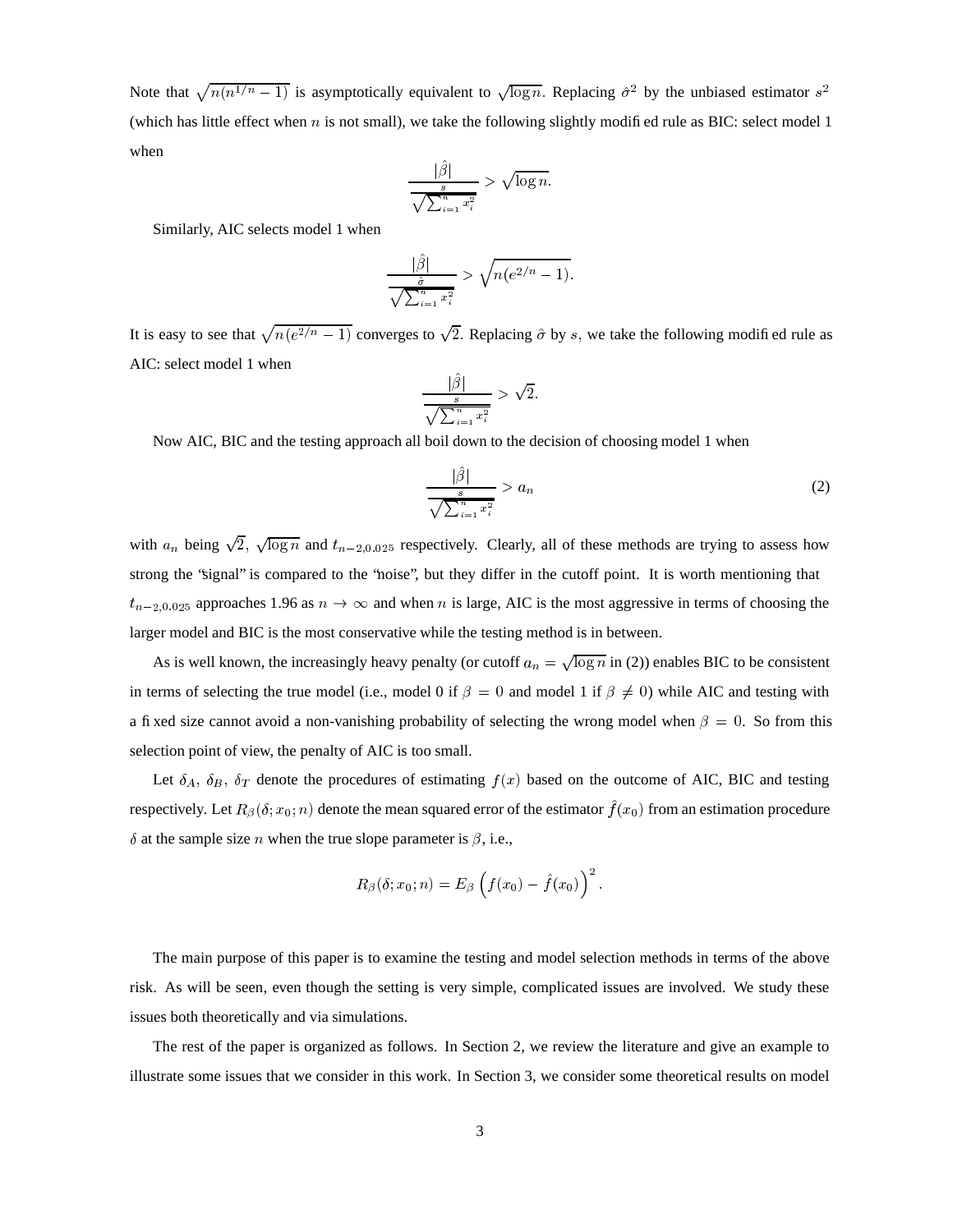selection criteria, showing that under the squared error loss, BIC is pointwise-risk adaptive in a proper sense while AIC is not; on the other hand, BIC is rate sub-optimal from a worst-case point of view while AIC and the like are rate optimal. In addition, we theoretically address the interesting issue of whether the strengths of AIC and BIC in prediction/estimation can be combined. In Section 4, we derive an alternative criterion for choosing between model 0 and model 1 from the prediction accuracy point of view. Simulation and data examples are presented in Section 5. In Section 6, we consider the issue of what to do when model selection methods disagree. We comment on the hypothesis testing approach in Section 7. Conclusion and additional discussion are in Section 8.

### **2 Existing results and a motivating simulation**

Given that extensive works have been done theoretically and empirically on model selection and that our problem setting is one of the simplest possible, one may expect to see a pretty clear picture here. We start with a simulation.

Consider an equally spaced design between  $[-1, 1]$  with  $\overline{x}_n = 0$ . We are interested in the prediction/estimation accuracy at  $x_0 = 0.5$  (the risks were simulated based on 2000 replications). Figure 1 gives the risk functions of  $\delta_A$ ,  $\delta_B$ ,  $\delta_T$  for  $\beta \ge 0$  at different sample sizes  $n = 25, 100, 200$  and  $1000$  with  $\sigma = 0.5$ . Note that at  $n = 25, \delta_T$ has a higher penalty for model 1 than the other methods but when  $n \geq 100$ ,  $\delta_B$  has the largest penalty. Typical realizations of the data at the sample size of 25 and 100 with  $\beta = 0.2$  are given in Figure 2.

It is useful to note that there is no need to consider different  $\sigma$  values: the change of the noise level simply rescales the risk plot. Note also that  $(s^2, \hat{\alpha}, \hat{\beta})$  is a sufficient statistic and that the design affects only the distribution of  $\hat{\beta}$  (in terms of its variance  $\sigma^2/\sum x_i^2$ ).

Before reading Figure 1 (we intentionally put Figure 1 on a different page), let's try to predict what we would see. To that end, of course, the existing results on model selection are relevant and useful.

#### **2.1 What do the existing results say?**

We focus on the model selection criteria AIC and BIC in this brief literature review. In one sentence, a summary of the theoretical works on AIC and BIC is perhaps something like "BIC is good if the true model is finitedimensional and AIC is good if the true model is infinite-dimensional". This seems to be a frequently told story in statistics. For example, Speed and Yu (1993), Shao (1997) and Zhang (1997) quite clearly vote for BIC for estimation/prediction in a parametric setting. On the other hand, e.g., Burnham and Anderson (2002) strongly prefer AIC for its "objectivity". These views seem to be well supported by several theoretical results. To be more precise, when the true model is among the candidates (as is the case for our setting), it is well-known that BIC is consistent in terms of selection (i.e., the probability of selecting the true model approaches one as  $(n \to \infty)$  while AIC is not (see, e.g., Nishi (1984)). Furthermore, the average squared error of the estimator from BIC is asymptotically as small as it can be from the candidate models (Shao (1997)). In addition, when cumulative prediction accuracy is the concern, it was shown that BIC achieves an accuracy lower bound while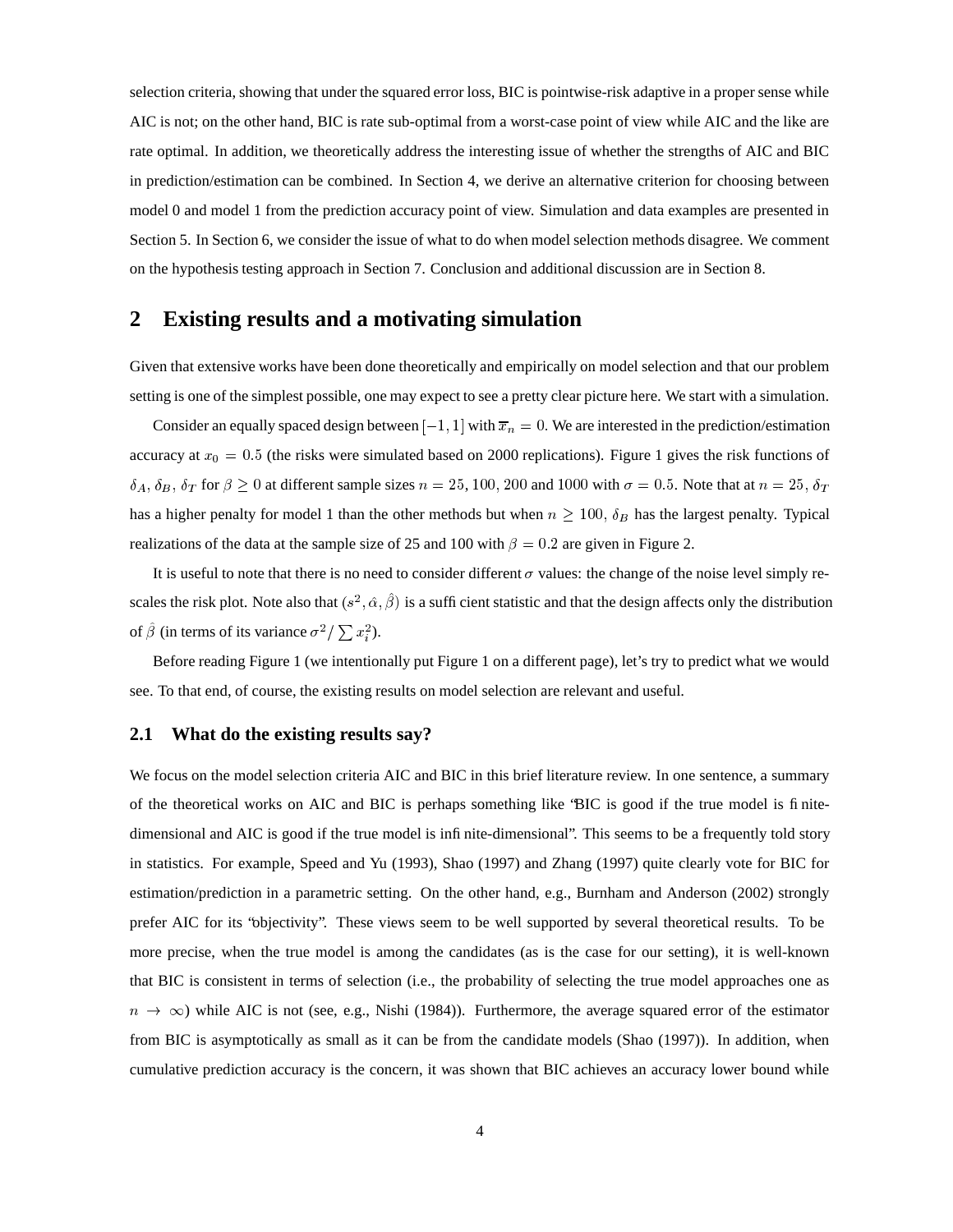AIC again does not (Rissanen (1986), Speed and Yu (1993)). When the true regression function is not in the candidate models, however, AIC has the so-called asymptotic efficiency property that the average squared error of the selected model is asymptotically equivalent in probability to the smallest among all the candidate models (see, e.g., Shibata (1983), Li (1987), Polyak and Tsybakov (1990) and Shao (1997)). Based on these results, Shao (1997) concluded that AIC and some other closely related criteria (such as  $C_p$  and delete-1 cross validation) are 'useful when there is no fixed-dimensional correct model'', while BIC and delete-d cross validation with  $d/n \to 1$ are "useful in the case there exist fixed-dimensional correct models".

There has been quite a debate on AIC and BIC in the literature. One major part of the argument is on the assumptions. Some researchers in favor of AIC argue strongly that there is no finite-dimensional "true model". For example, Burnham and Anderson (2002) "do not accept the notion that there is a simple 'true model' in the biological sciences". If this view is to be taken, then consistency in terms of selecting the true model is not relevant and thus BIC is immediately deprived of its best known theoretical property. In the mean time, AIC stands out as an asymptotically efficient criterion. In defense of BIC, one can argue that in certain situations, some very simple models are clearly superior to nonparametric alternatives and are very satisfactory for practical concerns (imagine a simple linear regression with  $R^2$  close to 1) and it makes strong sense to practically view one of the parametric models as the "true model". Even if the "true model" is infinite-dimensional, as Speed and Yu (1993, Section 4) pointed out, the relative performance between AIC and BIC depends on how fast the approximation error decays to zero. For instance, if the approximation error decreases super-exponentially fast in the model dimension (i.e.,  $e^{-e^{\alpha}}$ , where k is the model dimension), BIC is also asymptotically efficient. For such a case, one may prefer BIC for obtaining a more economic model. Zhang (1997, p. 255), in the discussion of Shao (1997), goes even further in this direction by stating that "An argument can be made in favor of BIC-like criteria regardless of the true model" for the reasons that the existence of a true model (regardless of the dimension) is doubtful in the first place and that "a parsimonious model often overshadows concerns over the correctness of the models". In any event, from the literature, it seems quite clear that should the debaters agree on that the true model exist and is finite-dimensional and reasonably simple, there would be little dispute: BIC is the better choice, from the consistency perspective, from the loss (average squared error) efficiency perspective, and from a sequential prediction perspective.

Now given below is what I would have predicted on the comparison between AIC and BIC based on my understanding of the literature on model selection before this study.

- 1. No procedure dominates any other one.
- 2. We expect three regions of  $\beta$ ,  $\beta$  small,  $\beta$  large and in between, which correspond to BIC being better, AIC and BIC about the same, and AIC better. The first and third regions should shrink as  $n$  gets larger.
- 3. For this setting, from the literature, BIC should be favored in an overall sense.

How about you?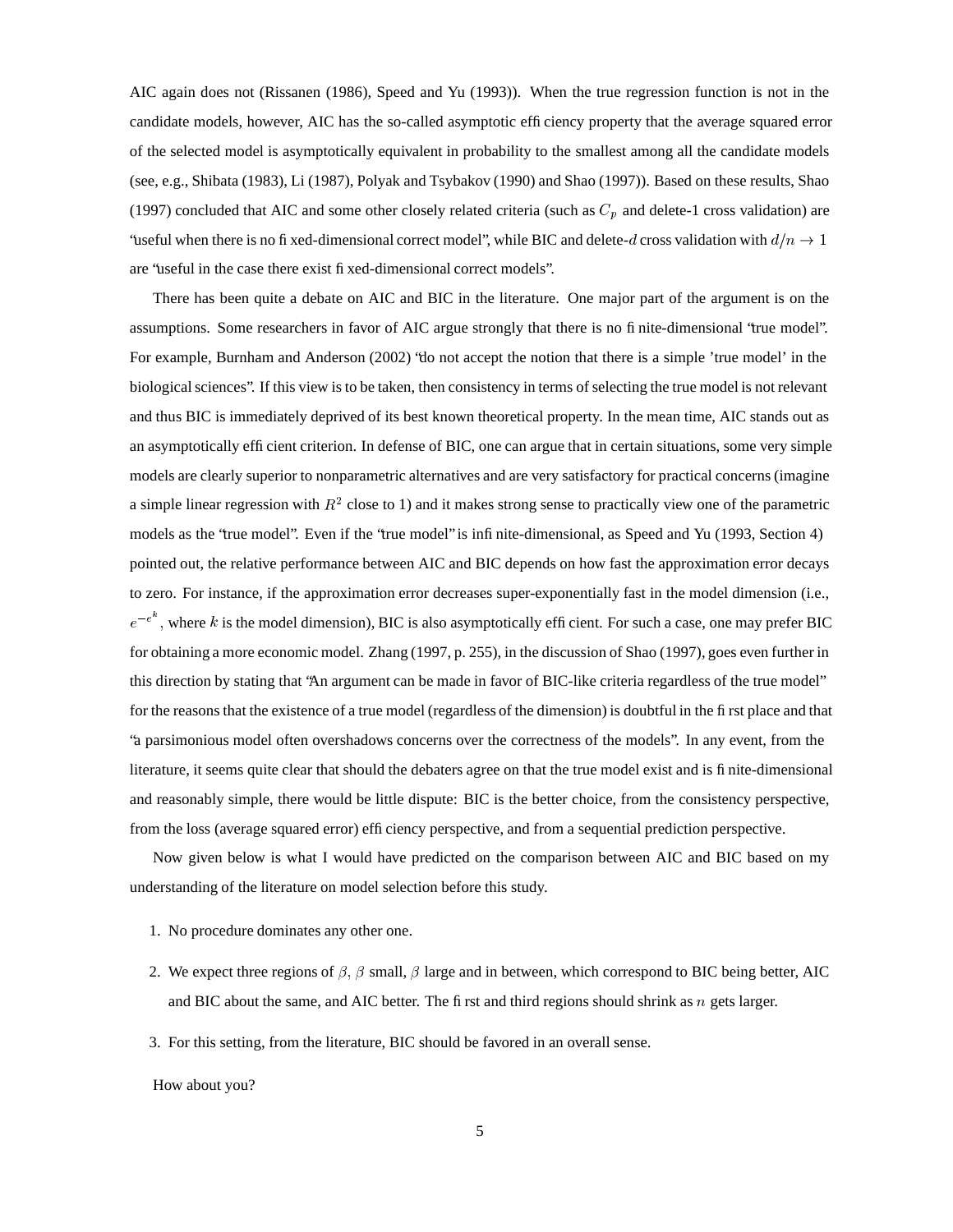Now let's examine Figure 1. To help us compare the methods better, in Figure 3, we redraw Figure 1 with the risks replaced by the ratio of the original risks over the minimum of the risks of model 0 and model 1. Are there any surprises to you? To us, there are.

- 1. Somewhat surprisingly, at  $n = 25$ , BIC loses to AIC at more  $\beta$  values and more severely compared to its shining moments.
- 2. More surprisingly, for BIC, the situation does not improve much as  $n$  gets larger.
- 3. The worst-case performance of BIC relative to AIC does not seem to get better as  $n$  gets even to 1000.
- 4. At the first two sample sizes, the methods differ in risk quite a bit, indicating the potential relevance of the comparison between the methods to real applications.
- 5. At sample size 25, the testing approach behaves very poorly unless  $\beta$  is very small or quite large.

What does the example tell us? Note that when  $\beta$  is around zero, the advantage of BIC is relatively small (in risk) and the disadvantage of BIC is larger when  $\beta$  is larger. Thus it seems that BIC is paying a very high price for performing well at  $\beta$  around zero. Therefore, it seems fair to say that unless one has a strong reason to believe that  $\beta$  is around zero, the penalty of BIC seems too large and thus is too conservative for yielding a good predictive performance. The same can be said for the testing approach for the relatively small sample sizes (though it improves more than BIC when  $n$  gets larger).

The finding of the poor performance of the testing approach for prediction/estimation should not be taken lightly. The testing approach seems to be the one instructed (more or less) in many (if not most) elementary statistics textbooks. The example clearly shows that estimation/prediction is fundamentally different from assessing if model 0 or model 1 is the true model. The commonly taught and practiced approach of identifying the true model first by testing and then making inference based on the selected model is problematic.

Regarding AIC and BIC, the story that "BIC is good if the true model is finite-dimensional and AIC is good if the true model is infinite-dimensional" does not seem to be right here. Is the sample size of 1000 still not enough for BIC to perform as well as the asymptotic results seem to tell? Actually, the behavior that the worst-case risk of BIC is getting increasingly worse compared to AIC was given by Foster and George (1994). Somewhat surprisingly, even though the risk inflation criterion (RIC) proposed in their paper is quite well-known, as far as we know, this sub-optimality of BIC has rarely been discussed. Consider the whole picture, for a moderate sample size, advantage of BIC around  $\beta = 0$  seems to be limited compared to its disadvantage when  $|\beta|$  is larger. Even when  $n$  is large, the aforementioned optimality property of BIC do not seem to reflect the reality well.

This paper grew out of our effort in trying to understand the properties of the model selection methods. The main points of this paper are: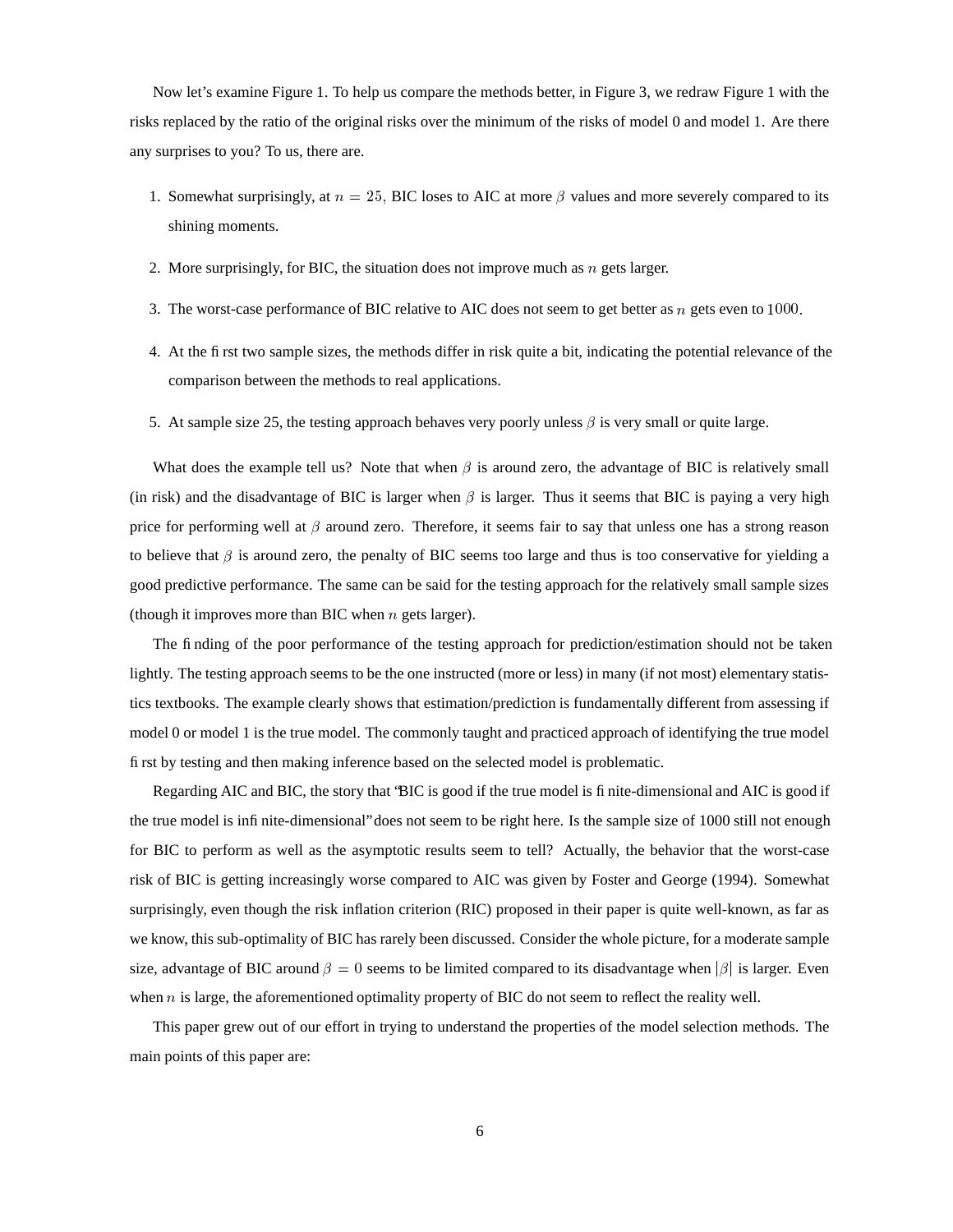- 1. For the purpose of estimation/prediction, we compare AIC and BIC from different theoretical angles to understand their differences. The theoretical results and empirical comparisons show that the notion "BIC is good if the true model is finite-dimensional and AIC is good if the true model is infinite-dimensional" is misleading.
- 2. There is an unbridgeable difference between the pointwise and minimax properties of model selection. This means that no model selection methods, however sophisticated, can share the essential strengths of AIC and BIC.
- 3. Large (e.g., BIC) and small (e.g., AIC) penalties in model selection are both justifiable from a weighted worst-case risk point of view.
- 4. We compare model selection and model averaging methods.

Some of the theoretical results given in this paper are not really original in the sense that similar results (under different loss functions) were given already in the literature. Our objective is to put these results and new ones into perspectives, which hopefully will help the reader to understand the complex issues involved in model selection.

We choose to study the simple problem in this work mainly for two reasons: simplicity for better theoretical and empirical understandings and it is also a reasonably useful problem for application.

### **3 Theoretical comparisons between AIC and BIC**

In this section, we present theoretical comparisons between AIC and BIC from several different angles all under the consideration of the prediction/estimation risk at a given point  $x_0$ .

Let  $\mathcal{F}_0$  and  $\mathcal{F}_1$  be two classes of functions. Consider two models:

$$
Y_i = f(x_i) + \varepsilon_i, \quad f \in \mathcal{F}_0
$$

and

$$
Y_i = f(x_i) + \varepsilon_i, \quad f \in \mathcal{F}_1.
$$

Let  $f_{0,n}$  and  $f_{1,n}$  be estimators of f under model 0 and 1 respectively.

#### **3.1 A pointwise adaptation result**

Consider a model selection rule  $\delta$ . Let  $A_{\delta}$  be the event that model 1 is selected.

**Definition 1.** The model selection rule  $\delta$  is pointwise-risk adaptive with respect to the two estimators  $f_{0,n}$  and  $f_{1,n}$  if for all  $f \in \mathcal{F}_0 \cup \mathcal{F}_1$ , we have

$$
\frac{E\left(f(x_0) - \left(\hat{f}_{0,n}(x_0)I_{A_s^c} + \hat{f}_{1,n}(x_0)I_{A_s}\right)\right)^2}{\min\left(E\left(f(x_0) - \hat{f}_{0,n}(x_0)\right)^2, E\left(f(x_0) - \hat{f}_{1,n}(x_0)\right)^2\right)} \to 1
$$
\n(3)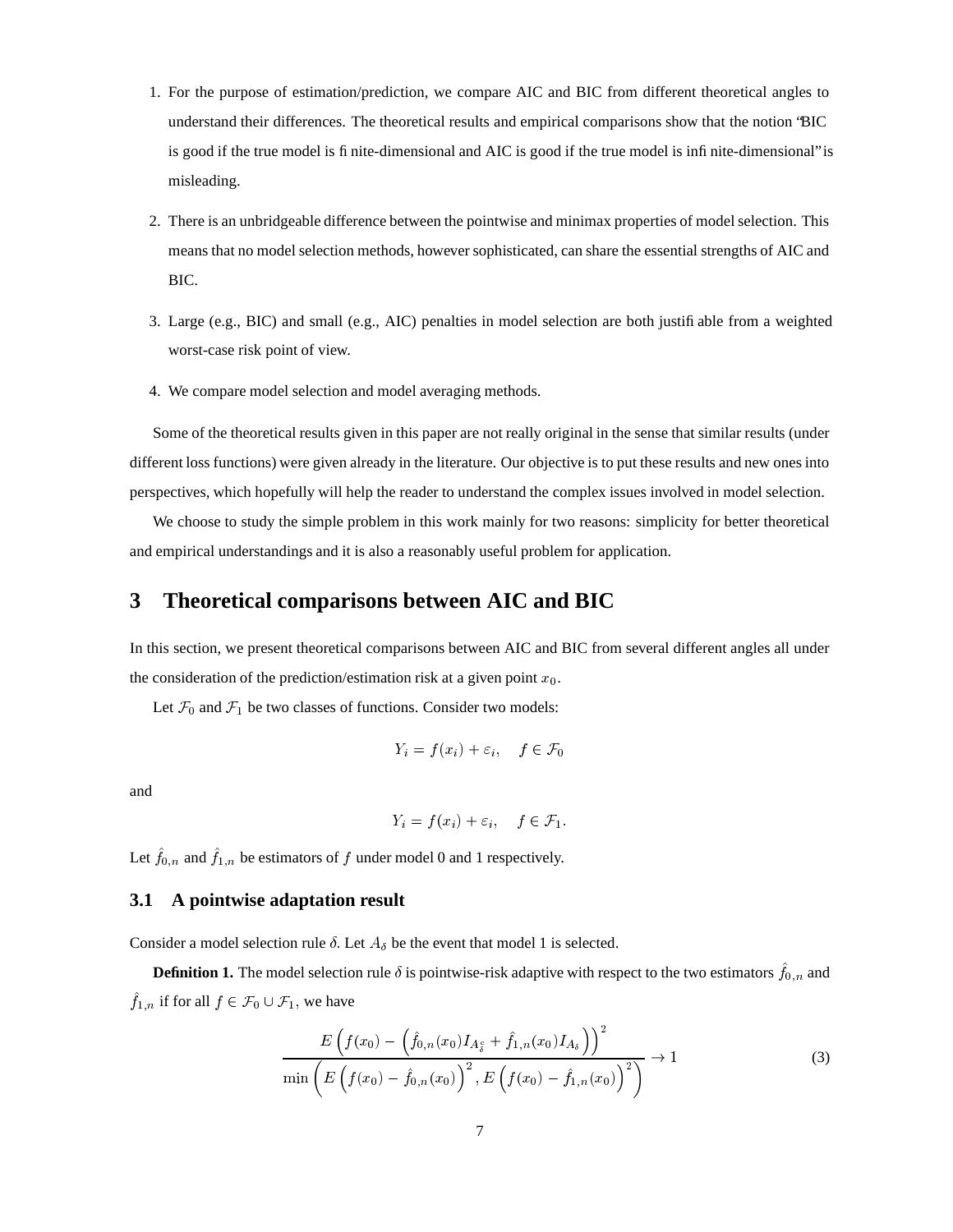In words,  $\delta$  is pointwise-risk adaptive if for each given f in model 0 or 1, the estimator based on  $\delta$  is asymptotically as good as the better one between  $f_{0,n}$  and  $f_{1,n}$  in risk. We use the term *pointwise-risk* to emphasize that the regression function f is fixed for the asymptotic analysis (as  $n \to \infty$ ).

Now in our simple context, let  $f_{0,n}(x_0) = \hat{\alpha}$  and  $f_{1,n}(x_0) = \hat{\alpha} + \beta x_0$ . Note that when  $x_0 = 0$ , the two estimators are actually the same.

**Theorem 1.** Assume that the design is such that  $\sum x_i^2$  is of order n as  $n \to \infty$ . Consider  $x_0 \neq 0$ . BIC is pointwise-risk adaptive with respect to  $f_{0,n}$  and  $f_{1,n}$  but AIC is not. More generally, the model selection rule in (2) with  $a_n = o(\sqrt{n})$  is pointwise-risk adaptive if and only if  $a_n \to \infty$ .

#### **Remarks:**

- 1. Results similar to Theorem 1 have been well known in the literature for general linear model selection, usually under the mean average squared error at the training sites. See for example, Nishi (1984) and Shao (1997) and references therein. Speed and Yu (1993) give lower bounds for prediction risks and study achievability of the bounds by the familiar model selection criteria.
- 2. AIC fails to be pointwise-risk adaptive when  $\beta = 0$  because it selects (wrongly) model 1 with a nonvanishing probability no matter how large the sample size is.
- 3. For each fixed  $\beta \neq 0$ , the ratio of the risks of AIC and BIC converges to 1 as  $n \to \infty$ .
- 4. If  $a_n = o(\sqrt{n})$  is not satisfied, the criterion has a non-vanishing probability of under-fitting. See, e.g., Shao (1997) for a more general result on under-fitting probability.
- 5. The condition that  $\sum x_i^2$  is of order *n* rules out highly irregular cases such as degeneration of the design points to a singleton.

**Proof of Theorem 1:** For the model selection criterion with cutoff  $a_n$ , the corresponding estimator of  $f(x_0)$ is

$$
\hat{f}(x_0) = \hat{\alpha} + \hat{\beta}x_0 I_{\{|\hat{\beta}| \ge a_n s/\sqrt{\sum_{i=1}^n x_i^2}\}}.
$$

Let  $A_{\delta} = \left\{ |\hat{\beta}| \ge a_n s / \sqrt{\sum_{i=1}^n x_i^2} \right\}$ . Then

$$
R_{\beta}(\delta;x_0;n)=\frac{\sigma^2}{n}+x_0^2E_{\beta}\left(\hat{\beta}I_{A_{\delta}}-\beta\right)^2.
$$

Consider first the case  $\beta = 0$ , i.e., model 0 holds. Then clearly  $f_{0,n}(x)$  is better than  $f_{1,n}(x)$  and the their risks are  $\frac{\sigma^2}{n}$  and  $\frac{\sigma^2}{n} + x_0^2 E_\beta \left(\hat{\beta} - \beta\right)^2 = \frac{\sigma^2}{n} + \frac{\sigma^2 x_0^2}{\sum_{n=2}^\infty n}$ , re  $\frac{\sigma}{\sqrt{n}}$ , respectively. For the model selection criterion to be pointwise-risk adaptive, we must have  $nE_{\beta=0}$   $(\beta I_{A_{\delta}} - \beta) \rightarrow 0$  (for  $x_0^2 > 0$ ). Since

$$
A_{\delta} = \left\{ \frac{\sqrt{\sum_{i=1}^{n} x_i^2} \hat{\beta}}{\sigma} \ge \frac{a_n s}{\sigma} \right\} \cup \left\{ \frac{\sqrt{\sum_{i=1}^{n} x_i^2} \hat{\beta}}{\sigma} \le -\frac{a_n s}{\sigma} \right\}
$$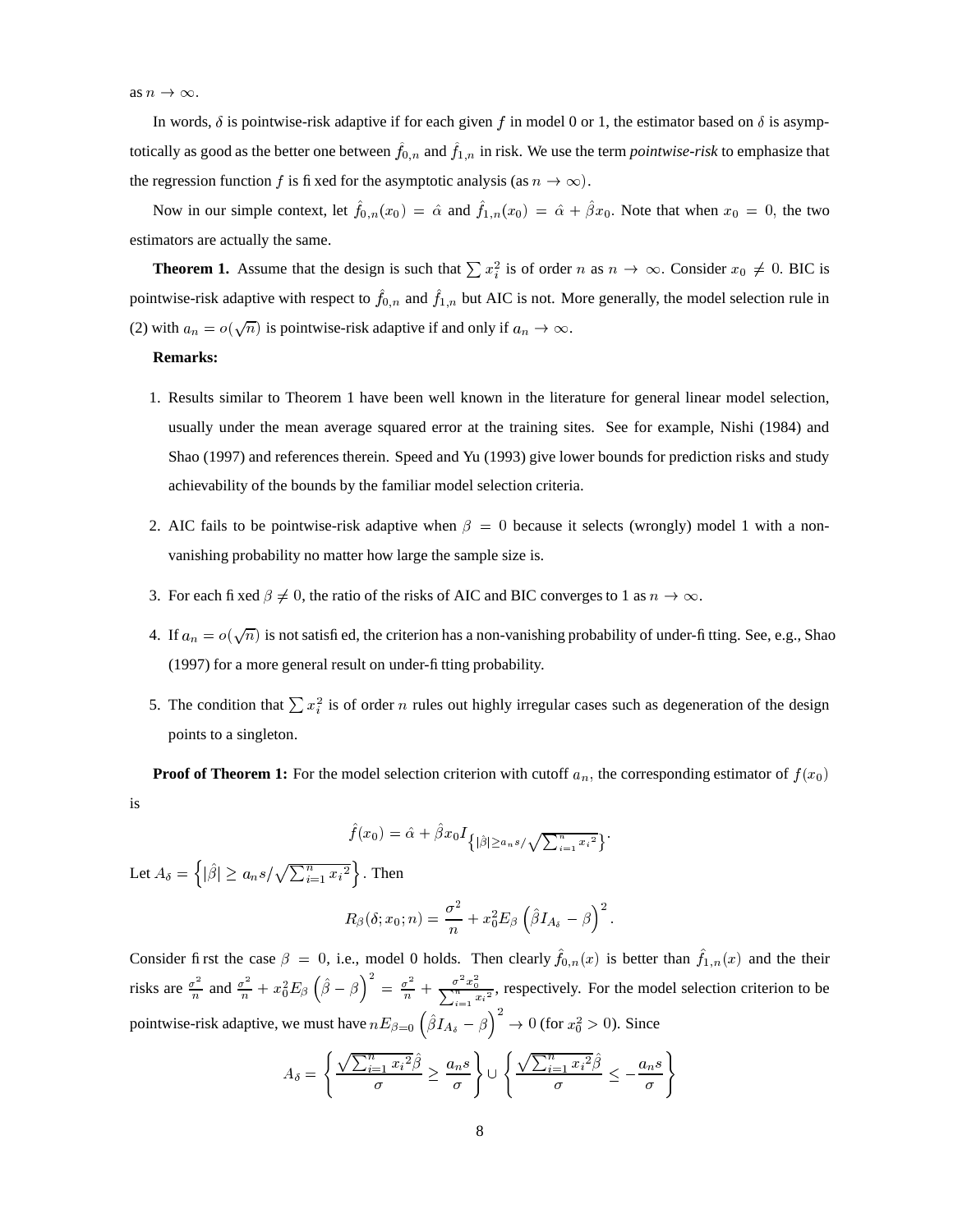and with  $\beta = 0$ ,  $\frac{\sqrt{\sum_{i=1}^{n} x_i^2} \hat{\beta}}{\sigma}$  has a standard normal distribution, we know that  $P_{\beta=0}(A_{\delta}) \to 0$  if and only if  $a_n \to \infty$ . This fact is enough to rule AIC out as a pointwise-risk adaptive criterion. Since  $\sqrt{\sum_{i=1}^n x_i^2} \hat{\beta}/\sigma$  has a standard normal distribution,

$$
E_{\beta=0}n\left(\hat{\beta}-\beta\right)^2I_{As}=\frac{\sigma^2}{\sum_{i=1}^nx_i^2/n}E_{\beta=0}\left(\frac{\sqrt{\sum_{i=1}^nx_i^2}\hat{\beta}}{\sigma}\right)^2I_{As}\to 0
$$

as long as  $P_{\beta=0}$   $(A_{\delta}) \rightarrow 0$ .

Now consider  $\beta \neq 0$ . Without loss of generality, assume  $\beta > 0$ . When *n* is large enough,  $f_{0,n}(x)$  is worse than  $\hat{f}_{1,n}(x)$  and the their risks are  $\frac{\sigma^2}{n} + x_0^2 \beta^2$  and  $\frac{\sigma^2}{n} + x_0^2 E_\beta \left(\hat{\beta} - \beta\right)^2 = \frac{\sigma^2}{n} + \frac{\sigma^2 x_0^2}{\sum_{n=1}^n x_i^2}$ , re  $\frac{\sigma}{\sqrt{n}}$ , respectively. Thus to show that the model selection criterion is pointwise-risk adaptive, we need to show that

$$
E_{\beta}\left(\hat{\beta}I_{A_{\delta}}-\beta\right)^2-E_{\beta}\left(\hat{\beta}-\beta\right)^2=o(n^{-1}).
$$

But the quantity is equal to

$$
E_{\beta}\left(\hat{\beta}\left(2\beta-\hat{\beta}\right)I_{A_{\delta}^{c}}\right).
$$

Note that for  $\beta \neq 0$ ,  $\beta$  ( $2\beta - \beta$ ) converges in probability to  $\beta^2$  and it is not hard to show that, under the normality assumption on the errors,  $E_\beta\left(\hat{\beta}\left(2\beta-\hat{\beta}\right)I_{A_s^c}\right)=o(n^{-1})$  holds if  $P_\beta\left(A_{{\delta}}^c\right)=o$  $) = o(n^{-1})$ . Indeed,

$$
E_{\beta}|\hat{\beta}\left(\hat{\beta}-2\beta\right)I_{A_{\delta}^{c}}| = E_{\beta}\left(|\hat{\beta}||\hat{\beta}-2\beta|I_{A_{\delta}^{c}}I_{\{|\hat{\beta}|\leq1.5\beta\}}\right) + E_{\beta}\left(|\hat{\beta}||\hat{\beta}-2\beta|I_{A_{\delta}^{c}}I_{\{|\hat{\beta}|>1.5\beta\}}\right)
$$
  

$$
\leq 5.25\beta^{2}P_{\beta}\left(A_{\delta}^{c}\right) + E_{\beta}\left(|\hat{\beta}||\hat{\beta}-2\beta|I_{\{|\hat{\beta}|>1.5\beta\}}\right)
$$
  

$$
\leq 5.25\beta^{2}P_{\beta}\left(A_{\delta}^{c}\right) + \sqrt{E_{\beta}\left(|\hat{\beta}|^{2}|\hat{\beta}-2\beta|^{2}\right)}\sqrt{P_{\beta}\left(|\hat{\beta}|>1.5\beta\right)},
$$

where the last inequality follows from Cauchy-Schwaz inequality. Together with that  $P_\beta$   $(|\beta| > 1.5\beta) = o(e^{-bn})$ **b**<sub>n</sub> (b) for some  $b > 0$ , the assertion follows. Now note that

$$
P_{\beta}\left(A_{\delta}^{c}\right) = P_{\beta}\left\{-\frac{\sqrt{\sum_{i=1}^{n}x_{i}^{2}}\beta}{\sigma} - \frac{a_{n}s}{\sigma} \leq \frac{\sqrt{\sum_{i=1}^{n}x_{i}^{2}}\left(\hat{\beta} - \beta\right)}{\sigma} \leq -\frac{\sqrt{\sum_{i=1}^{n}x_{i}^{2}}\beta}{\sigma} + \frac{a_{n}s}{\sigma}\right\}
$$

$$
\leq P_{\beta}\left\{\frac{a_{n}s}{\sigma} \geq \frac{\sqrt{\sum_{i=1}^{n}x_{i}^{2}}\beta}{2\sigma}\right\} + P_{\beta}\left\{\frac{\sqrt{\sum_{i=1}^{n}x_{i}^{2}}\left(\hat{\beta} - \beta\right)}{\sigma} \leq -\frac{\sqrt{\sum_{i=1}^{n}x_{i}^{2}}\beta}{2\sigma}\right\}.
$$

With  $a_n = o(\sqrt{\sum x_i^2})$ , the above last two probabilities are both exponentially small in n. This completes the proof of Theorem 1.

#### **3.2 Worst-case performance**

From Theorem 1, when  $\beta = 0$ , BIC beats AIC, and when  $\beta \neq 0$  AIC and BIC are asymptotically equivalent in risk as  $n \to \infty$ . Together with that BIC is consistent, it gives one a strong impression that BIC should be used for a parametric problem. Speed and Yu (1993) added further weight to BIC by showing that BIC (but not AIC)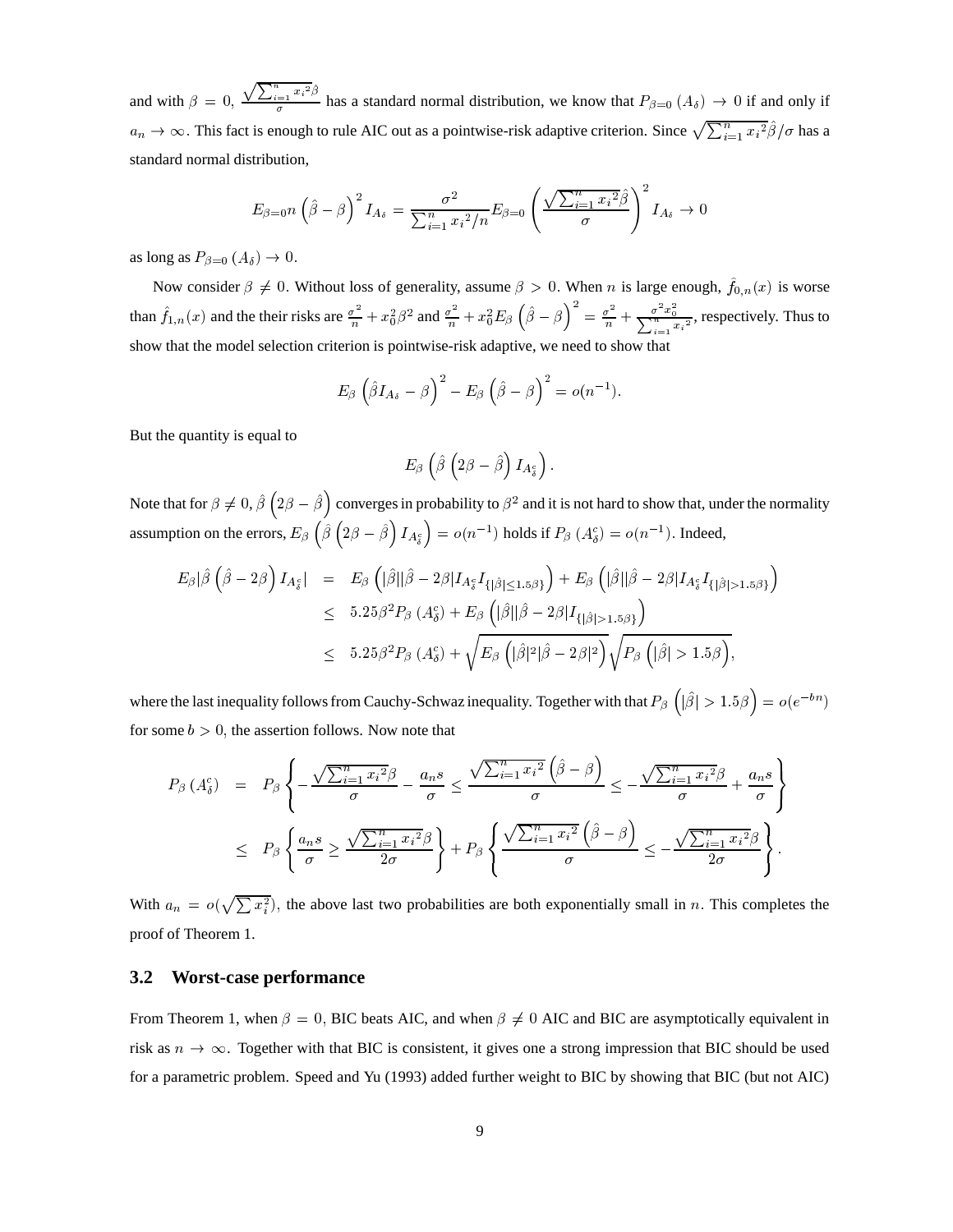achieves a lower bound for cumulative prediction risk. The literature does seem to say/imply that BIC should be preferred for a parametric setting, at least theoretically speaking.

Obviously, there are various ways to compare the risk functions of estimation procedures. The asymptotics of Theorem 1 are done for each fixed  $f$  in the function classes. One drawback of this notion of asymptotics is that it tells very little for the specific data at hand because in general the convergence of the risk ratio in (3) is not uniform over  $f$ . An implication is that for a data set where the distinction between the two models is not clear due to small  $n$  or large noise (that is exactly where we need a good model selection rule most), it is especially uncertain whether the asymptotics hold. A different notion to compare risk functions is in terms of worst-case risk.

Let F be a class of regression functions. The minimax risk of estimating  $f(x_0)$  is defined to be:

$$
R(\mathcal{F}; x_0; n) = \min_{\hat{f}} \max_{f \in \mathcal{F}} E\left(f(x_0) - \hat{f}(x_0)\right)^2,
$$

where  $\hat{f}$  is over all estimators based on the data.

**Definition 2:** A model selection rule  $\delta$  is minimax-rate adaptive with respect to the two classes  $\mathcal{F}_0$  and  $\mathcal{F}_1$  if for both  $j = 0, 1$ , we have

$$
\sup_n \frac{\sup_{f \in \mathcal{F}_j} E\left(f(x_0) - \left(\hat{f}_{0,n}(x_0)I_{A_{\delta}^c} + \hat{f}_{1,n}(x_0)I_{A_{\delta}}\right)\right)^2}{R(\mathcal{F}_j; x_0; n)} < \infty.
$$

**Theorem 2:** Assume that the design is such that  $\sum x_i^2$  is of order n as  $n \to \infty$ . Then AIC is minimax-rate adaptive but BIC is not. More generally, the model selection rule  $\delta$  of the form (2) is minimax-rate optimal if and only if  $a_n$  is bounded above from infinity.

The result may be a little surprising. One may naturally think that since BIC is consistent and thus will eventually select the true model. Together with its pointwise-risk adaptation property, it looks like that it should perform optimally at least in rate. Another thought may be that if I simply ignore model selection and use model 1 (the larger model), I always get the optimal rate of convergence. I probably should demand BIC to do at least as well as that.

A similar result to Theorem 2 was obtained by Foster and George (1994)in a linear regression setting assuming  $\sigma^2$  is known and under the average squared error at the training sites. Somewhat surprisingly, the sub-optimality of BIC did not bring in an appropriate caution on the overly simplified and overly optimistic view on BIC for a parametric setting.

**Proof of Theorem 2:** With the same notations as in the proof of Theorem 1, we first show that for any  $a_n \to \infty$  and a fixed  $c > 0$ , we have

$$
\frac{\sup_{|\beta|\leq c}E_{\beta}\left(\hat{\beta}I_{A_{\delta}}-\beta\right)^2}{1/n}\rightarrow\infty,
$$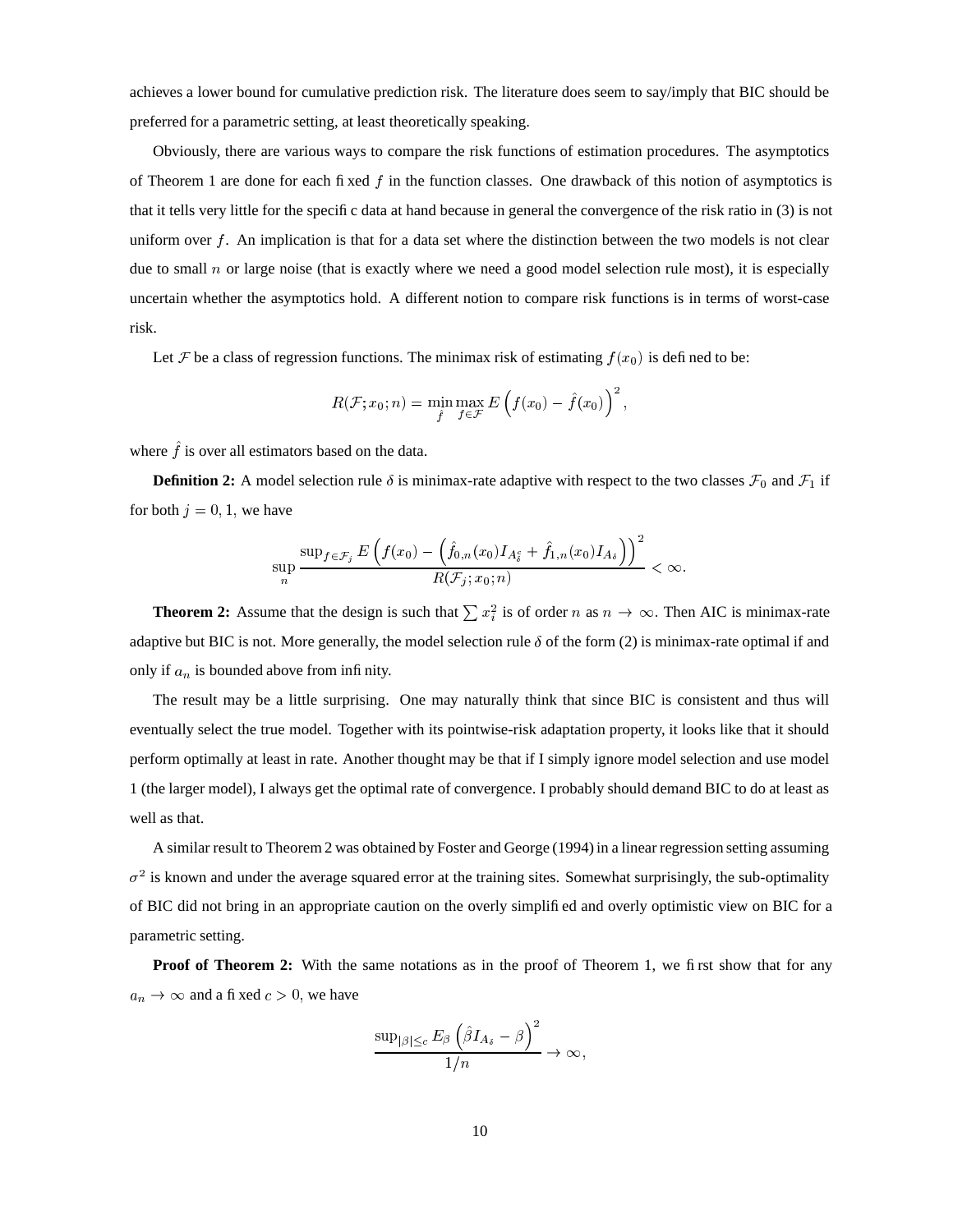which is sufficient to conclude that when  $a_n \to \infty$ , the model selection rule is minimax-rate sub-optimal. Note that the LHS above is equal to

$$
\sup_{|\beta| \leq c} E_{\beta} \left( \sqrt{n} \hat{\beta} I_{A_{\delta}} - \sqrt{n} \beta \right)^{2}
$$
\n
$$
= \sup_{|\beta| \leq c} E_{\beta} \left( \sqrt{n} \left( \hat{\beta} - \beta \right) I_{A_{\delta}} - \sqrt{n} \beta I_{A_{\delta}^{c}} \right)^{2}
$$
\n
$$
= \sup_{|\beta| \leq c} \left( E_{\beta} n \left( \hat{\beta} - \beta \right)^{2} I_{A_{\delta}} + n \beta^{2} P_{\beta} \left( A_{\delta}^{c} \right) \right).
$$

Observe that

$$
A_{\delta}^{c} = \left\{-\frac{\sqrt{\sum_{i=1}^{n} x_{i}^{2}}\beta}{\sigma} - \frac{a_{n}s}{\sigma} \leq \frac{\sqrt{\sum_{i=1}^{n} x_{i}^{2}}\left(\hat{\beta} - \beta\right)}{\sigma} \leq -\frac{\sqrt{\sum_{i=1}^{n} x_{i}^{2}}\beta}{\sigma} + \frac{a_{n}s}{\sigma}\right\}.
$$

Take  $\beta_n=\min(\sqrt{a_n/n},c)$ . It is easy to show that for any constant  $c^{'}>1$  ,  $P(s/\sigma\ge c^{'}$  or  $s/\sigma\le 1/c^{'})$  converges to zero exponentially fast in n (i.e.,  $P(s/\sigma \ge c'$  or  $s/\sigma \le 1/c') = o(e^{-bn})$  for some  $b > 0$ . See, e.g., Yang (1999a, p. 490-491)). Note also that  $\sqrt{n}\beta_n \leq \sqrt{a_n} = o(a_n)$  and thus  $\frac{\sqrt{\sum_{i=1}^n x_i^2 \beta}}{\sigma} = o(a_n)$ . Then  $P_{\beta_n}(A_{\delta}^c)$  is asymptotically equivalent to

$$
P_{\beta_n}\left(-a_n\left(c'\right)^{-1}\leq N(0,1)\leq a_n\left(c'\right)^{-1}\right),\,
$$

which approaches 1. Since  $n\beta_n^2 \rightarrow \infty$ , we have  $n\beta_n^2 P_{\beta_n}(A_{\delta}^c) \rightarrow \infty$ . Therefore,  $a_n \rightarrow \infty$  implies that the worst-case risk of the model selection estimator with cutoff  $a_n$  converges at a rate slower than  $n^{-1}$ .

It remains to show that if  $a_n$  stays bounded, the resulting estimator converges at rate  $n^{-1}$ . To that end, we need to show

$$
\sup_n \sup_{\beta} \left( E_{\beta} n \left( \hat{\beta} - \beta \right)^2 I_{A_{\delta}} + n \beta^2 P_{\beta} \left( A_{\delta}^c \right) \right) < \infty.
$$

Note that  $E_{\beta} n$   $(\beta - \beta)$   $I_{A_{\delta}} \leq nE_{\beta}$  $\leq nE_{\beta}\left(\hat{\beta}-\beta\right)^2=\frac{n\sigma^2}{\sum_{i=1}^nx_i^2},$  w  $\frac{n\sigma^2}{\sqrt{n}}$ , which is upper bounded. Consequently, it suffices to show  $n \sup_{\beta > 0} \beta^2 P_{\beta} (A_{\delta}^c)$  is upper bounded. Observe that

$$
\left\{ -\frac{\sqrt{\sum_{i=1}^{n} x_i^2 \beta}}{\sigma} - \frac{a_n s}{\sigma} \le \frac{\sqrt{\sum_{i=1}^{n} x_i^2} (\hat{\beta} - \beta)}{\sigma} \le -\frac{\sqrt{\sum_{i=1}^{n} x_i^2 \beta}}{\sigma} + \frac{a_n s}{\sigma} \right\}
$$
  

$$
\subset \left\{ \frac{a_n s}{\sigma} \ge \frac{\sqrt{\sum_{i=1}^{n} x_i^2 \beta}}{2\sigma} \right\} \cup \left\{ \frac{\sqrt{\sum_{i=1}^{n} x_i^2} (\hat{\beta} - \beta)}{\sigma} \le -\frac{\sqrt{\sum_{i=1}^{n} x_i^2 \beta}}{2\sigma} \right\}.
$$

Thus

$$
n\beta^{2} P_{\beta} (A_{\delta}^{c})
$$
  

$$
\leq n\beta^{2} P_{\beta} \left( \frac{a_{n}s}{\sigma} \geq \frac{\sqrt{\sum_{i=1}^{n} x_{i}^{2} \beta}}{2\sigma} \right) + n\beta^{2} P_{\beta} \left( N(0,1) \leq -\frac{\sqrt{\sum_{i=1}^{n} x_{i}^{2} \beta}}{2\sigma} \right).
$$

For  $|\beta| \leq n^{-1/2}$ , clea ties in the right-hand side in the above display decay exponentially fast in  $\sqrt{\sum_{i=1}^{n} x_i^2} \beta$ . It follows easily that <sup>2</sup>, clearly  $n\beta^2 P_\beta(A_\delta^c)$  is u ) is upper bounded by 2. For  $|\beta| > n^{-1/2}$ , not  $\alpha^2$ , note that the two probabili $n \sup_{\beta} \beta^2 P_{\beta} (A_{\delta}^c)$  is indeed upper bounded. This completes the proof of Theorem 2.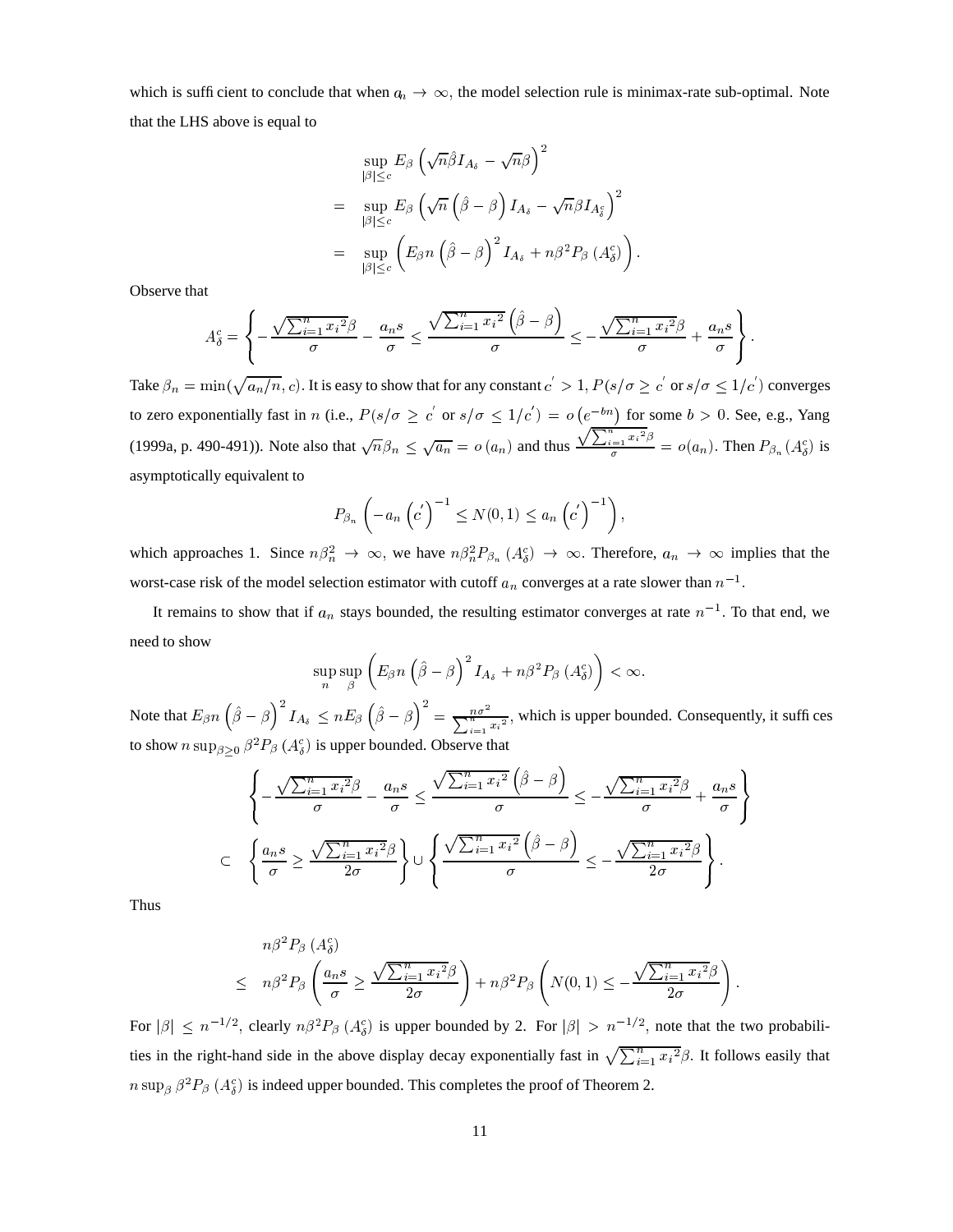#### **3.3 Comments on Theorems 1 and 2**

Theorems 1 and 2 may seem to tell opposite stories. How do we interpret them? How do we use them to guide real applications if possible? Should one take the minimax or pointwise view point?

In general, in our view, pointwise asymptotic results provide rather little guidance for real applications. For example, a universally consistent estimator in nonparametric regression with i.i.d. observations(i.e., it is consistent without any assumption on the common marginal distribution) may not perform well in practice even though theoretically it "works" universally. Pointwise asymptotics emphasize the positive outlook by assuming that we have a large number of observations for the current problem of interest. This is the case for some applications (think of many examples of simple linear regression in the elementary statistical textbooks) and perhaps can also be made the case sometimes when collecting more data is not a serious concern. In other situations, when one gets a larger sample size, it is usually desirable to consider more explanatory variables (which are usually available). For such a case, relevance and validity of the pointwise asymptotic analysis become less clear. It is perhaps worth pointing out that in the nonparametric world, pointwise asymptotics can be even less reliable in some sense. For example, super efficiency (i.e., pointwise convergence rate is faster than the minimax rate) can occur at every function in an infinite-dimensional class of regression functions (see, e.g., Brown, Low and Zhao (1997)). For another example, in pattern recognition, if one considers pointwise asymptotics, classification is easier (in terms of rate of convergence) than estimating the conditional probability function (Devroye, Gyo rfi and Lugosi (1996)). But if one considers the minimax rate of convergence, the two problems are actually of the same difficulty for many familiar function classes (Yang (1999b)). In any case, in a typical application where model selection is clearly a nontrivial issue, perhaps more often than not, we are not is a situation where the pointwise asymptotic behavior has "kicked in" already (or at least it is not evident that is the case). This is particularly true when the model selection methods strongly disagree with each other. To address this concern, properties such as minimaxity can be very helpful for better guiding the model selection practice.

From a pure mathematical statistics point of view, the debate between AIC and BIC cannot be well resolved in the sense that they work well under different conditions/assumptions and the question of which condition is more appropriate cannot be answered by any theoretical analysis. For a successful application of model selection, it seems clear that one is obligated to take into account the context and background of the data and prior experience whenever possible. A simple (perhaps naive) consideration is to prefer AIC if  $\beta$  is more likely to be nonzero and use BIC if  $\beta$  is likely to be very small or zero based on experience or a theory about the subject matter. Of course, one can always do both AIC and BIC. In our simple case, there is a good chance that they agree with each other (which happens with high probability when  $\beta$  is small or large relative to the noise level) and then there is little concern. We will come back later to discuss the situation when AIC and BIC do differ.

Another comment is that whenever possible, we should try to understand/assess whether the difference in prediction resulted from the different methodsis really significant or not for the subject matter even if the statistical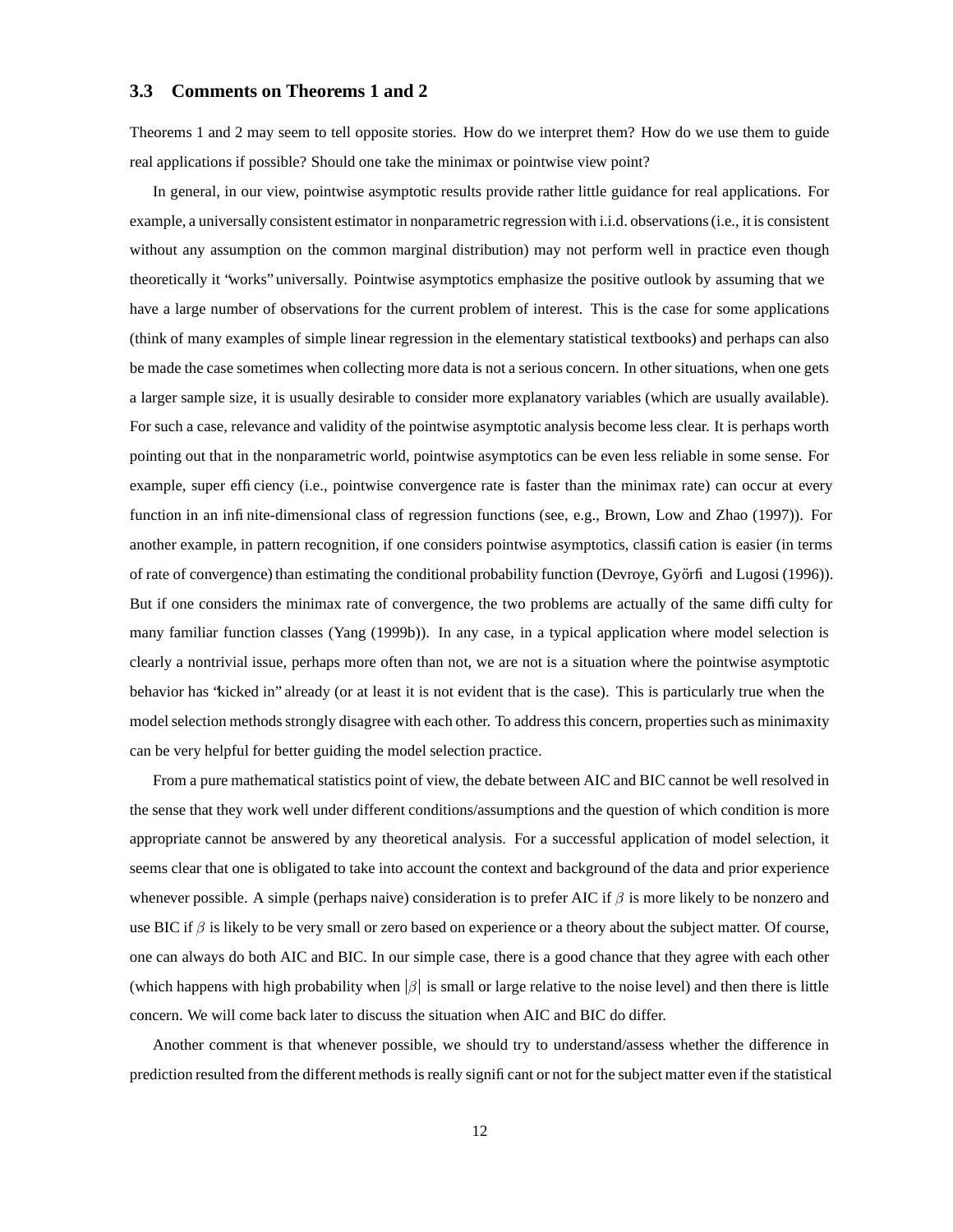significance is obvious. Even though statistical significance is usually important, its practical relevance should be kept in mind in applications.

#### **3.4 Can the strengths of AIC and BIC be shared?**

#### **3.4.1 Adaptive asymptotic loss efficiency**

One property that separates AIC and BIC is the condition under which an asymptotic loss efficiency (to be defined) holds. Shao (1997) showed that AIC (or a similar criterion) is asymptotically loss efficient when there is no fixeddimensional correct mode and BIC (or a similar criterion) is asymptotically efficient if there is a fixed-dimensional correct model. If one considers only the model selection criteria of the form  $RSS + \lambda_n \hat{\sigma}_n^2 k$ , where k is the model dimension,  $\hat{\sigma}_n^2$  is an estimator of  $\sigma^2$  and  $\lambda_n$  is the penalty coefficient ( $\lambda_n = 2$  for AIC and  $\lambda_n = \log n$  for BIC), then from Shao (1997), it is clear that any choice of  $\lambda_n$  cannot yield the asymptotic loss efficiency under both of the aforementioned conditions. This brings up the interesting question: Can we construct an adaptive model selection rule that does achieve the goal of asymptotic loss efficiency for both situations?

Under some conditions, we show that the answer is yes. Even though the rest of the paper focuses on the parametric case, we feel that this result is useful and interesting enough to be included here (at least in a sketchy way) for a good understanding of the model selection criteria. Again, we will not try to be general and prefer simplicity for seeing the essence more clearly.

Consider a collection of nested linear models with model index  $k \geq 1$ , where k is simply the dimension of the model. The true model is

$$
Y_i = f(x_i) + \varepsilon_i,
$$

where  $x_i = (x_{i1},...,x_{id})$  for some  $d \ge 1$  and the errors are assumed to be normally distributed with mean zero and known variance  $\sigma^2 = 1$ . Let  $M_k = M_{k,n}$  denote the projection matrix of model k. Let  $f_n =$  $(f(x_1), f(x_2),..., f(x_n))'$  and  $\underline{Y} = (Y_1,..., Y_n)'$  be the vectors of the true values of the regression function at the design sites and the observations, respectively. Let  $f_k = M_k Y$  be the least squares estimator of  $f_n$  based on model k. Let  $\|\cdot\|_n$  denote the Euclidean distance on  $R^n$ .

Let  $\delta$  be a model selection rule and let  $k_n$  be the selected model.

**Definition 3:**  $\delta$  (or  $k_n$ ) is said to be asymptotically loss efficient if

$$
\frac{\parallel f_n - \hat{f}_{\hat{k}_n} \parallel_n^2}{\inf_{k \ge 1} \parallel f_n - \hat{f}_k \parallel_n^2} \to 1
$$
 in probability as  $n \to \infty$ .

As mentioned already, AIC and BIC are asymptotically loss efficient for nonparametric and parametric cases, respectively, but not both (Shao (1997)). We need certain conditions to establish adaptive asymptotic loss efficiency.

When at least one of the candidate models is correct, a model selection rule is said to be strongly consistent if the selected model is eventually equal to the smallest correct model with probability one. For strong consistency of BIC for regression (under conditions on the design matrices), see Rao and Wu (1989).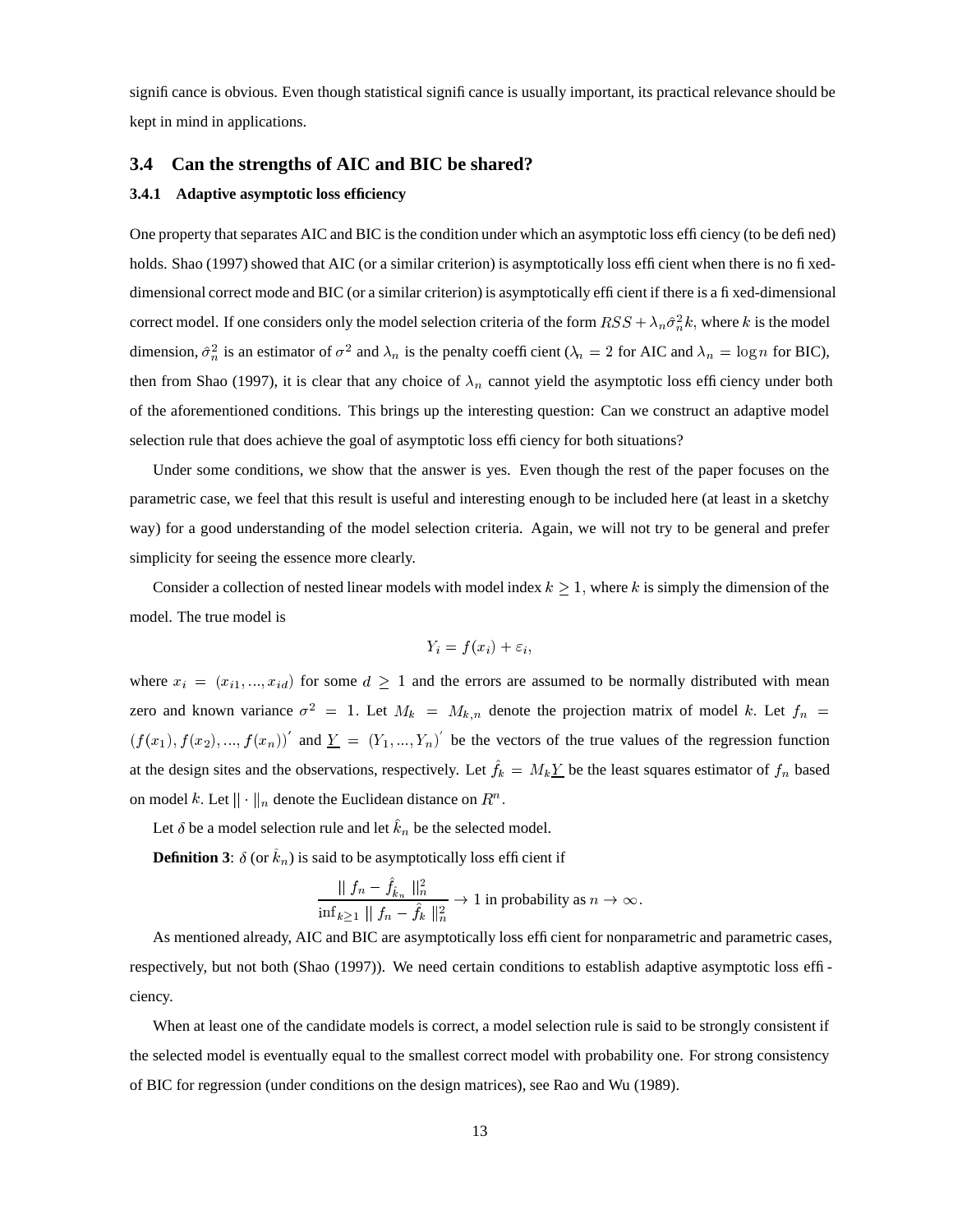**Assumption 1**. BIC is strongly consistent when at least one of the candidate models is correct.

**Assumption 2.** AIC is asymptotically loss efficient when none of the candidate models is correct.

Sufficient conditions for Assumption 2 are given by Shao (1997).

We now construct an adaptive model selection rule. Let  $k_{AIC,n}$  and  $k_{BIC,n}$  be the model selected by AIC and BIC respectively at sample size n. Let  $b_n = \max(3, \lfloor \log \log n \rfloor)$  be an increasing sequence of integers. Let

$$
\hat{k}_n = \begin{cases} \hat{k}_{BIC,n} & \text{if } \hat{k}_{BIC,b_n} = \hat{k}_{BIC,b_n+1} = \dots = \hat{k}_{BIC,n} \\ \hat{k}_{AIC,n} & \text{otherwise.} \end{cases}
$$

The idea is very simple: when BIC selects the same model again and again at different sample sizes, the true model is most likely finite-dimensional and hence BIC should be preferred.

For the strategy to work, we need some additional conditions for the nonparametric case. Let  $k_n^* = k_{AIC,n}^*$ be the minimizer of  $\frac{1}{n} \parallel f_n - M_k f_n \parallel^2_n + \frac{k}{n}$  over  $k \geq 1$ . Note that  $k_n^*$  provides the best trade-off between the approximation error  $\frac{1}{n} \parallel f_n - M_k f_n \parallel_n^2$  and the estimation error  $\frac{k}{n}$  (recall  $\sigma^2$  is assumed to be 1). We require that the approximation errors to behave regularly in the following sense.

#### **Assumption 3**.

1. If the approximation errors satisfy that for  $k \geq 1$ ,

$$
\frac{\frac{1}{n} \parallel f_n - M_k f_n \parallel_n^2}{e^{-e^k}} \ge c > 0
$$

for some constant  $c$ , then

$$
\inf_{k} \left( \frac{1}{n} \| f_n - M_k f_n \|_n^2 + \frac{k \log n}{n} \right) = o \left( (\log \log n)^{-1} \right). \tag{4}
$$

2. If the approximation errors satisfy that for  $k \geq 1$ ,

$$
\frac{\frac{1}{n}\parallel f_n - M_k f_n \parallel_n^2}{e^{-e^k}} \leq \overline{c} < \infty
$$

for some constant  $\overline{c}$ , then

$$
\frac{k_n^*}{k_{\lfloor n/\log n \rfloor}^*} \to 1 \text{ as } n \to \infty. \tag{5}
$$

For interesting nonparametric regressions, it is usually the case that inf  $\left(\frac{1}{n} \| f_n - M_k f_n \|_{n=1}^2 + \frac{k}{n}\right)$  converges basically at (or around) a polynomial rate  $n^{-r}$  for some  $0 < r < 1$  and then (4) is satisfied. Speed and Yu (1993) observed that when the approximation error rapidly decays at  $e^{-e^k}$ , AIC and BIC should perform the same in the sense ?

$$
\frac{\parallel f_n - \hat{f}_{\hat{k}_{BIC,n}}\parallel_n^2}{\parallel f_n - \hat{f}_{\hat{k}_{AIC,n}}\parallel_n^2} \to 1 \text{ in probability as } n \to \infty.
$$

Note that the condition (5) is satisfied when the approximation error is  $ce^{-e^k}$  for the models. If the approximation errors behave regularly and of order  $O(e^{-e^{\kappa}})$  (incl  $(e^{-e^{k}})$  (including  $o(e^{-e^{k}})$ ),  $(e^{k})$ ), we expect it to continue to hold.

**Proposition 1**. For the model selection rule  $k_n$ ,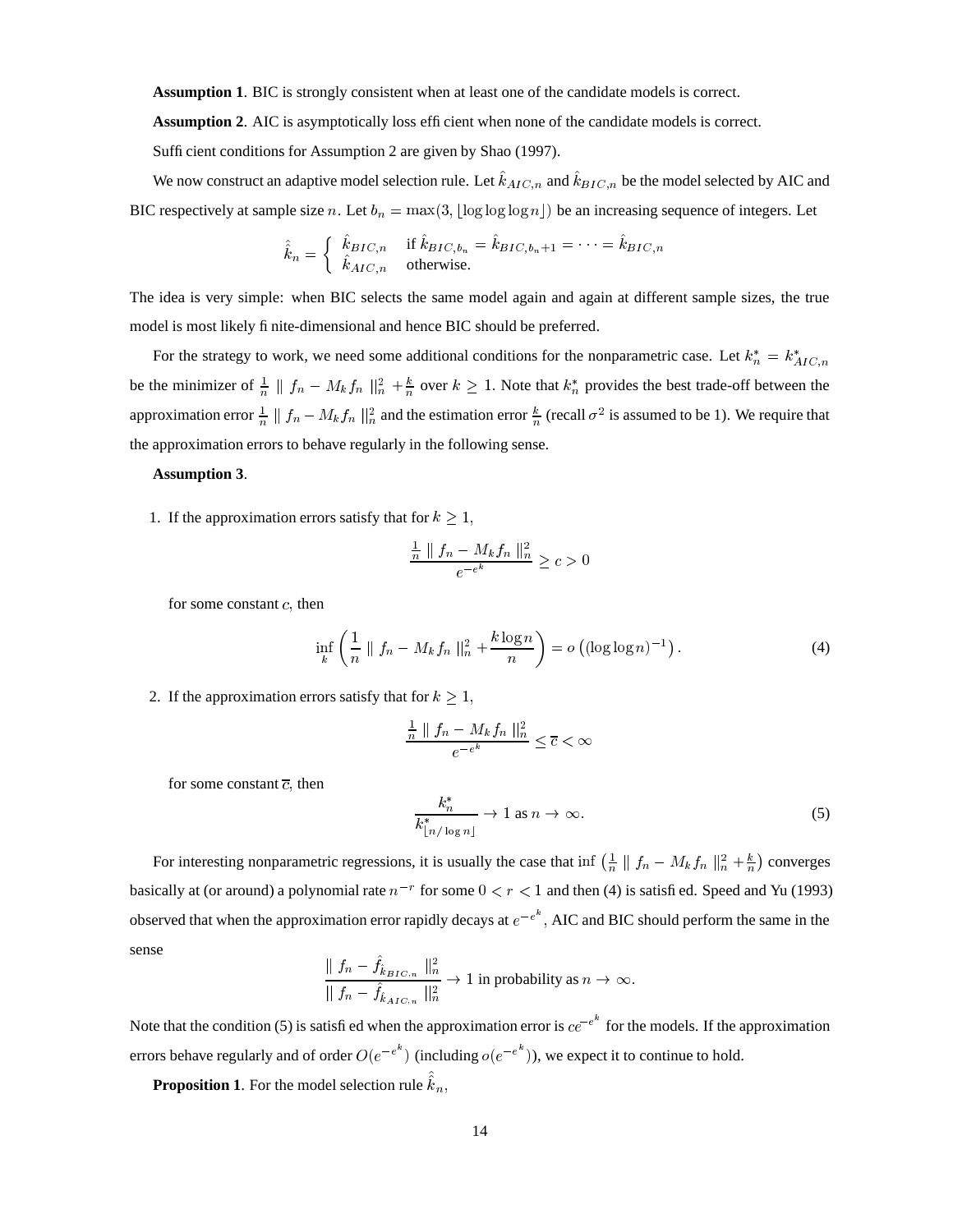- 1. when (at least) one of the candidate model is correct, under Assumption 1,  $k_n$  is asymptotically loss efficient.
- 2. when none of the candidate models is correct, under Assumptions 2-3,  $k_n$  is asymptotically loss efficient.

The proposition says that under some reasonable conditions, an adaptive model selection rule can be asymptotically loss efficient for both parametric and nonparametric situations.

**Proof of Proposition 1:** To prove the result, it is sufficient to show:

- 1. when at least one of the candidate models is correct,  $k_n$  will eventually equal to  $k_{BIC,n}$  almost surely;
- 2. when the first condition of Assumption 3 holds, we have  $P(k_n = k_{AIC,n}) \rightarrow 1$ ;
- 3. when the second condition of Assumption 3 holds, we have

$$
\frac{\parallel f_n - \hat{f}_{\hat{k}_{AIC,n}}\parallel_n^2}{\parallel f_n - \hat{f}_{\hat{k}_{BIC,n}}\parallel_n^2} \to 1
$$
 in probability as  $n \to \infty$ .

The first one above clearly holds with the strong consistency assumption on BIC. We next sketch the proof for the latter two cases.

Suppose that Assumption 3(1) holds. It suffices to show that  $P(k_{BIC,n} = k_{BIC,b_n}) \to 0$ . Note that at the sample size  $b_n$ ,  $\hat{k}_{BIC,b_n} \leq b_n$ . Thus it is sufficient to prove that  $\sum_{k \leq b_n} P(\hat{k}_{BIC,n} = k) \to 0$ . Let  $k_{BIC,n}^*$  be the model that minimizes  $\frac{1}{n} \parallel f_n - M_k f_n \parallel_n^2 + \frac{k(\log n - 1)}{n}$  over  $k \ge 1$ . Let  $Crit(k) = \parallel \underline{Y} - M_k \underline{Y} \parallel_n^2 + k \log n$ be the BIC criterion value of model k (we only need to consider  $k \le n$ ). Let  $e_n = (\varepsilon_1, ..., \varepsilon_n)$  and  $A_k = I - M_k$ , where *I* is the  $k \times k$  identity matrix. Note that

$$
Crit(k) = || A_k f_n ||_n^2 + k(\log n - 1) + 2e'_n A_k f_n + (k - e'_n M_k e_n) + || e_n ||_n^2,
$$
\n(6)

where the last term  $||e_n||_n^2$  is irrelevant for model comparison due to its always presence and independence of k. Under Assumption 3(1), for  $k \leq b_n$ , we have

$$
\|A_k f_n\|_{n}^2 \geq \underline{c} n \left(\log n\right)^{-1} \tag{7}
$$

for some  $\underline{c}$  and thus the remainder terms  $2e'_n A_k f_n$  and  $(k - e'_n M_k e_n)$  in the expression (6) are asymptotically negligible compared to  $||A_k f_n||_n^2$ . Similarly, for  $k = k_{BIC,n}^*$ , since  $k_{BIC,n}^* \to \infty$  as  $n \to \infty$  for the nonparametric case, we have that  $2e'_nA_{k_{BIC,n}^*}f_n + (k_{BIC,n}^* - e'_nM_{k_{BIC,n}^*}e_n)$  is asymptotically negligible compared to  $\|A_{k_{BIC,n}^*}f_n\|_n^2 + k_{BIC,n}^*(\log n - 1)$ . Together with the assumption that  $\|A_{k_{BIC,n}^*}f_n\|_n^2 + k_{BIC,n}^*(\log n - 1)$ converges faster than n  $(\log n)^{-1}$  for  $k \leq b_n$  and (7), we know that asymptotically  $Crit(k) > Crit(k_{BIC,n}^*)$  with increasingly high probability for  $k \leq b_n$ . Thus it is unlikely for  $k_n$  to be equal to  $k_{BIC,n}$ . Under the normality assumption, we have exponential probability bounds for the two remainder terms  $e'_n A_k f_n$  and  $(k - e'_n M_k e_n)$ ,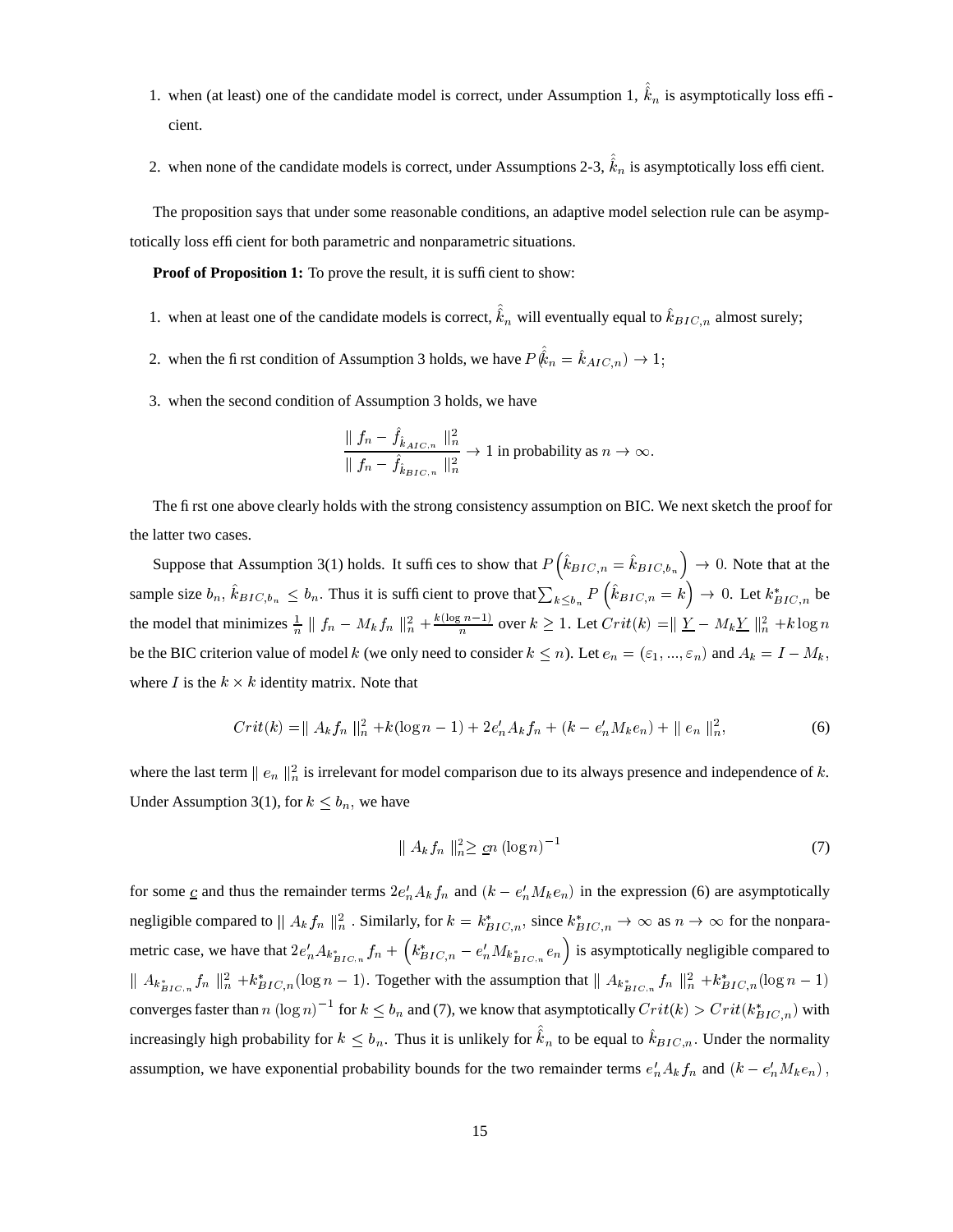which can be used to easily make the above argument rigorous (see, e.g., the analysis in Yang (1999a, pp. 489-492)).

Now we handle the remaining case when the approximation errors decay rapidly. When the approximation error is  $ce^{-e^k}$ , it can be shown that  $k_{BIC,n}^*$  satisfies that  $e^{-e^{k_{BIC,n}^*}} = o\left(\frac{k_{BIC,n}^*}{n}\right)$  and the same holds for  $k_{AIC,n}^*$ . Consequently the ratio

$$
\frac{\|f_n - M_{k_{BIC,n}^*} f_n\|_n^2 + \frac{k_{BIC,n}^*}{n}}{\|f_n - M_{k_{AIC,n}^*} f_n\|_n^2 + \frac{k_{AIC,n}^*}{n}}
$$
\n(8)

is asymptotically equal to the ratio of  $k_{BIC,n}^*$  and  $k_{AIC,n}^*$ , which can be easily verified to be approaching 1 as  $n \to \infty$ . When the approximation errors converge faster than  $e^{-e^k}$ , we also have  $\frac{1}{n} || f_n - M_{k_{RLO}^*} || f_n ||_n^2 =$  $o\left(\frac{k_{BIC,n}}{n}\right)$  and the same is true for AIC. Note that when the approximation error is regular,  $k_{BIC,n}^*$  is basically equivalent to  $k^*_{BIC, |n/\log n|}$ .  $|| f_n - \hat{f}_{\hat{k}}||_{\mathcal{F}_{\alpha}} ||_n^2$  $\vert n/\vert_{0.9}$  Hence the ratio in (8) converges to 1 under Assumption 3(2). One can also show that  $\frac{e^{i(n\pi)^n}}{\|f_n - M_{k^*_{n+1}}\|_n^2 + \frac{k^*_{AIC,n}}{n}} \to 1$  in probability as  $n \to \infty$  and the same holds for BIC. This completes a sketched proof of the proposition.

**Remark:** For the adaptive model selection rule  $k_n$ , it is not clear if it will eventually agree with AIC or BIC (whichever is the right one) with probability one. It is of interest to investigate if there exists any model selection rule that will eventually take AIC when none of the candidate models is correct and take BIC when at least one of the candidate models is correct.

#### **3.4.2 No model selection rule can be really adaptive between AIC and BIC**

Proposition 1 gives some hope to resolve the competition between AIC and BIC by sharing their strengths (it indeed succeeded in one aspect). Note that the adaptive asymptotic loss efficiency is a pointwise convergence property. How about other perspectives?

Theorem 2 shows that BIC pays a somewhat high price for being pointwise-risk adaptive in selection (or one can look at the issue from another angle: AIC pays a somewhat high price for being minimax-rate adaptive, i.e., it is not consistent in terms of selection). Naturally, one may wonder if this weakness of BIC can be overcome while maintaining its pointwise-risk adaptation property. In other words, is it possible to construct a more sophisticated model selection criterion that is both pointwise-risk adaptive and minimax-rate adaptive? If this can be done, then the debate between AIC and BIC is resolved to a large extent.

There are several attempts in that direction. Barron, Yang and Yu (1995) reported that the minimum description length criterion (MDL, Rissanen (1978)), when applied in a nonstandard way, essentially yields a penalty of AIC type or BIC type, whichever is better. This implies that the resulting estimator converges at the minimax optimal rates for nonparametric cases and also optimally in rate in terms of a cumulative prediction error for parametric cases. Hansen and Yu (1997) took a different approach in the MDL approach to have a penalty basically switching between AIC type and BIC type according to the outcome of a suitable test. When the true model is finite-dimensional, the criterion is consistent and pointwise prediction-optimal (Corollary 1 of Hansen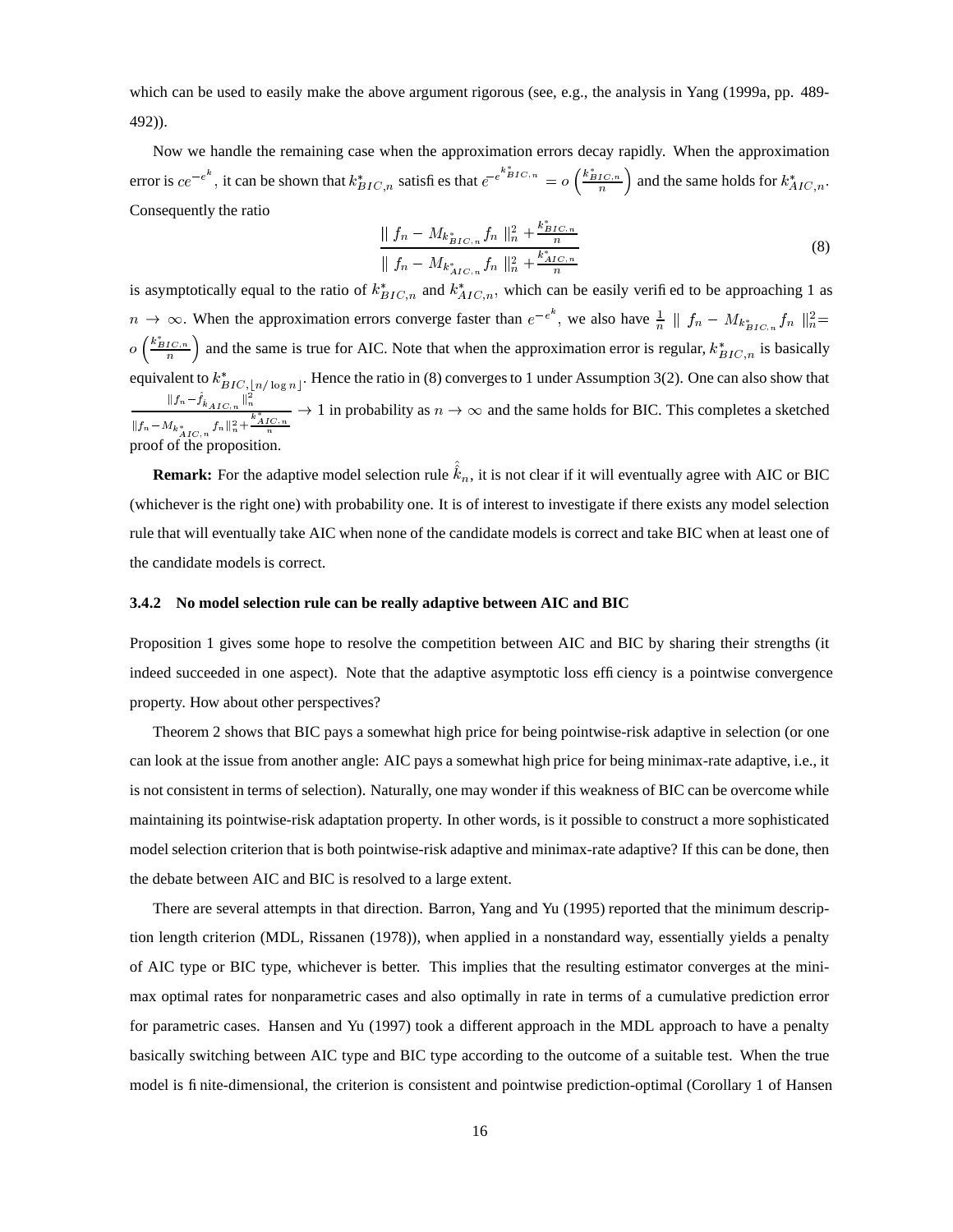and Yu (1997), see also Hansen and Yu (2001)). George and Foster (2000) proposed new Bayesian model selection criteria based on empirical Bayes approaches to have an adaptive penalty term that acts like BIC or RIC (note that RIC has a penalty of AIC type when the number of models does not grow in the sample size). Rao and Tibshirani (1997) suggested adaptively choosing the penalty constant based on cross validation. Shen and Ye (2002) proposed an use of generalized degree of freedom in the same direction of adaptively selecting the penalty constant and reported very promising simulation results. Yang (2003a) showed empirically that when AIC and BIC estimators are combined, the new estimator performs like the better one under the squared error loss.

Despite the above positive findings, it turns out that the most essential features of AIC and BIC cannot be combined. Consider the setting in Section 1.

**Theorem 3.** No model selection criterion can be both pointwise-risk adaptive and minimax-rate adaptive at the same time.

The theorem says that the main strengths of AIC and BIC cannot be combined. Thus pointwise-risk adaptation and minimax-rate adaptation are conflicting performance measures to some extent. The result is significant because it gives a clear answer to the fundamental question of how far adaptive model selection can really go.

In a closely related direction, Yang (2003b) showed that in a linear regression setting with multiple candidate models, the consistency property of BIC and the minimax-rate adaptation property of AIC cannot be shared (note that a different loss, i.e. average squared error at the design points, is considered there). Here in Theorem 3 the contrast is made between pointwise-risk adaptation and minimax-rate adaptation.

**Proof of Theorem 3:** Consider a pointwise-risk adaptive model selection criterion  $\delta$ . Let  $A_n$  be the event that model 1 is selected. From the proof of Theorem 2, to show  $\delta$  is not minimax-rate optimal, it suffices to show

$$
\sup_{\beta} n\beta^2 P_{\beta} (A_n^c) \to \infty.
$$

Since  $\delta$  is pointwise-risk adaptive, we have that when  $\beta = 0$ , for  $x_0 \in [-1, 1]$ ,

$$
\frac{\frac{\sigma^2}{n} + x_0^2 E_\beta \left(\hat{\beta} I_{A_n} - \beta\right)^2 + 2x_0 E_\beta \left(\hat{\alpha} - \alpha\right) \left(\hat{\beta} I_{A_n} - \beta\right)}{\frac{\sigma^2}{n}} \to 1
$$

and thus

$$
x_0 E_{\beta=0} \left(\sqrt{n}\hat{\beta}\right)^2 I_{A_n} + 2n E_{\beta=0} \left(\hat{\alpha} - \alpha\right) \hat{\beta} I_{A_n} \to 0.
$$

Consequently, we must have  $E_{\beta=0}$   $(\sqrt{n}\beta)$   $I_{A_{\delta}} \to 0$  and  $nE_{\beta=0}$   $(\hat{\alpha} - \alpha) \beta I_{A_n} \to 0$ . Since under  $\beta = 0$ ,  $\sqrt{n}\beta$ has a normal distribution with mean zero and variance  $\sigma^2$ , we have  $P_{\beta=0}(A_n) \to 0$  as  $n \to \infty$ .

Consider a testing problem as follows. The observations are from the model:

$$
Y_i = \beta x_i + \varepsilon_i, \quad i = 1, 2, ..., n,
$$

where the errors are independent and have standard normal distribution. Note that this corresponds to the case when  $\alpha = 0$ . Consider testing  $H_0$ :  $\beta = 0$  versus  $H_1$ :  $\beta > 0$ . If we take the rejection region  $A_n$ ,  $\delta$  becomes a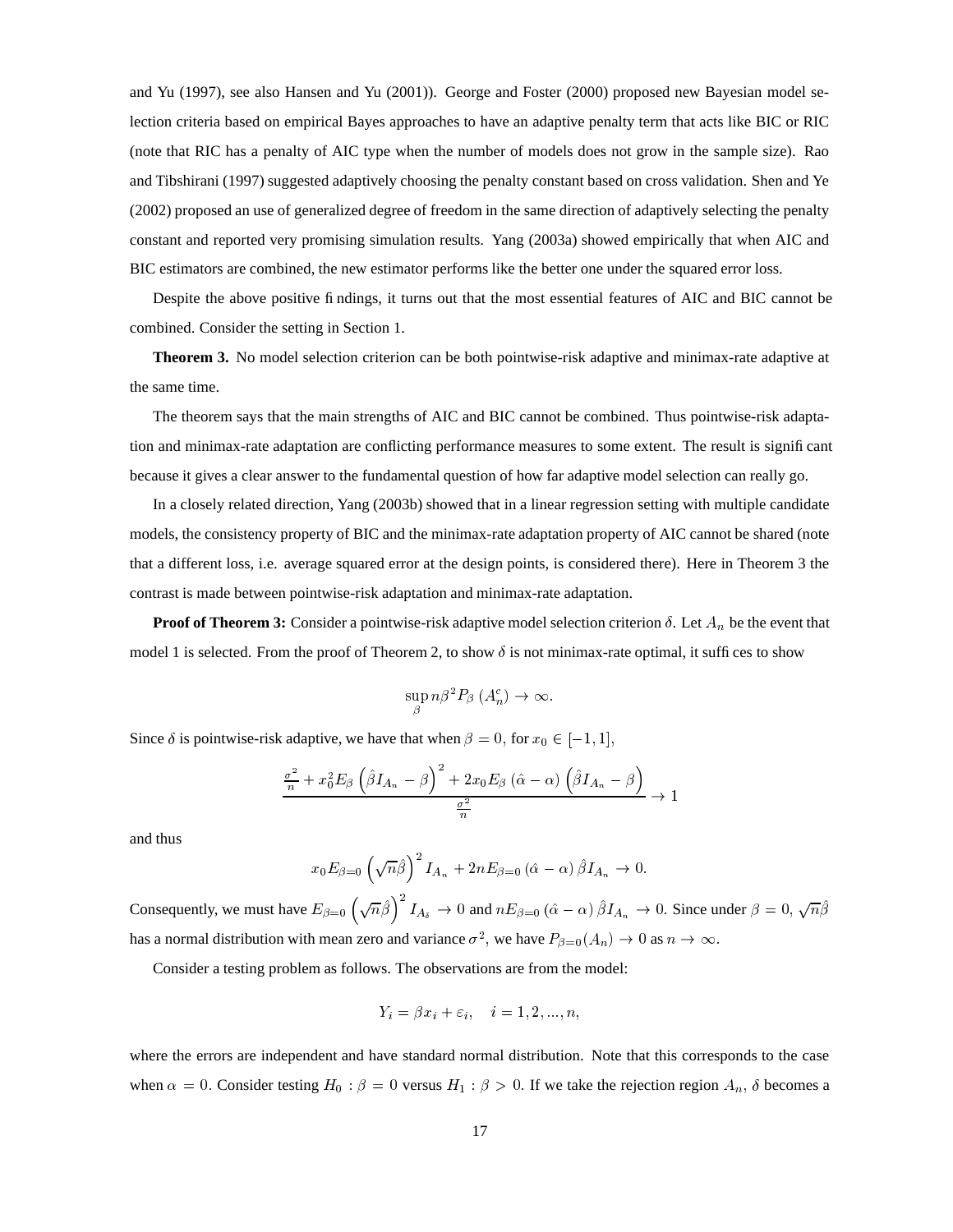testing rule with probability of type I error approaching zero. We next show, via Neyman-Pearson Lemma, that any test with the probability of type I error going to zero necessarily must have  $\sup_{|\beta|< c} n\beta^2$  $\int_{0} \leq c} n \beta^2 P_{\beta} (A_n^c) \rightarrow \infty$ . Let  $f(y_1,...,y_n;\beta)$  denote the joint probability density function of  $(Y_1,...,Y_n)$ . Note that for  $\beta_1 \ge \beta_0 \ge 0$ ,

$$
\frac{f(y_1, ..., y_n; \beta_1)}{f(y_1, ..., y_n; \beta_0)} = \exp\left(\frac{1}{2}\sum_{i=1}^n \left( (y_i - \beta_0 x_i)^2 - (y_i - \beta_1 x_i)^2 \right) \right)
$$
\n
$$
= \exp\left((\beta_1 - \beta_0) \sum_{i=1}^n x_i y_i + (\beta_0 - \beta_1) \sum x_i^2 \right).
$$

Thus the family has a monotone likelihood ratio. It follows that a uniformly most powerful (UMP) test is to reject  $H_0$  when  $\sum_{i=1}^n x_i y_i$  is larger than some constant C. Let us choose the constant  $C = d_n$  so that  $P_{\beta=0}$   $(\sum_{i=1}^n x_i y_i \ge d_n) = P_{\beta=0}(A_n)$ . Let  $A_{n,*}$  denote the event of  $\sum_{i=1}^n x_i y_i \ge d_n$ . By the UMP property of  $A_{n,*}$ , we have for all  $\beta_0 > 0$ 

$$
P_{\beta}\left(A_{n,*}\right) \geq P_{\beta}\left(A_{n}\right).
$$

Consequently,

$$
\sup_{|\beta| \leq c} n\beta^2 P_{\beta} (A_n^c) \geq \sup_{|\beta| \leq c} n\beta^2 P_{\beta} (A_{n,*}^c).
$$

Now since  $\sum_{i=1}^{n} x_i Y_i$  has normal distribution, it is easy to get

$$
P_{\beta=0}\left(\sum_{i=1}^n x_i Y_i \ge d_n\right) = P\left(N(0,1) \ge \frac{d_n}{\sqrt{\sum x_i^2}}\right),
$$

and for  $\beta > 0$ 

$$
P_{\beta}\left(\sum_{i=1}^n x_i Y_i < d_n\right) = P\left(N(0,1) < \frac{d_n - \beta \sum x_i^2}{\sqrt{\sum x_i^2}}\right).
$$

Since  $P_{\beta=0}$   $(\sum_{i=1}^n x_i Y_i \ge d_n) = P_{\beta=0}(A_n) \to 0$ , we must have  $\frac{d_n}{\sqrt{n}} \to \infty$  (it can be easily shown that  $d_n = o(n)$ ) for the probability of type II error to converge to zero). Then with the choice of  $\beta_n = \frac{d_n}{2\sum x_i^2}$ , we have

$$
\sup_{|\beta| \leq c} n \beta^2 P_{\beta} \left( A_{n,*}^c \right) \geq n \beta_n^2 P_{\beta_n} \left( A_{n,*}^c \right) = \frac{n d_n^2}{4 \left( \sum x_i^2 \right)^2} P \left( N(0,1) < \frac{d_n}{2 \sqrt{\sum x_i^2}} \right).
$$

Since the last probability above goes to 1 and  $\frac{nd_n^2}{4(\sum x_i^2)^2} \to \infty$ , we conclude that  $\sup_{|\beta| \le c} n\beta^2$  $\leq_c n\beta^2 P_\beta\left(A_{n,*}^c\right)\to\infty$  8 This completes the proof of Theorem 3.

#### **3.5 Subjectivity of the choice of the penalty in model selection**

Note that under model 1, the least squares estimator gives  $f(x) = \hat{\alpha} + \beta x_0$  for estimating  $f(x)$ . It has a constant risk  $\frac{\sigma^2}{n} + \frac{\sigma^2}{n}$ un  $\frac{\sigma^2}{\sqrt{n^2-2}}$  under the squared error loss. Assume  $\sigma^2$  is known (or bounded above by a known constant), the estimator  $\hat{f}(x)$  is in fact a minimax estimator. Since model 0 is contained in model 1, thus from a minimax point of view, this estimator cannot be improved. However, model selection comes into the picture due to the simple fact that when  $\beta$  is zero or small, the use of model 0 results in a much more accurate estimator/prediction. Clearly,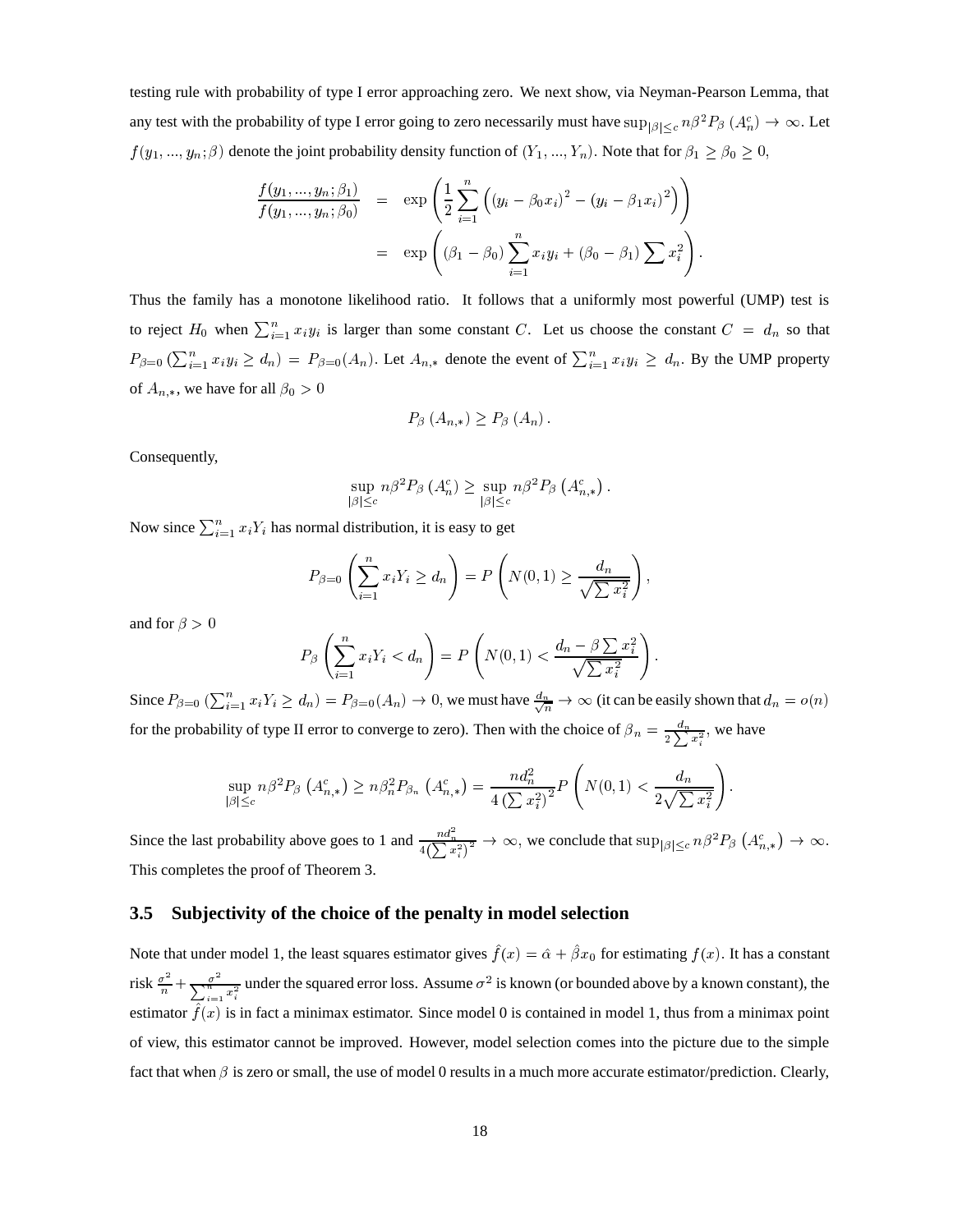insisting on the rigid minimax view is inappropriate since then the smaller model is always ignored. Foster and George (1994) proposed a risk inflation criterion to address this issue for linear regression. Later, George and Foster (2000) showed that different choices of the penalty (such as in AIC, BIC and in between) can be derived from asymptotically maximizing the posterior probability under different choices of priors (allowing the priors to possibly depend on the sample size).

Here we show that different choices of the cutoff constant  $a_n$  in (2) are sensible depending on how one compares the risk functions of different methods. From this angle, different choices of penalty (or cutoff) are thus subjectively justifiable. We assign a prior probability on the models and weigh the worst-case risks under the candidate models accordingly. Let  $\pi_0$  and  $\pi_1$  be the prior probabilities or weights on model 0 and model 1 respectively (obviously  $\pi_0 + \pi_1 = 1$ ). Denote  $\pi = (\pi_0, \pi_1)$ . Let  $\mathcal{F}_0 = \{\alpha : -\infty < \alpha < \infty\}$  and  $\mathcal{F}_1 = \{\alpha + \beta x :$  $-\infty < \alpha, \beta < \infty$  . For a model selection rule  $\delta$ , let

$$
R(\delta; x_0; n; \pi) = \pi_0 \sup_{f \in \mathcal{F}_0} R(f; \delta; x_0; n) + \pi_1 \sup_{f \in \mathcal{F}_1} R(f; \delta; x_0; n)
$$

be the weighted worst-case risk. Now obviously, the potential gain of using model 0 is reflected in the new risk.

We have the following natural definition to compare two model selection rules  $\delta_1$  and  $\delta_2$ .

**Definition 4:** A model selection rule  $\delta_1$  is said to be better than  $\delta_2$  in terms of the weighted worst-case risk if  $R(\delta_1; x_0; n; \pi) \leq R(\delta_2; x_0; n; \pi).$ 

For each choice of  $\pi_0$  between 0 and 1, let  $a^*(\pi)$  be the best choice of a that minimizes the weighted worstcase risk among the class of model selection criteria given by (2). For the following result, for simplicity, we assume that  $\sigma^2$  is known to be 1 and assume that  $\sum_{i=1}^n x_i^2 = n$ . Accordingly the model selection criteria in (2) is changed to rejecting model 0 when

$$
|\hat{\beta}| > \frac{a_n}{\sqrt{n}}.
$$

Let  $\delta^{\{a_n\}}$  denote this selection rule.

**Proposition 2:** Let  $\pi_0 > 0$  and  $\pi_1 > 0$  and  $\pi_0 + \pi_1 = 1$ . We have the following results under the weighted worst-case risk.

1. If  $\pi$  is fixed, then AIC is better than BIC when n is large enough. In fact, for each fixed  $\pi$ ,

$$
\frac{R(\delta^{\{a_n\}}; x_0; n; \pi)}{R(\delta^{\{b_n\}}; x_0; n; \pi)} \to \infty
$$

for any  $\{a_n\}$  and  $\{b_n\}$  with  $\lim a_n = \infty$  and  $\limsup b_n$  bounded away from  $\infty$ .

2. For each fixed sample size, as  $\pi_0 \to 1$ ,  $a^*(\pi) \to \infty$ .

From the first part of the theorem, giving model 0 a fixed positive prior probability is not enough for BIC to perform well from the weighted worst-case risk point of view. For BIC to outperform AIC, one must have a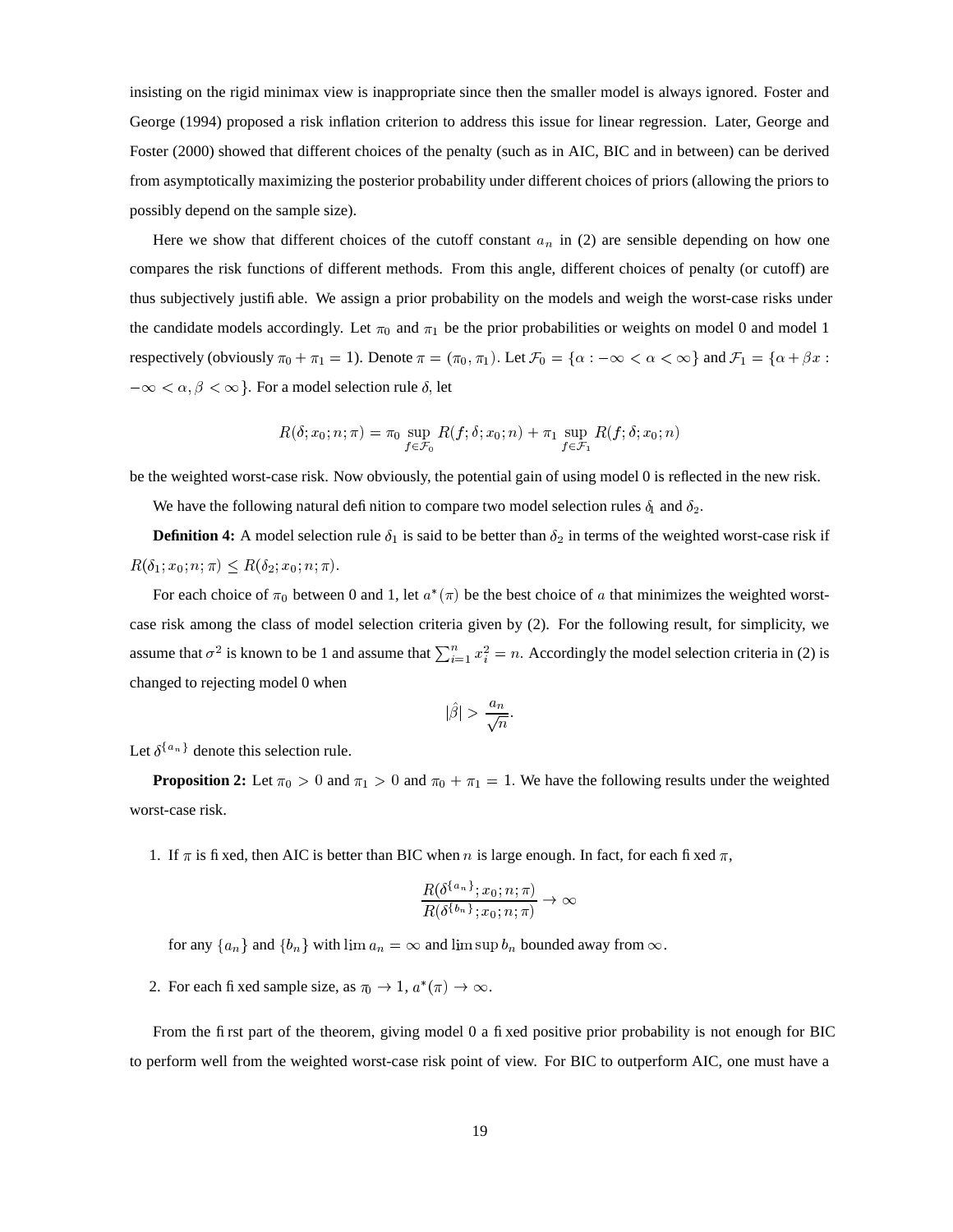shrinking prior probability (to 0) on model 1 as  $n$  gets larger. An interpretation of this, again, is that BIC is the right choice if one believes that model 0 (or practically  $\beta$  being around zero) is much more likely to be true.

The second part of Proposition 2 says that when model 1 is less likely to be true, the penalty should be larger for model 1, which clearly makes intuitive sense.

In the general linear regression context, it is natural to consider a class of criteria: choose the model that minimizes

$$
RSS + \lambda_n \hat{\sigma}_n^2 k,
$$

where RSS is the residual sum of squares,  $\hat{\sigma}_n^2$  is an estimate of  $\sigma^2$ , k is the dimension of the model, and  $\lambda_n$  is the penalty constant. It is called the GIC method in Rao and Wu (1989). Note that the issue of choosing  $\lambda_n$  is essentially the same as choosing  $a_n$  in (2) in our setting.

Clearly a choice of  $\lambda_n = \lambda > 2$  is a compromise between AIC and BIC. However, under the average squared error, in terms of pointwise asymptotics, the criterion is not as good as AIC when the true model is infinitedimensional and not as good as BIC when the true model is among the candidates (Shao (1997, Section 3)). Zhang (1997) in the discussion of Shao (1997) argues that any choice of  $\lambda_n = \lambda$  deserves consideration under a loss that weighs bias and variance differently from the squared error loss. The second part of Proposition 2 justifies a compromising criterion from our minimax point of view.

**Proof of Proposition 2:** The first part of the result is trivial from Theorem 3. From the proof of Theorem 3, we have that under model 0,  $R(f; \delta; x_0; n) = \frac{1}{n} E_{\beta=0} \left( \sqrt{n} \hat{\beta} x_0 \right)^2 I_{f, \sqrt{n} | \hat{\beta} | > q}$  and  $_1$  and under model 1,  $R(f, \delta; x_0; n) =$ <u>A series de la construcción de la construcción de la construcción de la construcción de la construcción de la </u>  $\frac{1}{n}\left(E_\beta n\left(\hat{\beta}-\beta\right)^2I_{f_\beta/\overline{n}|\hat{\beta}|>\rho-1}+n\right)$  $\frac{1}{\lambda} + n\beta^2 P_\beta$   $\left(-a_n < \sqrt{n}\beta < a_n\right)$  Since  $\sqrt{n}(\beta - \beta)$  has the standard normal distribution, letting  $\gamma$  denote  $\sqrt{n}\beta$  and Z denote a random variable with the standard normal distribution (recall the assumptions on  $\sigma^2$  and  $\sum_{i=1}^n x_i^2$ , the risk then becomes

$$
E_{\gamma}Z^2I_{\{Z>a-\gamma\text{ or }Z<-a-\gamma\}}+\gamma^2P(-a-\gamma
$$

For each choice of a, let  $\gamma^*$  denote the worst  $\gamma$  that maximizes the above expression. Consequently, to minimize the weighted worst-case risk, we need to select  $a_n$  to minimize

$$
\pi_0EZ^2I_{\{|Z|>a\}}+\pi_1(E_{\gamma^*}Z^2I_{\{Z>a-\gamma^* \text{ or } Z<-a-\gamma^*\}}+\gamma^{*2}P\left(-a-\gamma^*
$$

Obviously, as  $a \to \infty$ ,  $EZ^2I_{\{|Z|>a\}} \to 0$  and it is easy to see that as  $a \to \infty$ ,  $E_{\gamma^*}Z^2I_{\{Z>a-\gamma^* \text{ or } Z<-a-\gamma^*\}} +$  $\gamma^{*2}P(-a-\gamma^* < Z < a-\gamma^*)$  approaches  $\infty$ . Therefore, as  $\pi_1 \to 0$ , the optimal choice  $a^*$  must approaches  $\infty$ . This completes the proof of Proposition 2.

### **4 An alternative penalty constant for prediction**

In this section, we give a simple alternative penalty constant (or cutoff) derived directly from the purpose of having a good risk function for estimation/prediction.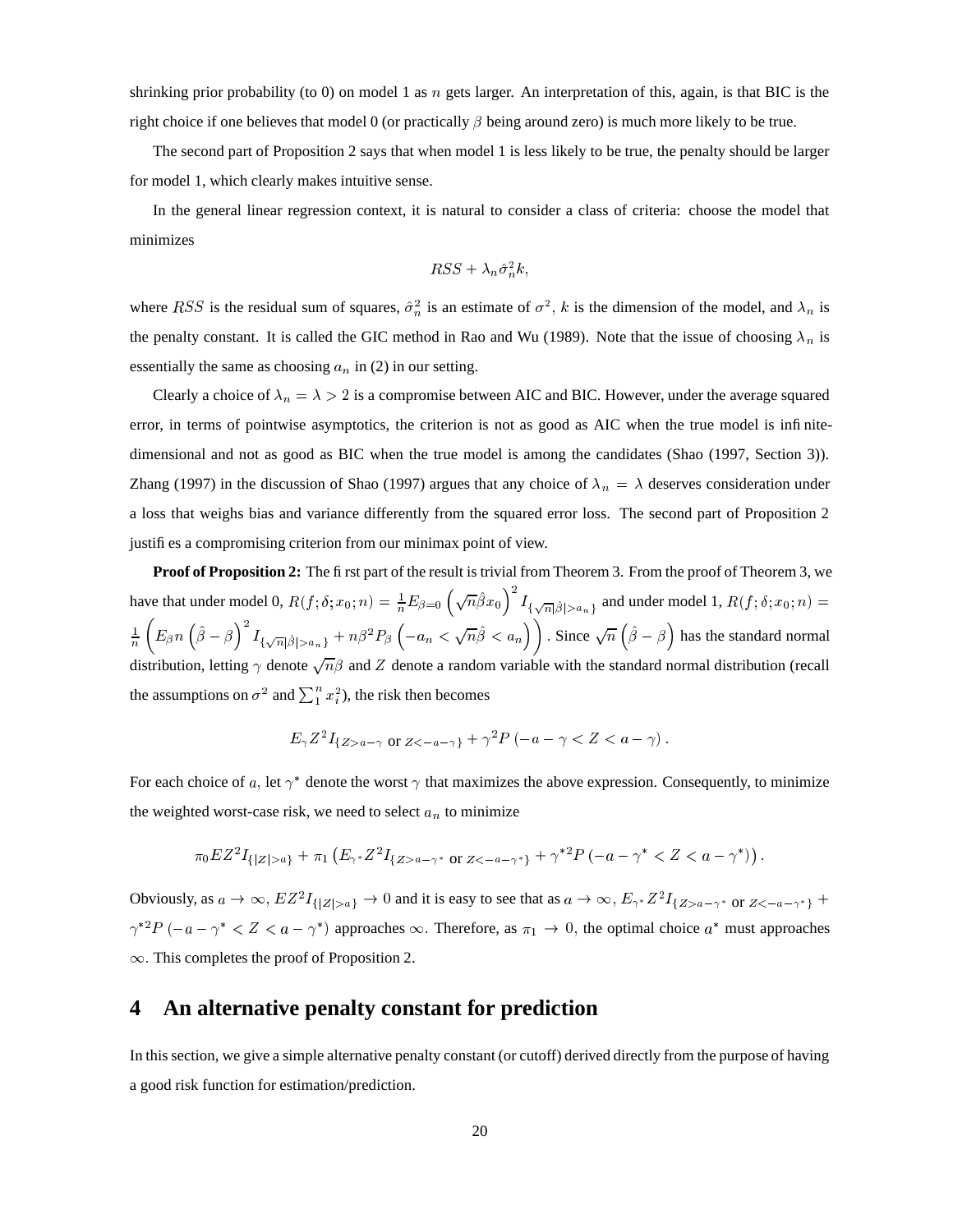Recall that model 0 and model 1 have risk  $\frac{\sigma^2}{n} + x_0^2 \beta^2$  and  $\frac{\sigma^2}{n} + \frac{\sigma^2 x_0^2}{\sum_{n=2}^{\infty}}$  re odel 0 and model 1 have risk  $\frac{\sigma^2}{n} + x_0^2 \beta^2$  and  $\frac{\sigma^2}{n} + \frac{\sigma}{\sum_{i=1}^n x_i^2}$  respectively. Thus model 1 is better when  $\beta^2 > \frac{\sigma^2}{\sqrt{n^2-2}}$ , i.e., . . the contract of the contract of the contract of the contract of the contract of the contract of the contract of and the company of the company

$$
\frac{|\beta|}{\sqrt{\sum_{i=1}^n x_i^2}} > 1.
$$

Since  $\beta$  and  $\sigma$  are unknown, the above relationship cannot be directly used for choosing between model 0 and model 1. Obviously, we can try the plug-in approach of replacing the parameters by their estimates respectively. Let  $\hat{\beta}$  be the least squares estimate of  $\beta$  and  $s^2 = \frac{1}{n-2} \sum_{i=1}^n (Y_i - \hat{\alpha} - \hat{\beta} x_i)^2$ . Then a sensible model selection rule is to choose model 1 when  $\frac{|\hat{\beta}|}{\hat{\beta}}$  >  $\overline{\sqrt{2^n} \cdot 2}$  $\frac{\hat{\beta}}{\hat{\beta}}$  > 1. Recognizing that the ratio  $\frac{\hat{\beta}}{\hat{\beta}}$  is  $\overline{\overline{\bigwedge}^n}$  <sup>5</sup>  $\equiv$  is a biased estimator of  $\frac{\frac{\beta}{\sigma}}{\sqrt{\sum_{n=1}^{n}y_n^2}},$  v — ' ' ' , we may consider a modification when  $n$  is small. Since the numerator and the denominator are independent, the expectation is  $\beta \sqrt{\sum_{i=1}^{n} x_i^2} E_{\frac{1}{2}}^{\frac{1}{2}}$ . Since a multiple of  $\frac{s^2}{\sigma^2}$  has a chi-square distribution, we can easily fi nd that  $E\frac{\sigma}{e} = \sqrt{\frac{n-2}{2}} \frac{1}{\Gamma(n-2)}$ . With ? \_\_\_\_\_\_\_\_\_  $\Gamma(\frac{n-3}{n})$  $\frac{1}{\Gamma(\frac{n-2}{n-2})}$ . With this modification, we come to the criterion that selects model 1 when . .  $\mathcal{Q}$  . The same set of  $\mathcal{Q}$  $\sim$   $\sim$   $\sim$   $\sim$   $\sim$   $\sim$ ---- $\frac{n-3}{2}$ <sup>6</sup>

$$
\frac{|\hat{\beta}|}{\sqrt{\sum_{i=1}^n x_i^2}} \ge \sqrt{\frac{n-2}{2}} \frac{\Gamma(\frac{n-3}{2})}{\Gamma(\frac{n-2}{2})}.
$$

We will denote this new selection rule  $\delta_N$ . Note that the criterion is even more aggressive in choosing model 1 than AIC (as  $n \to \infty$ , the cutoff value  $\frac{n-2}{2} \frac{\Gamma(\frac{n-3}{2})}{\Gamma(\frac{n-2}{2})}$  $\Gamma$  (  $\frac{n-3}{2}$  )  $\frac{1}{\Gamma(n-2)}$  approaches 1).

### **5 Empirical results for comparing the model selection methods**

In this section, we give simulations to compare the model selection methods. The theoretical risks of the model selection methods are computed based on Monte Carlo simulations with 3000 replications.

#### **5.1 Comparing the procedures in terms of sample size**

Here our interest is to know that, at a given value of the slope parameter  $\beta$ , how AIC, BIC and the other methods compare to each other at different sample sizes. Note that the asymptotic results in Section 3 have already told us that when n is really large, BIC is better than AIC (and the like) when  $\beta = 0$ ; and when  $\beta$  is nonzero, the risks of AIC and BIC are asymptotically equivalent.

Note that when  $n \geq 8$ , BIC begins to have a cutoff  $a_n$  larger than AIC for model 1. In our simulation below, we consider sample sizes beginning from 10. We choose  $\sigma = 0.5$ .

There are three scenarios, represented by three different values of  $\beta$ :  $\beta = 0, 0.2, 0.5$ . The plots of the risk functions relative to AIC are given in Figures 4-6. When  $\beta = 0$ , BIC is better than AIC at all the sample sizes; when  $\beta = 0.2$ , in the beginning, BIC is better, but AIC becomes better with more observations; when  $\beta = 0.5$ , AIC is better right from the beginning. The second case  $(\beta = 0.2)$  indicates that if the sample size is not large enough to reasonably estimate  $\beta$ , it is better to pretend that it is zero. Note that even though in theory the risk ratio of AIC and BIC approaches 1 for the latter two cases, it has not quite happened when  $n$  is 150 for both cases.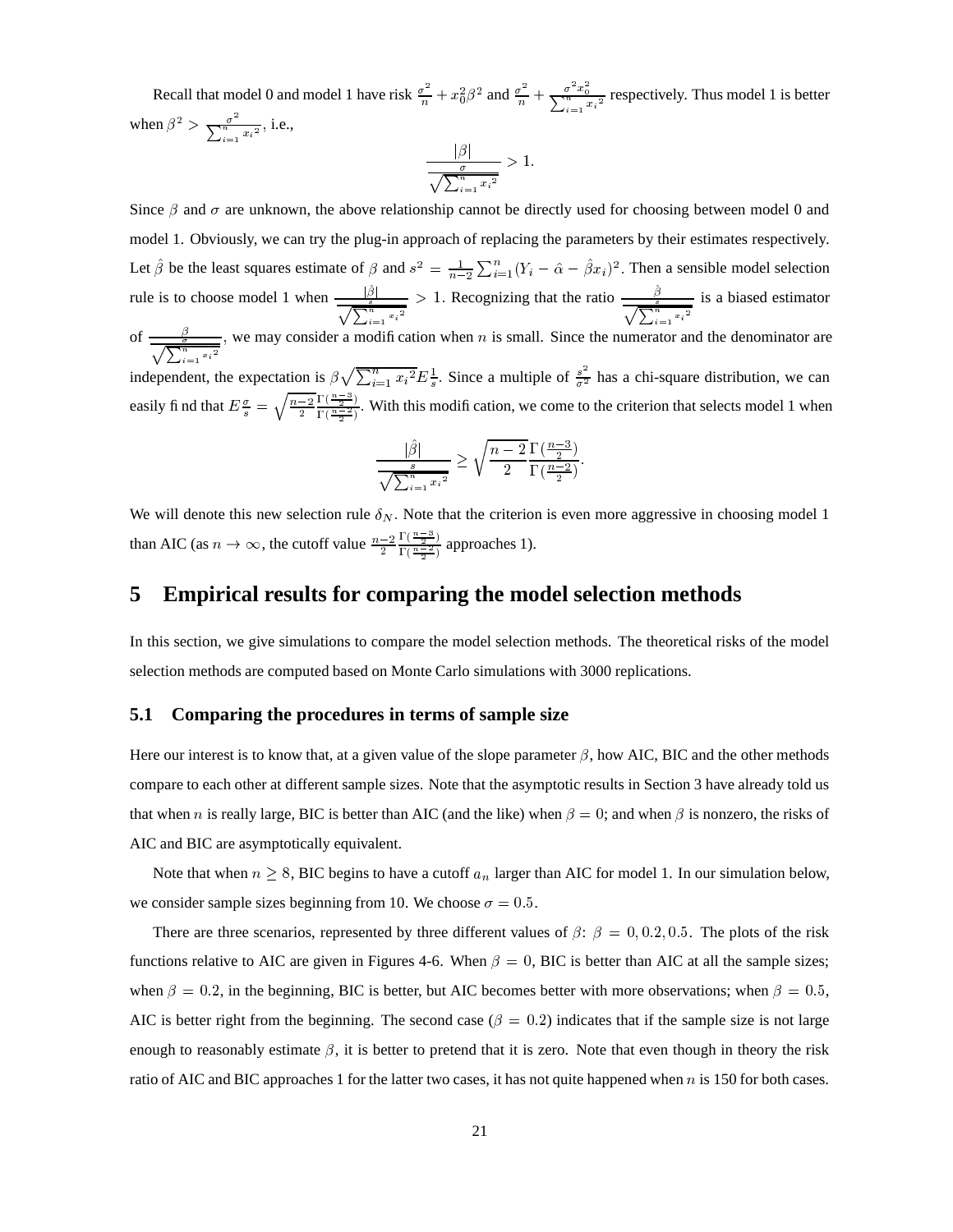This again suggests that pointwise asymptotic optimality of BIC may not say much when the sample size is not really large.

Regarding the new selection rule given in Section 4, it performs very well for relatively large  $\beta$  but poorly when  $\beta$  is small.

#### **5.2 A simulation on robustness**

It is rarely (or perhaps never) the case that the underlying error distribution is perfectly normal. Here we investigate the performance of the previous model selection methods when the true error distribution is double-exponential but mistaken to be normal. We choose only two sample sizes:  $n = 25$  and  $n = 100$ .

The true error distribution is double exponential with probability density function  $g(t) = e^{-2|t|}$ . Figure 7 gives the risks of  $\delta_A$ ,  $\delta_B$ ,  $\delta_T$ , and  $\delta_N$  (relative to the better one of model 0 and model 1) in terms of  $\beta$  at the sample sizes  $n = 25$  and  $n = 100$ . The results are very much similar as before.

### **6 What to do when AIC and BIC disagree?**

For our simple setting, from (2), the disagreement between AIC and BIC indicates that the test statistic value is neither large nor small (in absolute value). It is a case where the pointwise asymptotic behavior is questionable. The region of dispute for multiple model comparison becomes much more complicated. In any case, when the model selection criteria do disagree, the previous asymptotic results provide little hint on what to do. How should we address the issue?

Prior knowledge (hopefully not too subjective), if available, can be useful. For example, if historically  $\beta$  tends to be small (or there is a good reason to believe so based on a subject matter theory) one should use BIC, and if no such information is available, it is better to use AIC for protection of the worst-case performance. Note that when there are a number of explanatory variables, perhaps it is more often than not that AIC and BIC select different models.

#### **6.1 Combining the models**

When the model selection criteria do disagree on the data, as far as estimation/prediction is concerned, a solution to avoiding the pain of selecting the selection rules is a compromise: averaging the estimators from the models. Fortunately with an appropriate weighting of the models, the estimation accuracy can be substantially improved for such a situation.

Much has been said already on general model averaging or model combining, including Bayesian approaches (see Hoeting *et al.* (1999) for a review of the very rich works of Bayesian methods), frequentist approaches based on bootstrap or weighting via model selection criterion values (Breiman (1996) and Burnham *et al.* (1997), and a method called ARM (adaptive regression by mixing) (Yang (2001, 2003a), Yuan and Yang (2003a)). For example,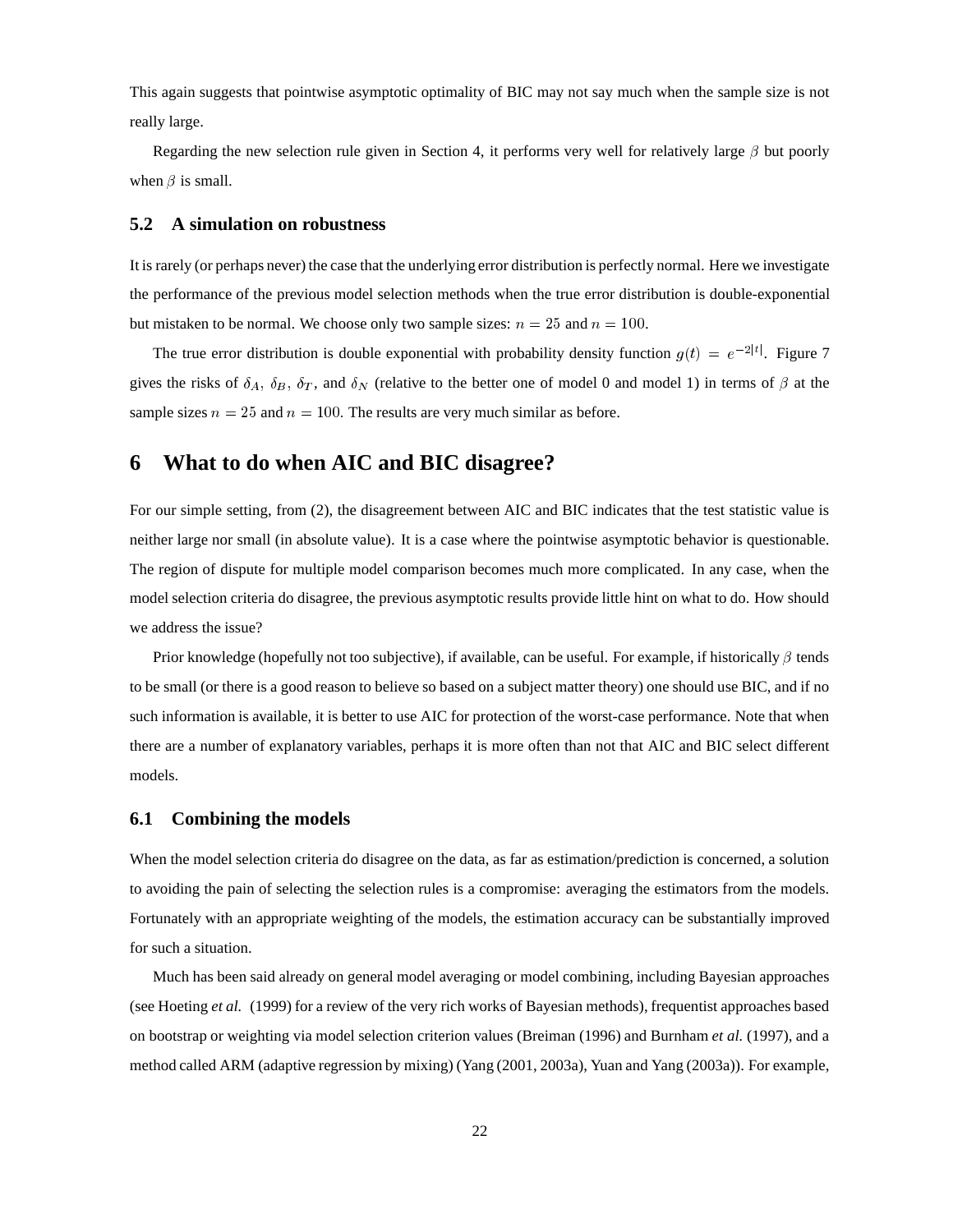Yuan and Yang (2003) showed that when model selection instability is high, ARM does a better job than the better one of AIC and BIC. In a simple setting, Yang (2003) proved that model selection, no matter how sophisticated it is, is worse than a combined estimator in an appropriate sense. Yang (2004) discusses two different directions of combining models (or general estimation procedures) with theoretical characterizations of their gains and prices they have to pay.

In general, model selection and model combining are both useful. Yuan and Yang (2003) showed that when model selection instability is high, model combining by ARM tends to do better or much better. But when model selection has little instability, model combining is not necessary and can even perform very poorly.

Below we give the ARM method (Yang (2003a)) for our specific setting.

- *Step 1.* Split the data into two parts  $Z^{(1)} = (x_i, Y_i)_{i=1}^{n/2}$  and  $Z^{(2)} = (x_i, Y_i)_{i=1}^{n/2}$  $) = (x_i, Y_i)_{i=n/2+1}^n$ .
- *Step* 2. Estimate the parameters by the least squares method based on  $Z^{(1)}$  for each model. Let  $\hat{\sigma}_0^2$  and  $\hat{\sigma}_1^2$ be the usual unbiased estimators of  $\sigma^2$  from model 0 and model 1 respectively (again based only on  $Z^{(1)}$ ).
- *Step* 3. For each of the fitted models, assess the accuracies of the models using the remaining half of the data  $Z^{(2)}$ . Let  $D_0$  and  $D_1$  be the prediction sum of squares from model 0 and model 1 respectively.
- *Step 4.* Compute the weight

$$
W_1 = \frac{(\hat{\sigma}_1)^{-n/2} \exp\left(-\hat{\sigma}_1^{-2} D_1/2\right)}{\sum_{j=0,1} (\hat{\sigma}_j)^{-n/2} \exp\left(-\hat{\sigma}_j^{-2} D_j/2\right)}.
$$

Let  $W_0 = 1 - W_1$ .

• *Step* 5. The combined estimate of  $f(x_0)$  is

$$
\widetilde{f}_n(x)=W_0\widehat{f}_{0,n}(x_0)+W_1\widehat{f}_{1,n}(x_0).
$$

We consider an additional variant of ARM: it combines model 0 and model 1 as above only when AIC and BIC disagree with each other.

#### **6.2 Simulation and a data example**

#### **6.2.1 A simulation**

We now add the two combining methods in the previous subsection in the competition described in the beginning of Section 2. The settings are kept the same. Figures 8 and 9 give the relative performance of the procedures compared to the better of modol 0 and model 1 at sample size 25 and 100 respectively.

From the graphs, we do see the performance improvement by the combining procedures when beta is small (relative to the sample size). The combining procedure 1 always combines the two models and performs really well at the  $\beta$  values where the model selection methods differ most, yet it pays a heavy price when beta is relatively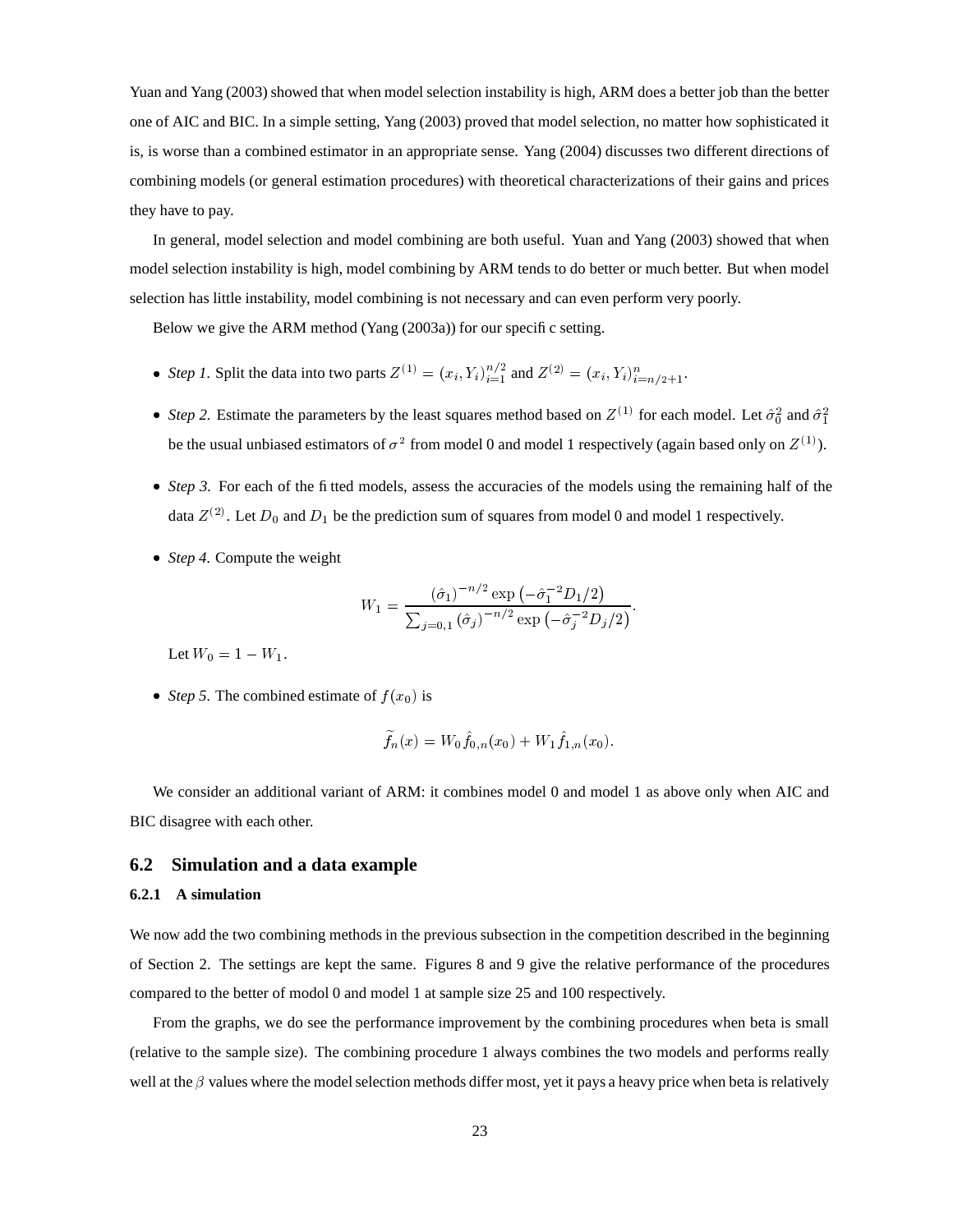large (when  $\beta$  is really large, it is fine as seen in Figure 9). When the models are combined less aggressively by the second combining method (i.e., combining when AIC and BIC disagree), the problem of combining method 1 is substantially reduced. Overall, in our judgement, the combining method 2 is the winner.

#### **6.2.2 A data example**

We demonstrate how the sample size  $n$  influences the relative performance of the model selection and model combining methods. The data set of body fat was used, which has 252 observations and 19 variables and it was obtained from

http://www.amstat.org/publications/jse/datasets/fat.txt.

Several problematic cases were removed following the comments by Johnson (1996). The new sample size is 247.

Unlike Penrose, Nelson and Fisher (1985) and Johnson (1996), where the purpose of the analysis is to find predictive equations for the determination of body fat, our interest here is different and we use one predictor at a time.

The response variable is the percent body fat using Brozek's equation (the second variable in the data). The two individually used predictors are age and fat free weight (original variable number 5 and 9). The correlation between the response and age is 0.293, and the correlation between the response and fat free weight is -0.036. Roughly speaking, they correspond to two situations: the slope parameter is not small and the slop parameter is very small or zero.

Figures 10 and 11 give the average prediction squared error of the model selection and model combining methods at sample sizes from 10 to 200. Note that at each sample size, we randomly split the whole data with the first part of the size of the sample size and the second part used to compute the average prediction squared error. This is replicated 200 times. The performances of the methods given in the figures are all relative to the performance of AIC.

The results are very interesting and confirm our earlier understanding. For the first case with age as the predictor, from the whole data, we know that the slope parameter is nonzero and not very small (relatively speaking). When the sample size is around 10, BIC performs better, but soon becomes worse than AIC. It continues to be worsened and then comes back and eventually performs about the same compared to AIC. Note that the pointwise-risk adaptivity of BIC assures that in the situation above, BIC will eventually perform as well as AIC. For the second case with fat free weight as the predictor, the slope parameter is very small (relative to the sample sizes) and we expect BIC to be better and that is indeed the case. As the sample size increases, their difference become smaller in the ratio. From Figure 11, at the end, AIC and BIC performs quite similarly. From the earlier theory, if the slope parameter is really zero, then the gap between AIC and BIC will never be closed. On the other hand, if we had the sample size of 10000 (say) instead of 247, the observed correlation of -0.036 is no longer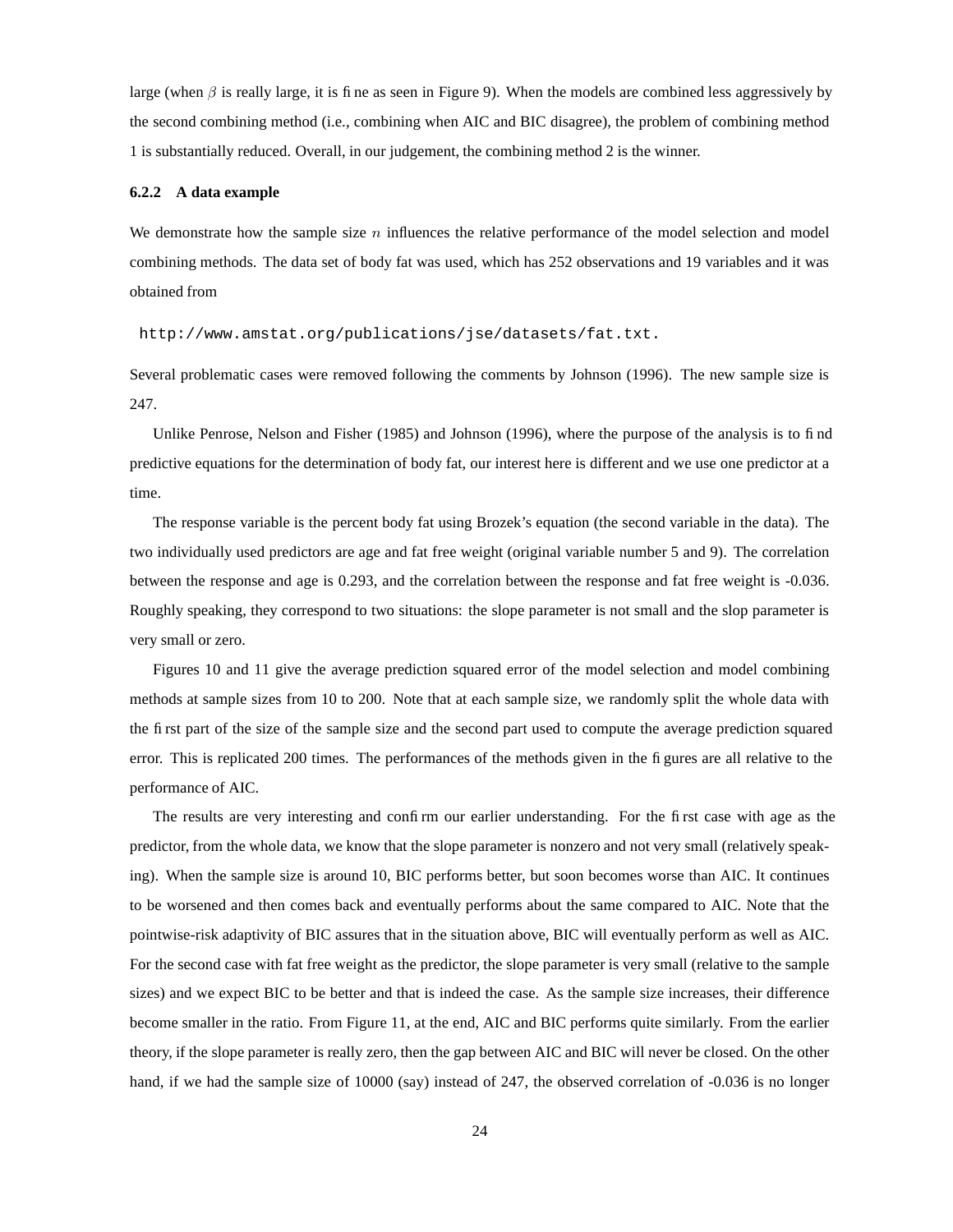negligible and we would see that AIC and BIC cross position with AIC being better as the sample size increases and then eventually the performance ratio goes to 1. It is worth pointing out that comparing the two figures, we see that for a much wider range in case 1, BIC is significantly worse than AIC.

For the test approach, it is between AIC and BIC, performing better than BIC in case 1 but worse for case 2. Overall, it seems that the testing approach is better than BIC.

The new selection rule goes opposite to the testing approach and BIC.

Finally, but not least, the two combining procedures work both very well, except for the first combining procedure with the large sample sizes, where the model selection procedures have little difficulty finding the better model. The approach of combining the models when AIC and BIC disagree is perhaps the overall winner among the competitors.

In our view, when there is little prior experience on the slope parameter, combining the models is a better approach for prediction when model selection methods give different answers.

### **7 Some thoughts on the hypothesis testing approach**

As mentioned already, for our simple problem, the testing approach is perhaps the "standard" way to proceed following the statistics textbooks. This reflects the traditionally important role of hypothesis testing in statistics. Even though information criteria have gained substantial popularity for model comparison, for the simple linear regression problem with only two models, it might be thought as an overkill. Thus it is probably fair to say that even if prediction is the goal, most people would naturally take the testing approach.

The simulation at  $n = 25$  quite clearly indicates that the testing approach is not quite in line with the goal of prediction. If we think about it, it is hardly surprising. The traditional Neyman-Pearson approach of hypothesis testing guards against probability of type I error, which is a rational strategy as far as evidence against  $H_0$  is the concern. Quite naturally, one may hope that since the "true" model (if not too complicated) usually outperforms a wrong model, if we can do a good job identifying the true model, our goal of good prediction can be automatically achieved.

This is indeed a philosophy traditionally taken by our profession. For example, Cox (1958) stated that "No consideration of losses is usually involved directly in the inference". Behind this is the optimistic view that we can discover the true model from the data at hand which can then be used to answer different questions with possibly different loss functions. When the model building process is highly uncertain, however, keeping a loss function in mind during the modeling stage can be a better practice. For our simple prediction problem, if we follow the hypothesis testing approach to identify the true model first, it is unclear how the choice of test size affects our ultimate goal of accurate prediction. See Hand and Vinciotti (2003) for some references and related discussions on this issue.

From the above discussion, we feel strongly that the notion "test a hypothesis first and then make a prediction"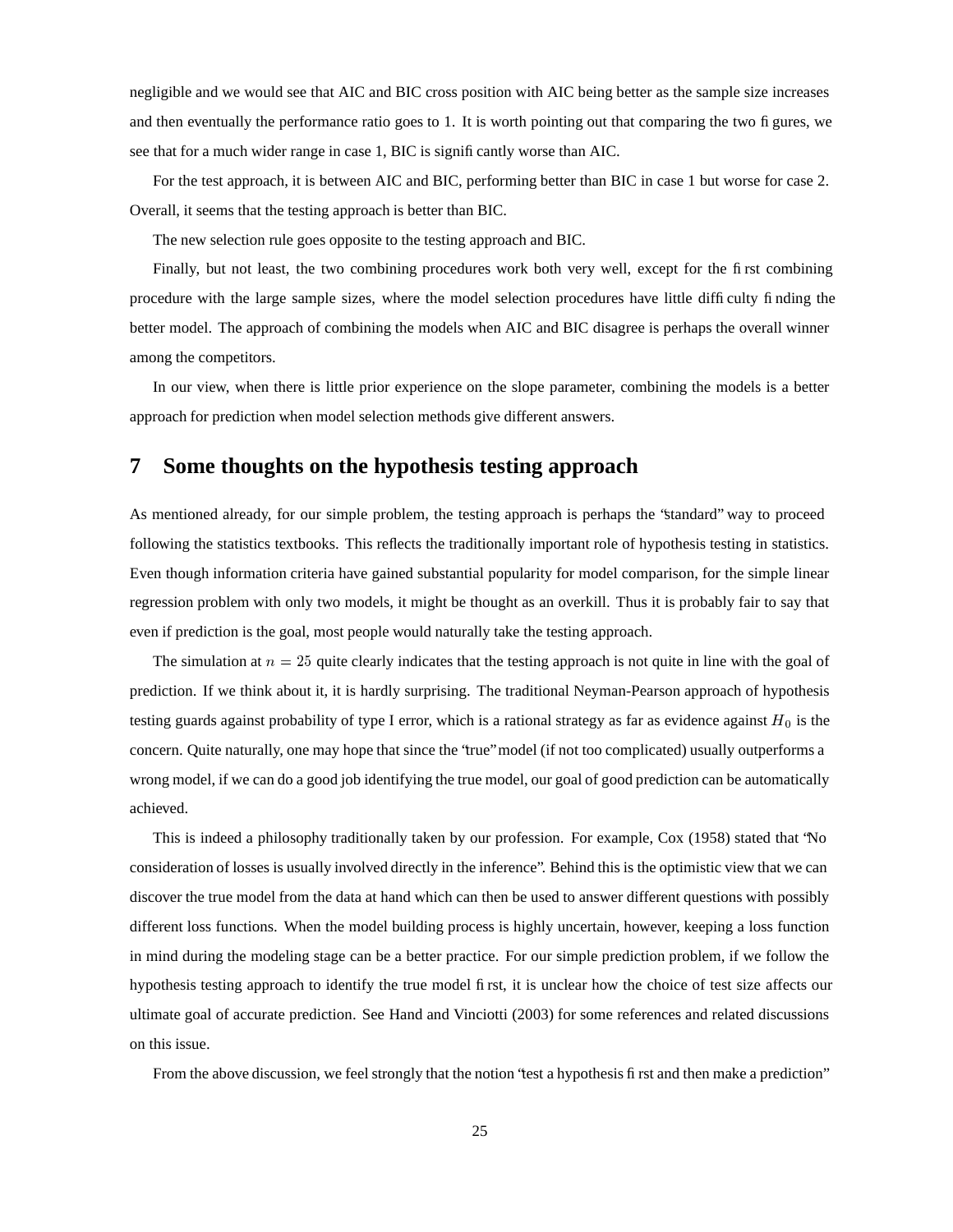should not be the one students get implicitly or explicitly from our future statistics textbooks. A distinction should be made and emphasized between the goals of testing a scientific hypothesis and prediction. Of course, we are not against hypothesis testing at all, but we are concerned about its use for estimation/prediction.

### **8 Summary and concluding remarks**

Many theoretical results have been obtained on model selection. In particular, there has been a serious debate on the issue of AIC versus BIC. Based on the literature, pointwise asymptotic theorems support the popular notion "BIC is good if the true model is finite-dimensional and AIC is good if the true model is infinite-dimensional". However, in this work, with both theoretical examinations and empirical demonstrations, it is seen that the popular notion is inaccurate and it overly simplifies the comparison between the criteria. Even when the true model is among the list of candidate models being considered, even though BIC performs asymptotically as well as if one knew the true model in a poinwise fashion (with the true regression function fixed and the sample size tends to infinity), the worst case performance of BIC (over the regression functions) gets increasingly worse relative to AIC. In general, for a problem where the model selection methods strongly disagree with each other, it is probably more likely than not that the pointwise asymptotic behavior does not reflect the reality (in our opinion, the pointwise asymptotic optimality properties are overly interpreted in the current statistical literature). It is thus not true that when one knows that he/she is dealing with a parametric situation he/she needs to perfer BIC to AIC. In the setting of simple linear regression versus the null model with only the location parameter, the simulations suggest that unless one has has a strong reason to believe that the slope parameter is most likely to be zero or small, BIC performs worse than AIC in an overall sense.

It is clear that no model selection rule can dominate all others. Thus the comparison of different criteria is inherently subjective. Prior experience/knowledge should definitely be used if possible when choosing a criterion. The fact that different penalties in model selection criteria result in different theoretical properties motivated adaptive model selection, where the penalty is adaptively obtained based on the data (instead of being deterministic as in AIC and BIC). Results in this direction show that the adaptive penalty indeed can suitably switch between the AIC and BIC types, with very encouraging empirical support. However, we showed that this cannot go too far: the pointwise optimality property of BIC and the minimax-rate optimality of AIC cannot be integrated by any model selection rule.

When model selection rules give very different answers, model combining is a better alternative approach for estimation/prediction. With a proper weighting, the large variability of the estimator from model selection can be substantially reduced. Empirical results in this work show that combining the models when AIC and BIC disagree gives a much improved overall performance.

We chose a simple setting in this work because the simple structure allows one to obtain a clear grasp of the problem theoretically and empirically and the understandings are also useful for more complicated cases. For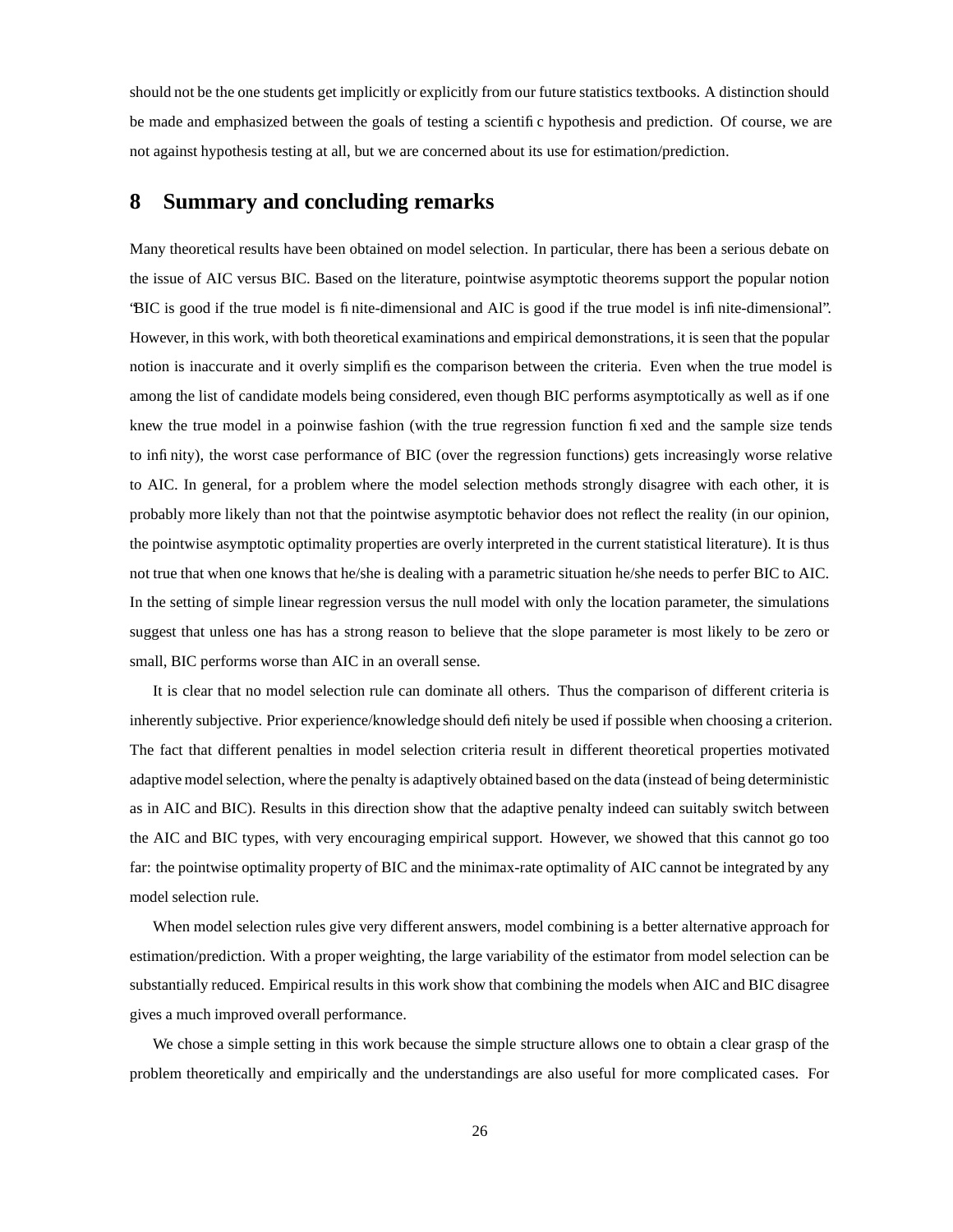a general situation with multiple models, the issue of under-fitting versus over-fitting is similar, but the regions where one criterion perform better than another become much more complicated (one certainly cannot plot the risk functions easily). It seems clear that the main points made in this work still apply as far as at least two nested models are compared. For the simple regression problem, one perhaps does not lose much by always having the slope parameter. But for multiple regression, of course, the use of the full model can be much worse compared to the use of a good model selection method.

In real applications, it is often desirable to try different kinds of models. When a large number of models are in competition, however, model selection bias can be severe. For results dealing with this issue, see Barron and Cover (1991), Yang and Barron (1998), Yang (1999a), Barron, Birge´ and Massart (1999), and Birge´ and Massart (2001).

### **9 Acknowledgement**

This work was completed when the author was visiting the Institute for Mathematics and its Applications (IMA) at University of Minnesota as a New Direction Visiting Professor. The funding, research atmosphere and opportunities at IMA are greatly appreciated. The work was also partly supported by NSF CAREER grant DMS0094323.

The author thanks Xiaotong Shen for very helpful discussions. The paper also benefited from the questions and comments from the participants of the statistics seminars the author gave at University of Minnesota and Duke University.

### **References**

- [1] Akaike, H. (1973) Information theory and an extension of the maximum likelihood principle. In *Proc. 2nd Int. Symp. Info. Theory*, 267-281, eds. B.N. Petrov and F. Csaki, Akademia Kiado, Budapest.
- [2] Barron, A.R., Birge,´ L. and Massart, P. (1999) Risk bounds for model selection via penalization. *Probability Theory and Related Fields,* **113**, 301-413.
- [3] Barron, A.R., Yang, Y., and Yu, B. (1994) Asymptotically optimal function estimation by minimum complexity criteria. In *Proc. 1994 Int. Symp. Info. Theory*, p. 38. Trondheim, Norway.
- [4] Birge,´ L. and Massart, P. (2001) Gaussian model selection. *J. Eur. Math. Soc.*, **3**, 203-268.
- [5] Brown, L.D., Low, M.G. and Zhao, L.H. (1997) Superefficiency in nonparametric function estimation. *Ann. Statistics*, **25**, 2607-2625.
- [6] Breiman, L. (1996). Bagging predictors. *Machine Learning* **24**, 123-140.
- [7] Burnham, K.P. and Anderson, D.R. (2002) *Model Selection and Multimodel Inference: A practical Information-Theoretic Approach*, Springer-Verlag Inc (Berlin; New York).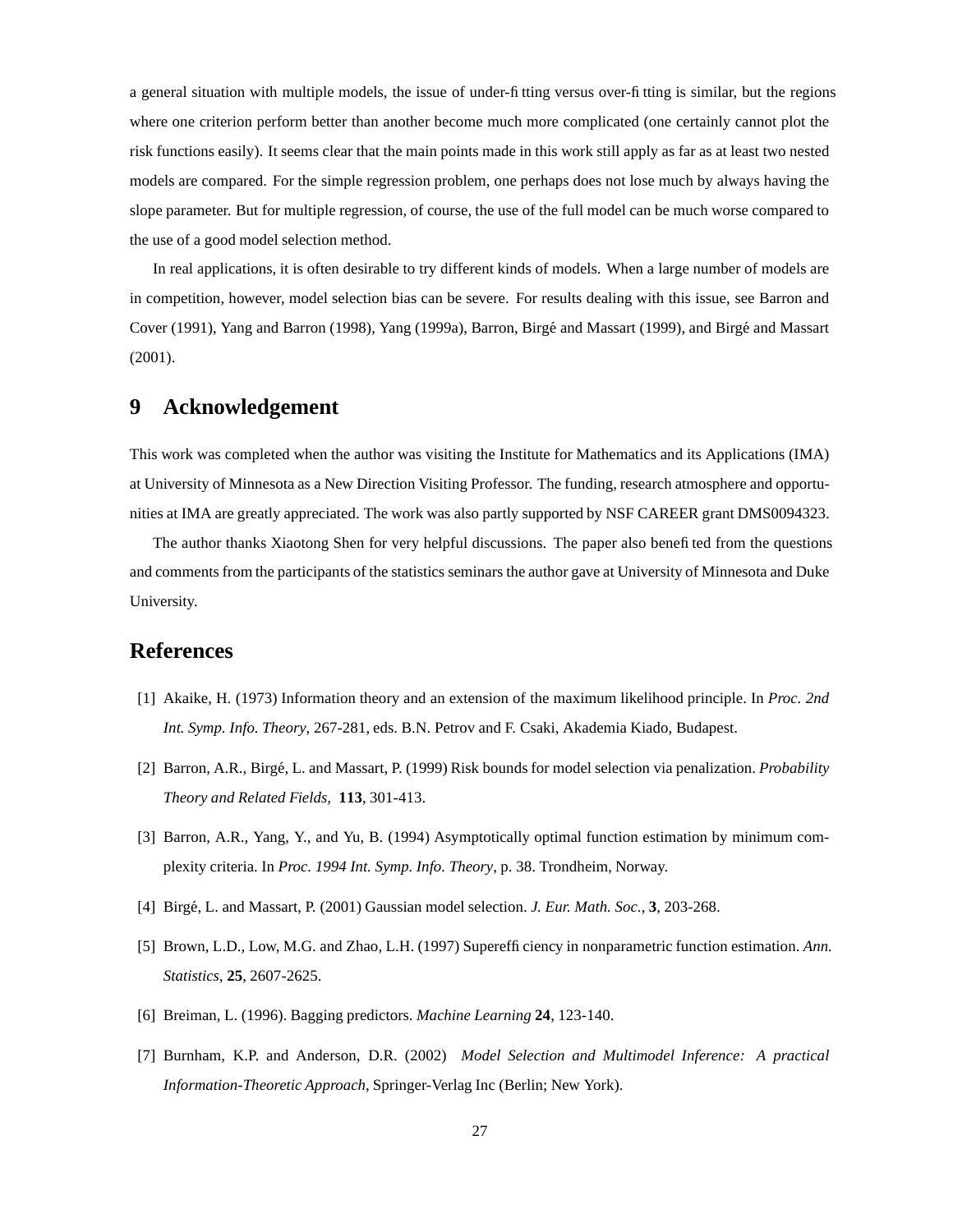- [8] Devroye, L., Györfi, L. and Lugosi, G. (1996) A *probabilistic theory of pattern recognition*. Springer-Verlag Inc (Berlin; New York)
- [9] Foster, D.P. and George, E.I. (1994) The risk inflation criterion for multiple regression. *Ann. Statistics*, **22**, 1947-1975.
- [10] George, E.I. and Foster, D.P. (2000) Calibration and empirical Bayes variable selection. *Biometrika*, **87**, 731-747.
- [11] Hansen, M. and Yu, B. (1999) Bridging AIC and BIC: an MDL model selection criterion. In *Proceedings of IEEE Information Theory Workshop on Detection, Estimation, Classification and Imaging*, p. 63. Santa Fe, NM.
- [12] Hansen, M. and Yu, B. (2001) Model selection and the principle of minimum description length. *Journal of the American Statistical Association*, **96**, 746-774.
- [13] Hoeting, J. A., Madigan, D., Raftery, A. E. and Volinsky, C. T. (1999). Bayesian model averaging: A tutorial. *Statistical Science* (with discussions) **14**, 382–417.
- [14] Johnson, R.W. (1996) Fitting percentage of body fat to simple body measurements. *Journal of Statistics Education*, **4**, available at

http://www.amstat.org/publications/jse/v4n1/datasets.johnson.html.

- [15] Li, K.C. (1987) Asymptotic optimality for  $C_p$ ,  $C_L$ , cross-validation and generalized cross-validation: Discrete index set. *Ann. Statistics*, **15**, 958-975.
- [16] Nishii, R. (1984) Asymptotic properties of criteria for selection of variables in multiple regression. *Annals of Statistics*, **12**, 758-765.
- [17] Penrose, K., Nelson, A., and Fisher, A. (1985) Generalized Body Composition Prediction Equation for Men Using Simple Measurement Techniques (abstract). *Medicine and Science in Sports and Exercise*, **17(2)**, 189.
- [18] Polyak, B.T. and Tsybakov, A.B. (1991) Asymptotic optimality of the  $C_p$ -test for the orthogonal series estimation of regression. *Theory of Probability and its Applications* (Transl of *Teorija Verojatnostei i ee Primenenija*), **35**, 293-306.
- [19] Rao, C.R. and Wu, Y. (1989) A strongly consistent procedure for model selection in a regression problem. *Biometrika*, **76**, 369-374.
- [20] Rao, J.S. and Tibshirani, R. (1997) Comment on "An asymptotic theory for linear modelselection". *Statistica Sinica*, **7**, 249-251.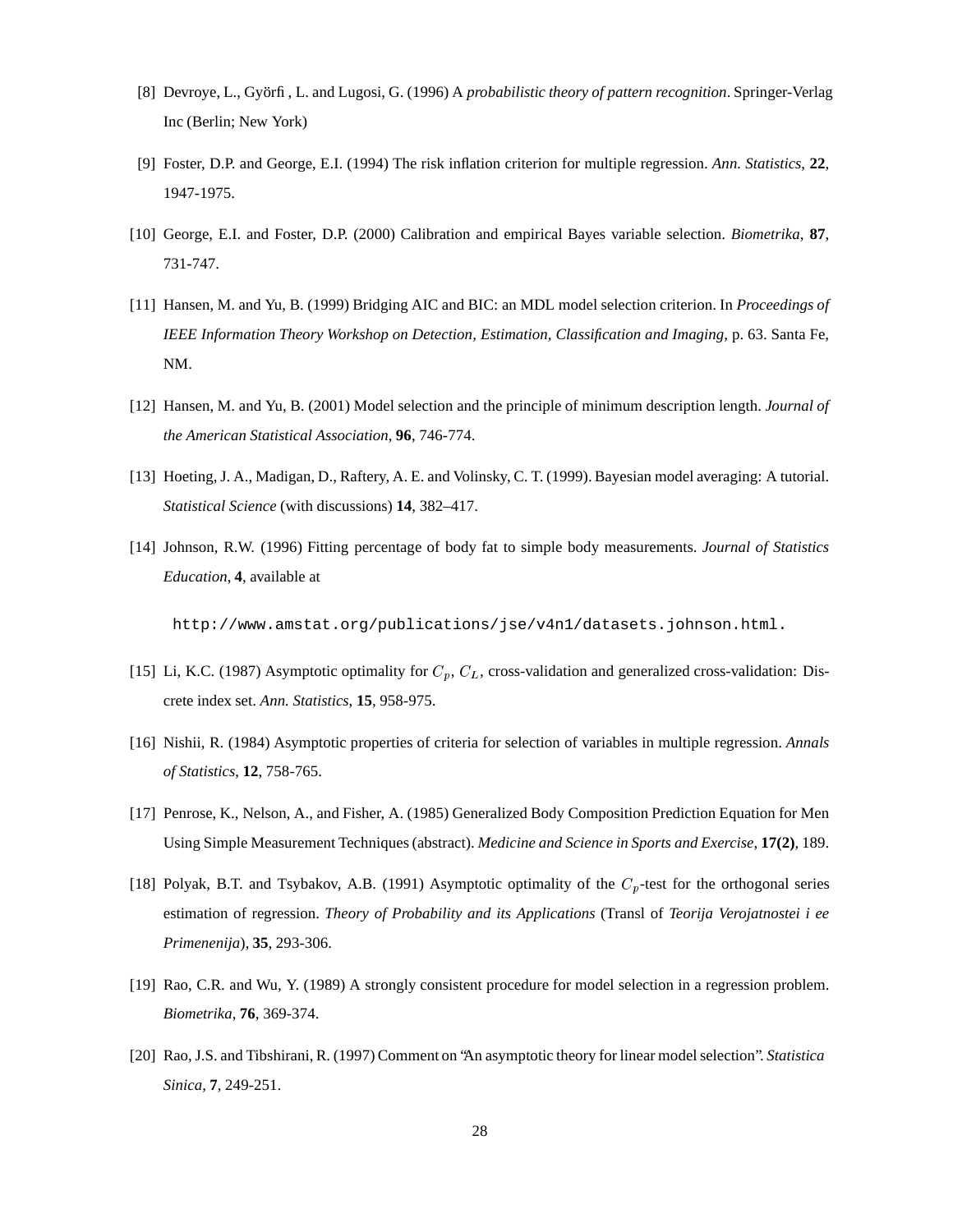- [21] Rissanen, J. (1978) Modeling by shortest data description. *Automatica*, **14**, 465-471.
- [22] Rissanen, J. (1986) Stochastic complexity and modeling. *Annals of Statistics*, **14**, 1080-1100.
- [23] Schwarz, G. (1978) Estimating the dimension of a model. *Ann. Statistics* **6**, 461-464.
- [24] Shao, J. (1997) An asymptotic theory for linear model selection (with discussion). *Statistica Sinica*, **7**, 221- 242.
- [25] Shibata, R. (1983) Asymptotic mean efficiency of a selection of regression variables. *Ann. Inst. Statisti. Math.* **35**, 415-423.
- [26] Speed, T.P. and Yu, B. (1993) Model selection and prediction: Normal regression. *Annals of the Institute of Statistical Mathematics*, **45**, 35-54.
- [27] Yang, Y. (1999a) Model selection for nonparametric regression, *Statistica Sinica*, **9**, 475-499.
- [28] Yang, Y. (1999b) Minimax Nonparametric Classification—Part I: Rates of Convergence. *IEEE Transaction on Information Theory*, **45**, 2271-2284.
- [29] Yang, Y. (2001) Adaptive regression by mixing. *Journal of American Statistical Association*, **96**, 574-588.
- [30] Yang, Y. (2003a) Regression with multiple candidate models: selecting or mixing? *Statistica Sinica*, **13**, 783-809.
- [31] Yang, Y. (2003b) Can The Strengths of AIC and BIC Be Shared? Preprint 2003-10, Department of Statistics, Iowa State University.
- [32] Yang, Y. (2004) Aggregating regression procedures for a better performance, to appear at *Bernoulli*.
- [33] Yang, Y. and Barron, A.R. (1998) An Asymptotic Property of Model Selection Criteria. *IEEE Transaction on Information Theory*, **44**, 95-116.
- [34] Yuan Z. and Yang, Y. (2003). Combining Linear Regression Models: When and How? submitted.
- [35] Zhang, P. (1997) Comment on "An asymptotic theory for linear model selection". *Statistica Sinica*, **7**, 254- 258.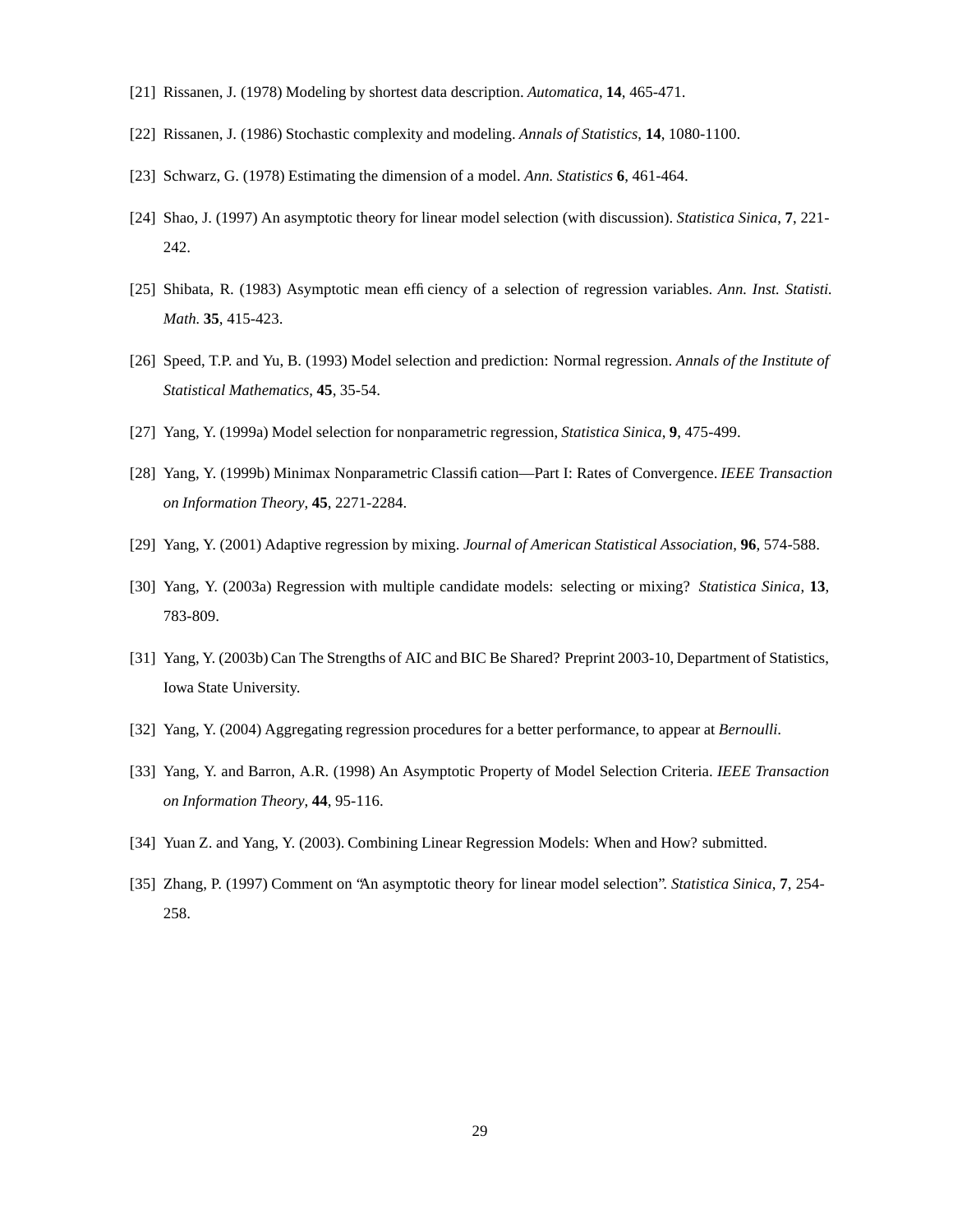

**Risk Functions at n = 25**

**Risk Functions at n = 100**

Figure 1: *Comparing the Model Selection Methods in Risk at 4 Sample Sizes*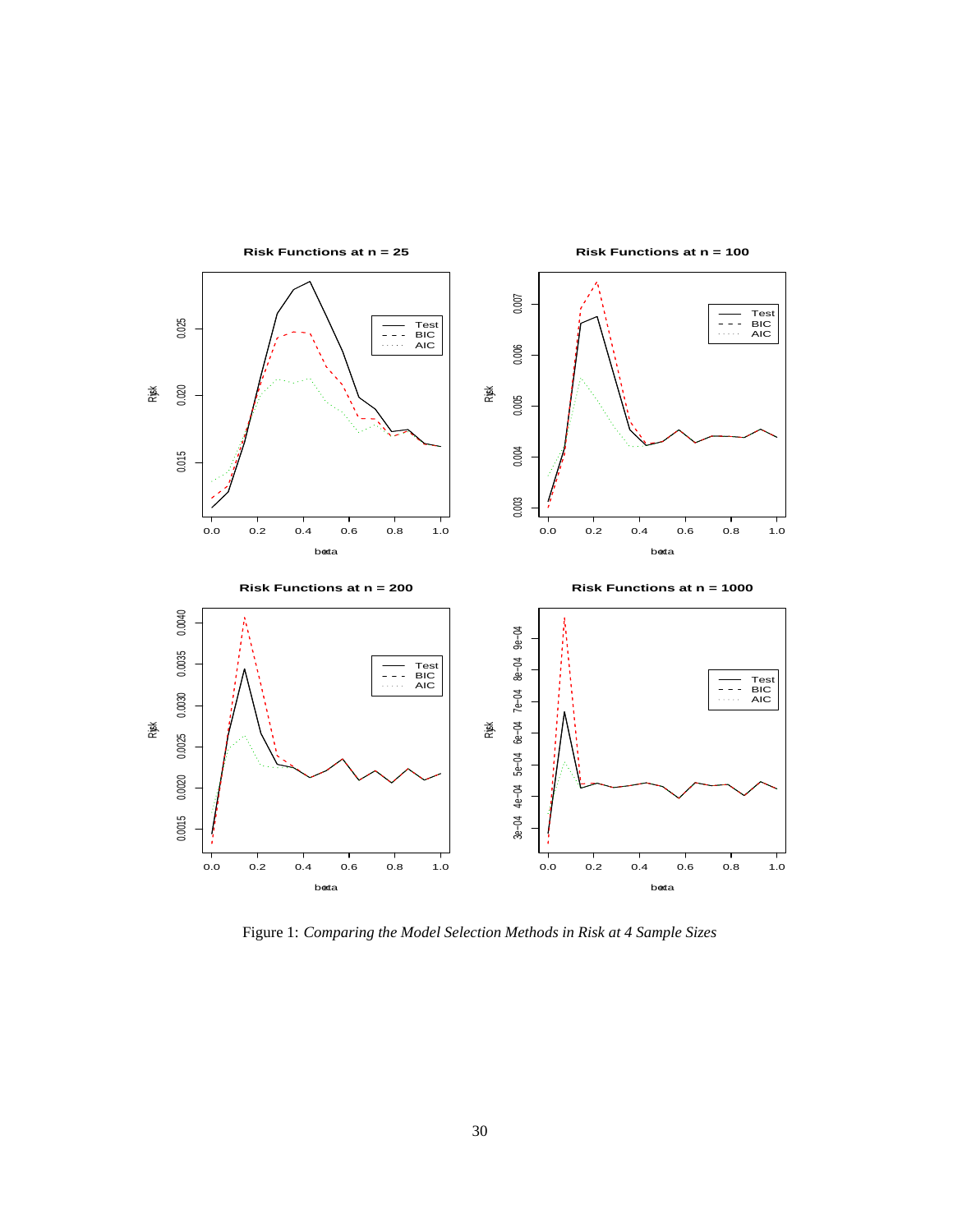

Figure 2: *Example Scatter Plots*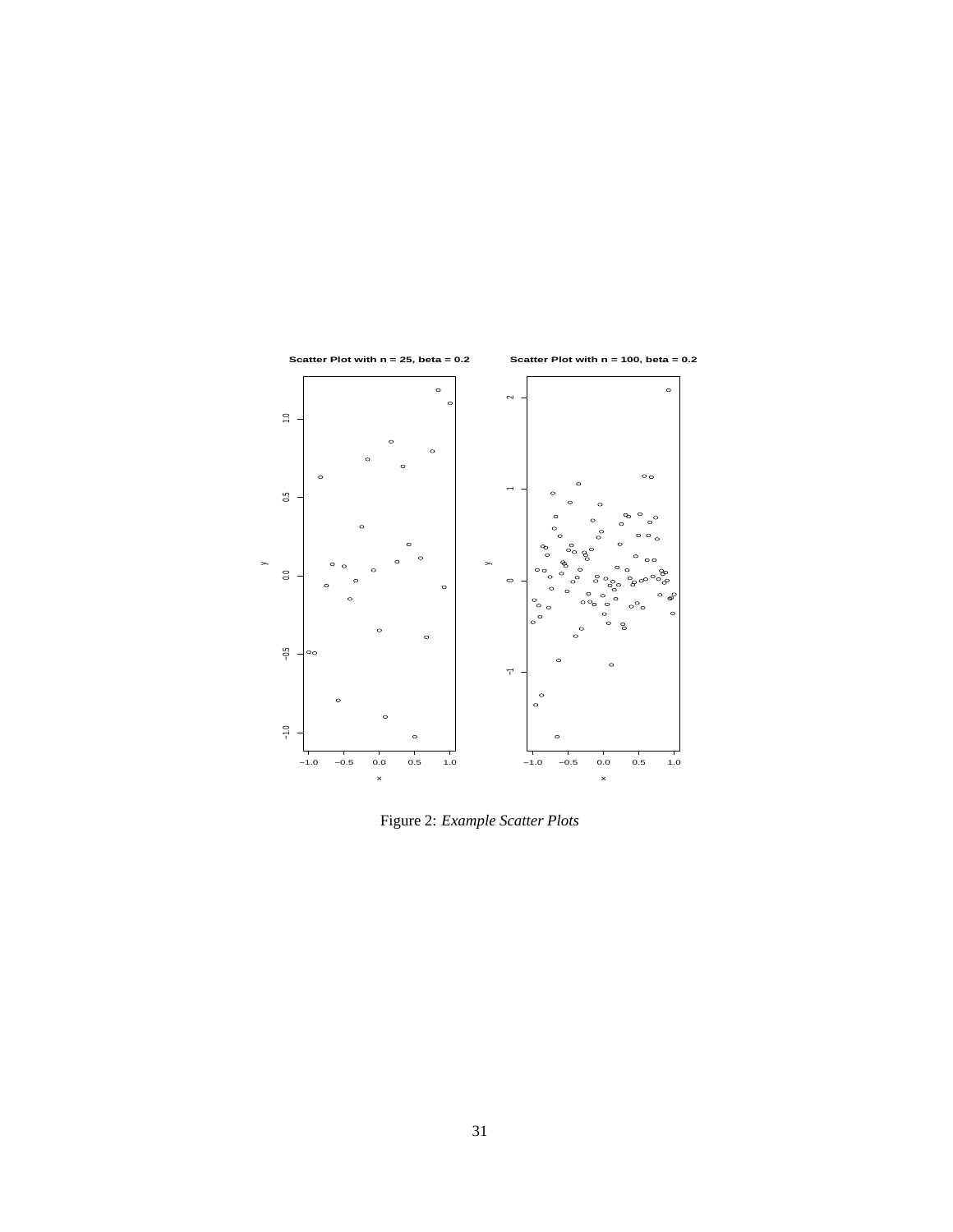

Figure 3: *Comparing the Model Selection Methods in Risk at 4 Sample Sizes*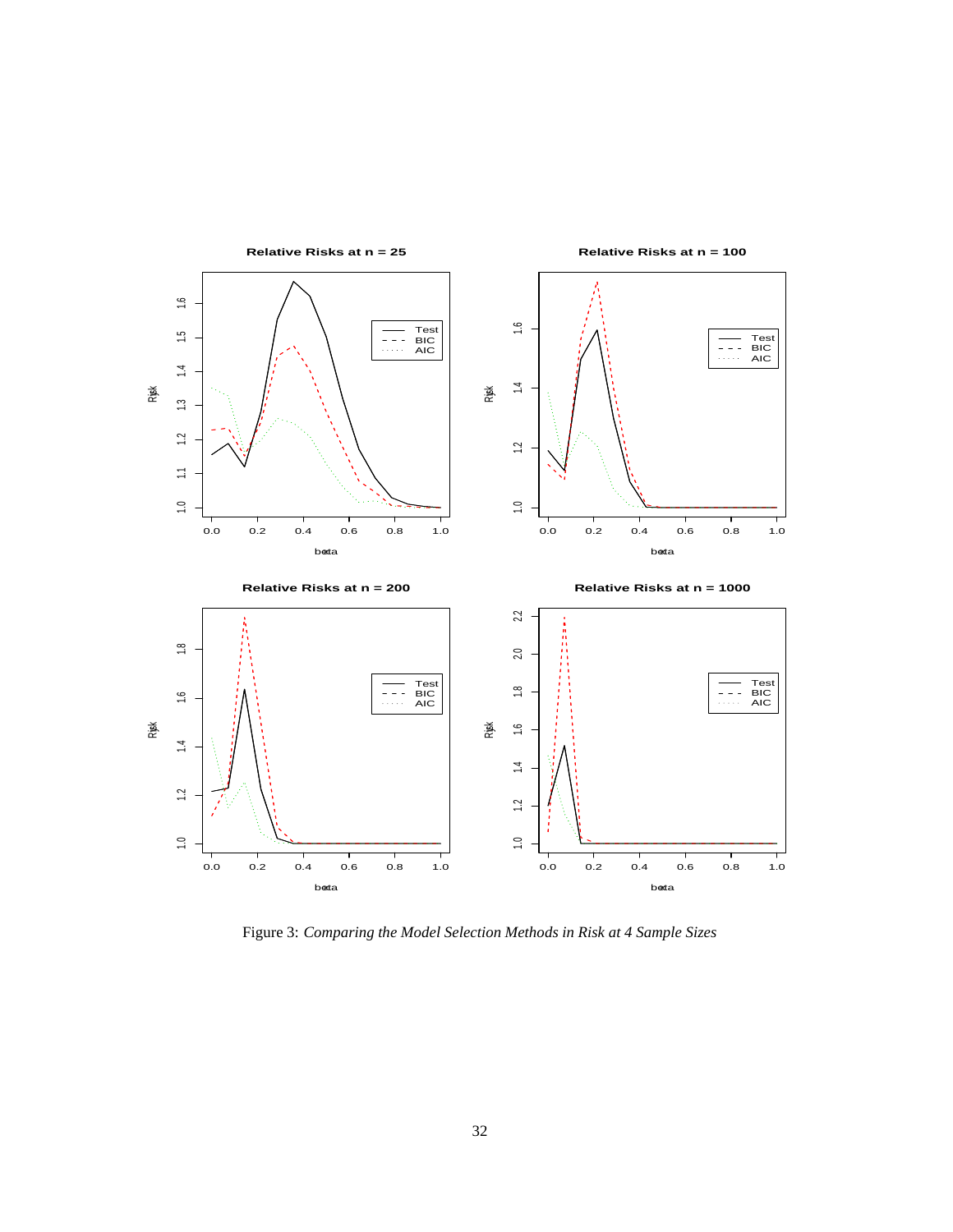

Figure 4: *Comparing the Model Selection Methods at*  $\beta = 0$ 



**Relative Performance in Sample Size**

Figure 5: *Comparing the Model Selection Methods at*  $\beta = 0.2$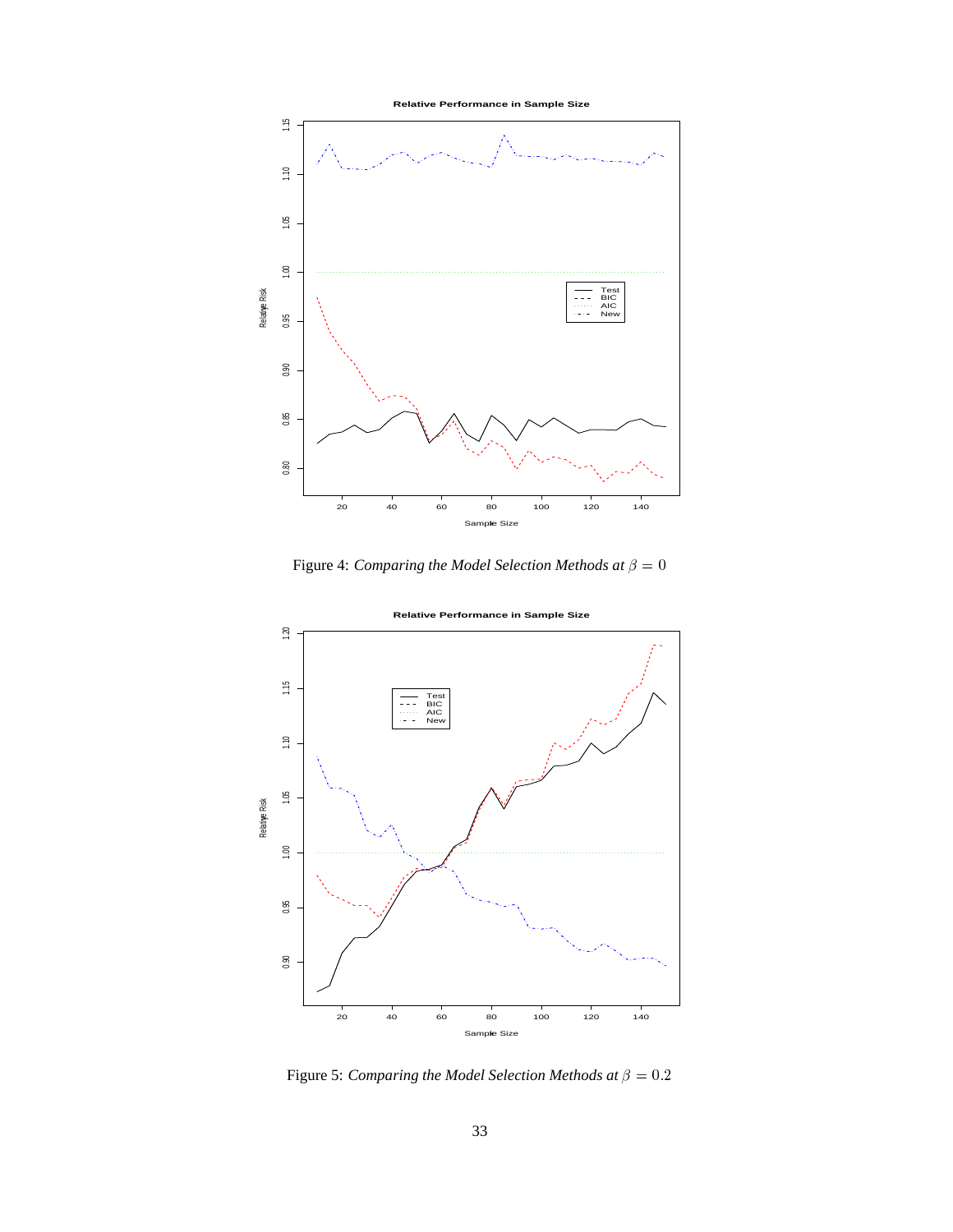

Figure 6: *Comparing the Model Selection Methods at*  $\beta = 0.5$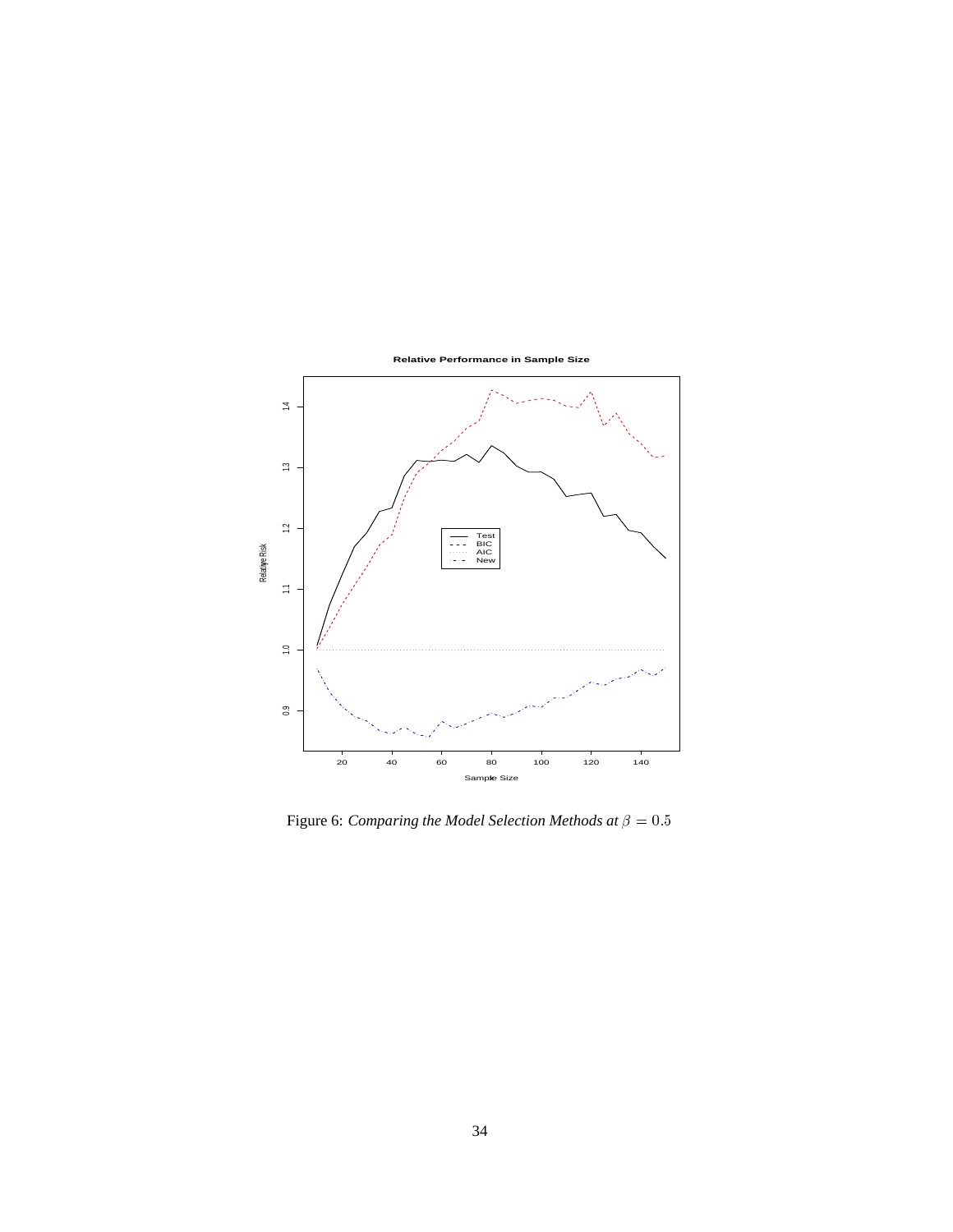

Figure 7: *Comparing the Model Selection Methods at*  $n = 25,100$  *under Laplace Error*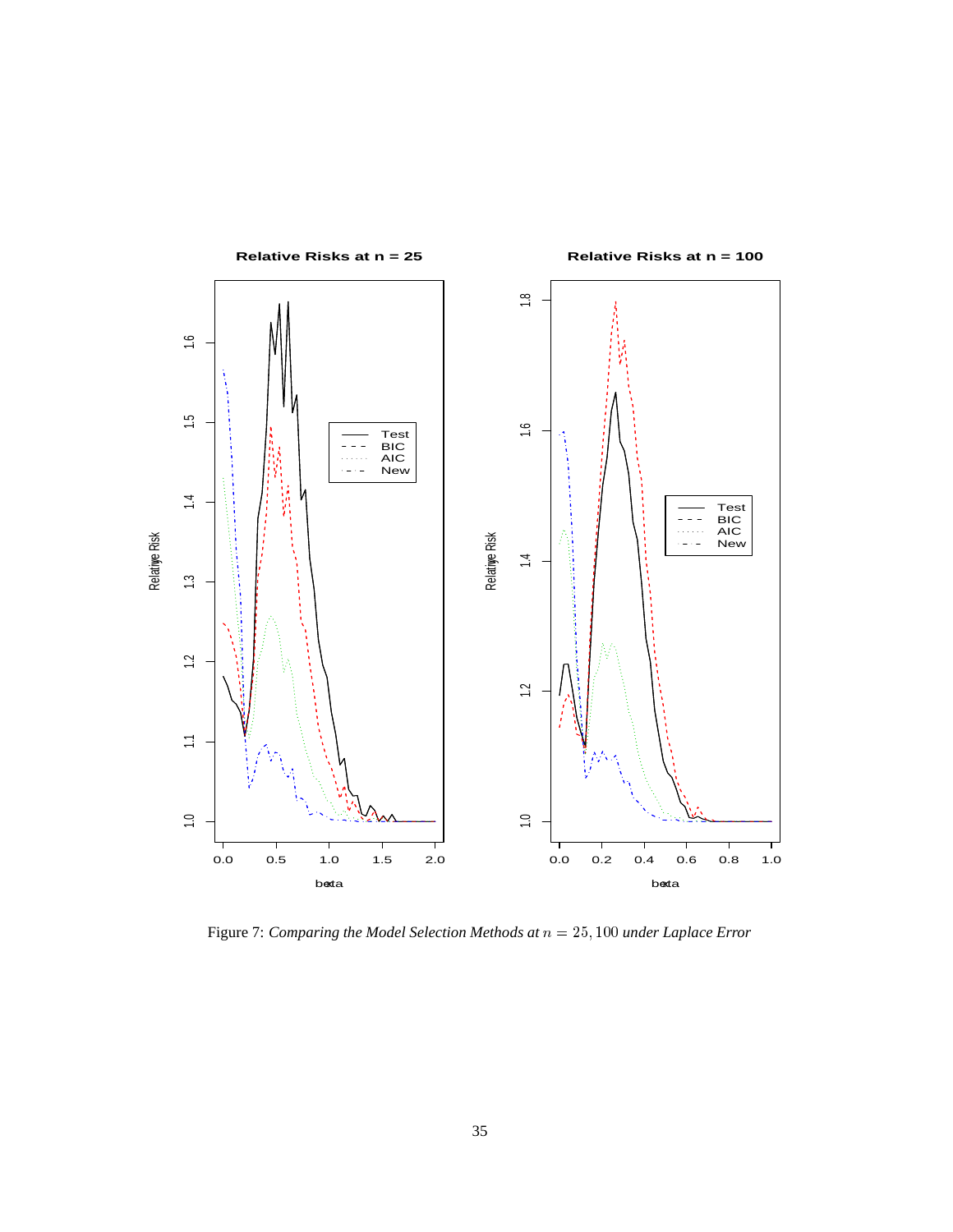

Figure 8: *Comparing the Selection/Combining Methods in*  $\beta$  *at*  $n = 25$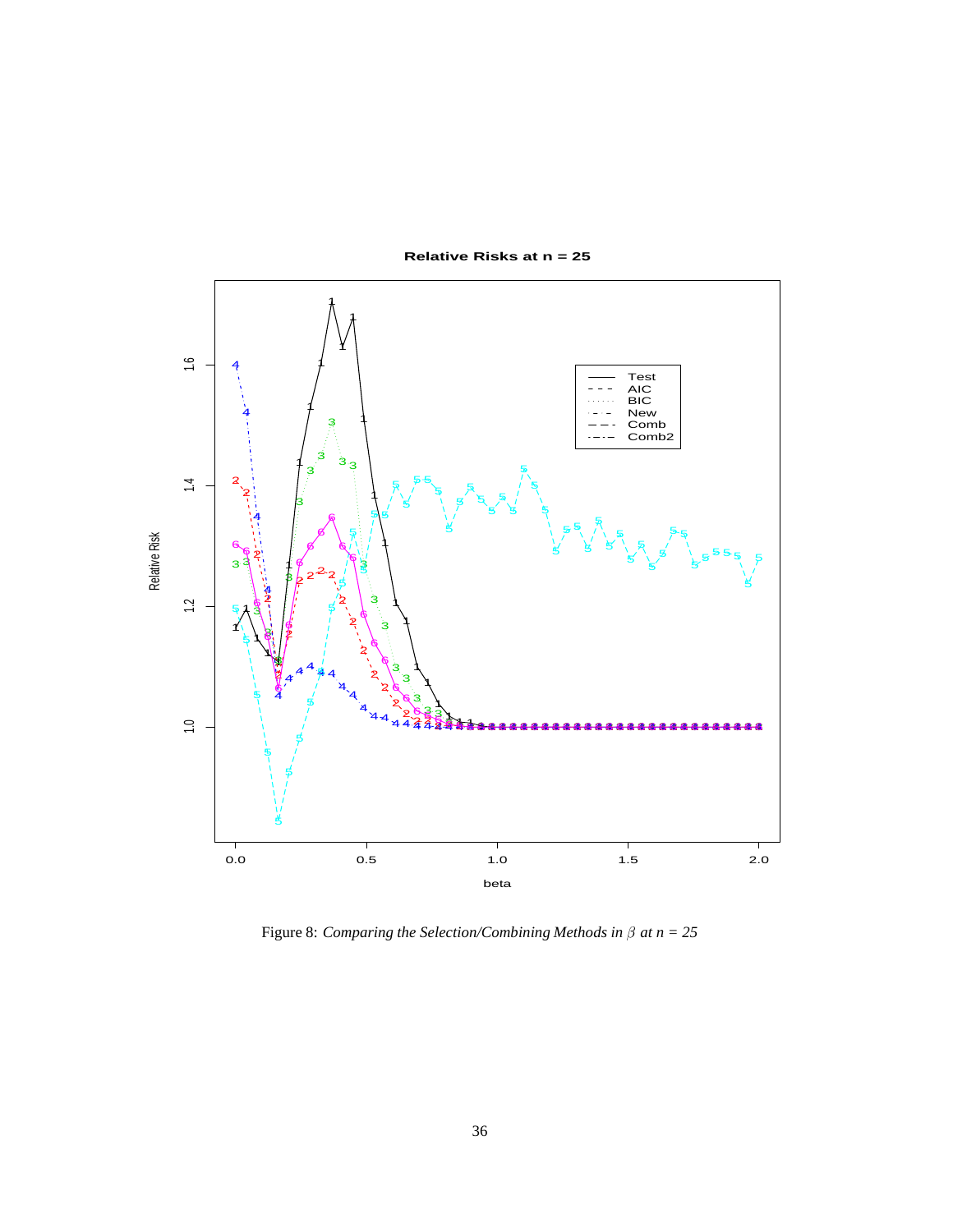

Figure 9: *Comparing the Selection/Combining Methods in*  $\beta$  *at*  $n = 100$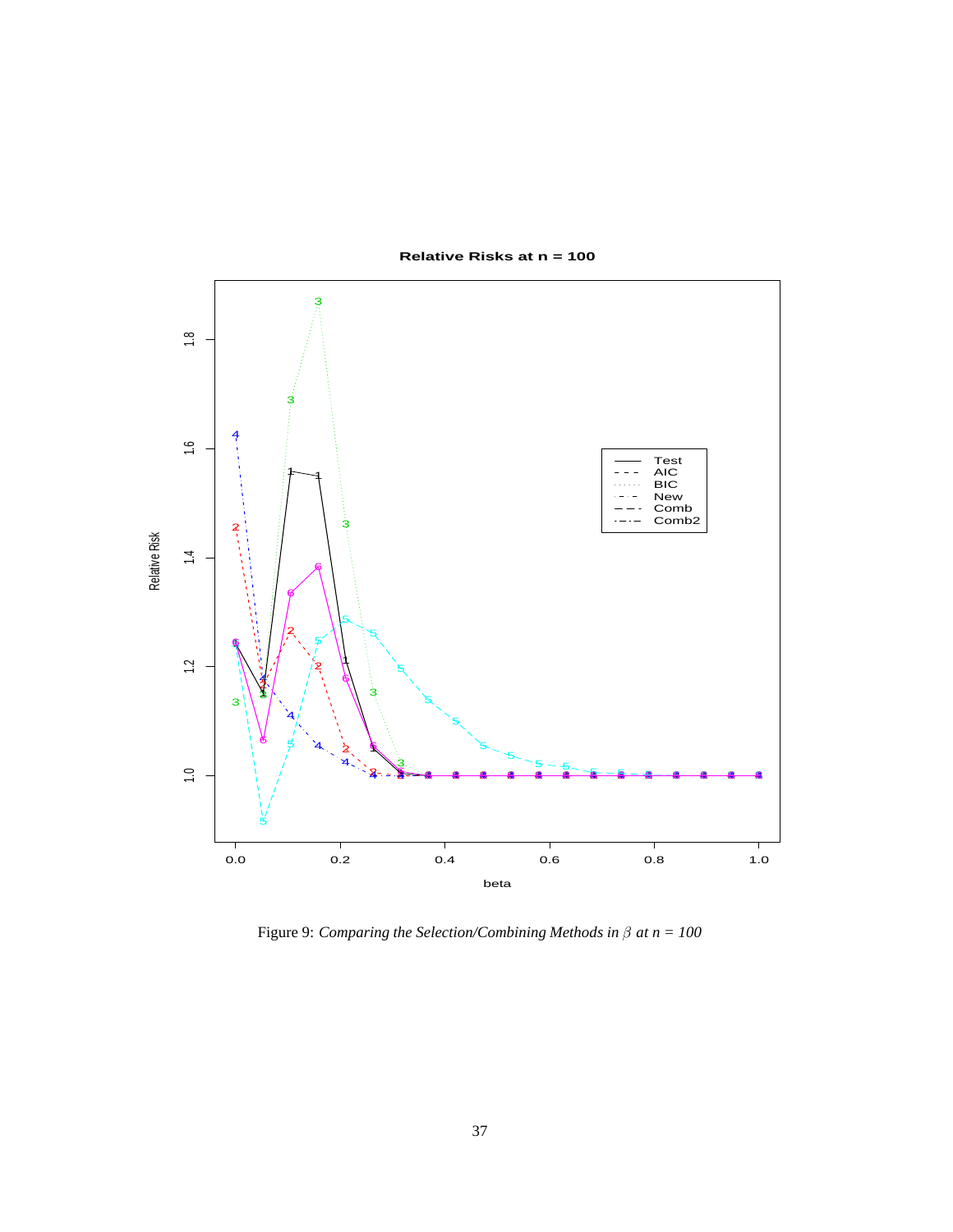

Figure 10: *Comparing the Selection/Combining Methods at Different Sample Sizes: Case 1*